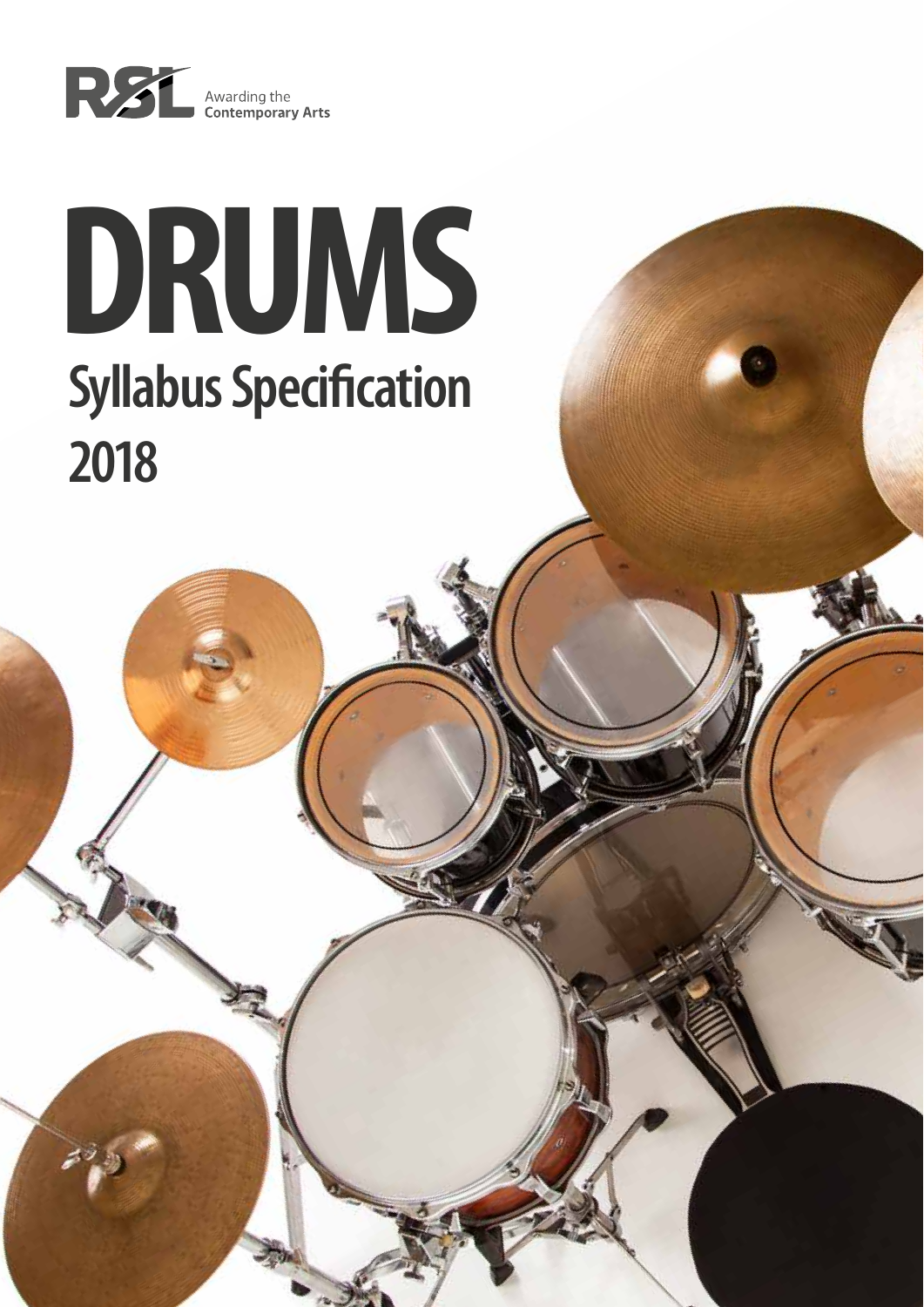

# **DRUMS** Syllabus Specification

SEPTEMBER 2018

**Revised:** November 2020 (see final page for revision notes)

Rockschool | Performance Arts Awards | Vocational Qualifications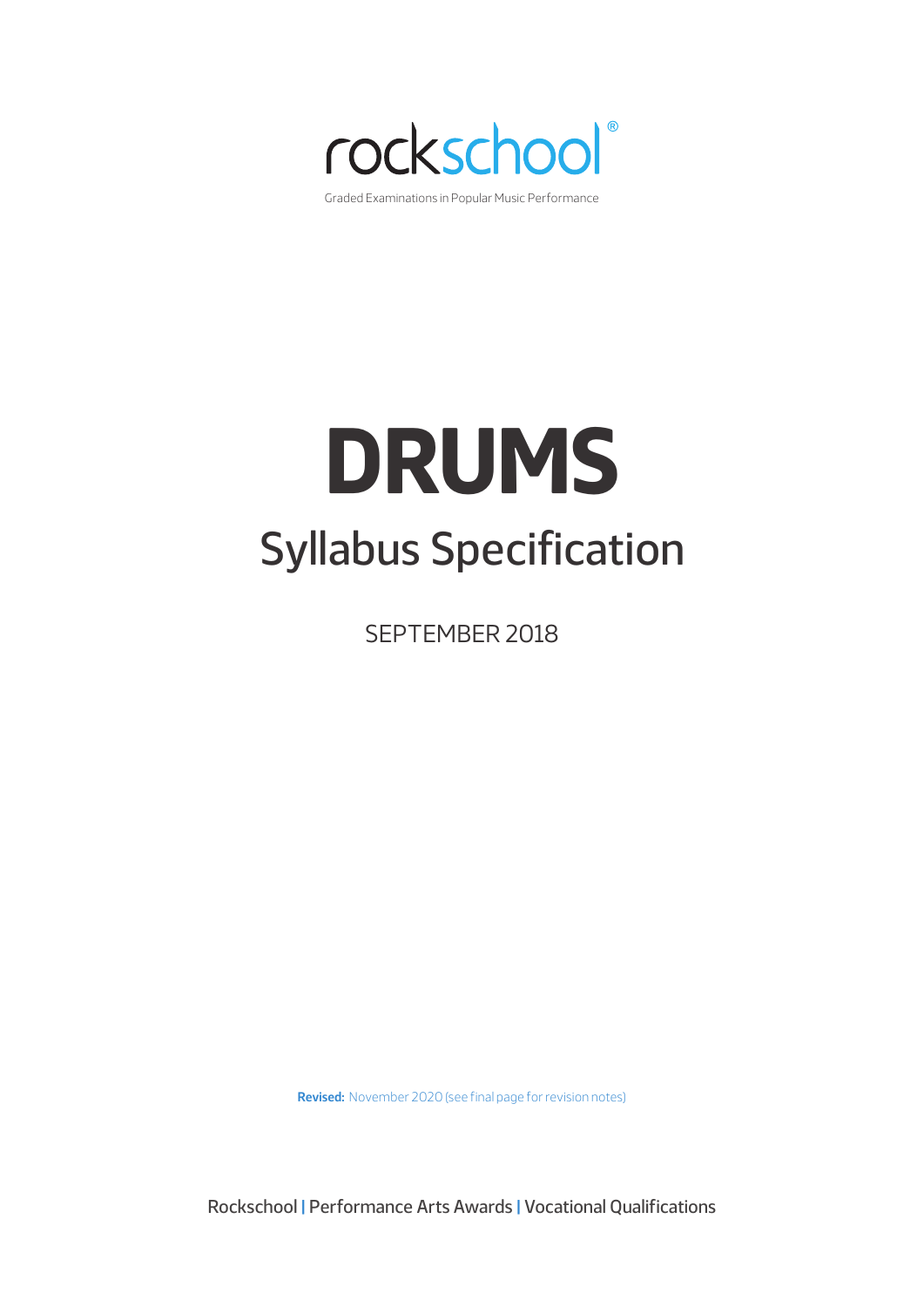

## **Acknowledgements**

### Academic Team (2018)

## **Director Of Academic**

Tim Bennett-Hart

**Syllabus Specification Revision, Design and Update 2018** Jono Harrison

#### **Syllabus Specification Design & Typesetting**

Simon Troup

#### **Syllabus Proofing & Amendments** Jono Harrison, Sarah Perryman, Daniel Latham, Hannah Blabey, Tim Bennett-Hart, Sharon Kelly

**Syllabus Manager** Jono Harrison

**Academic Coordinator** Calum Harrison

### **Publishing Executive**

Sharon Kelly

#### **Executive Producers**

Norton York John Simpson

#### **Contact**

RSL Harlequin House Ground Floor 7 High Street Teddington Middlesex TW11 8EE

#### www.rslawards.com

**Telephone:** +44 (0)345 460 4747 **Email:** info@rslawards.com

**Revised:** 5 May 2020 (see final page for revision notes)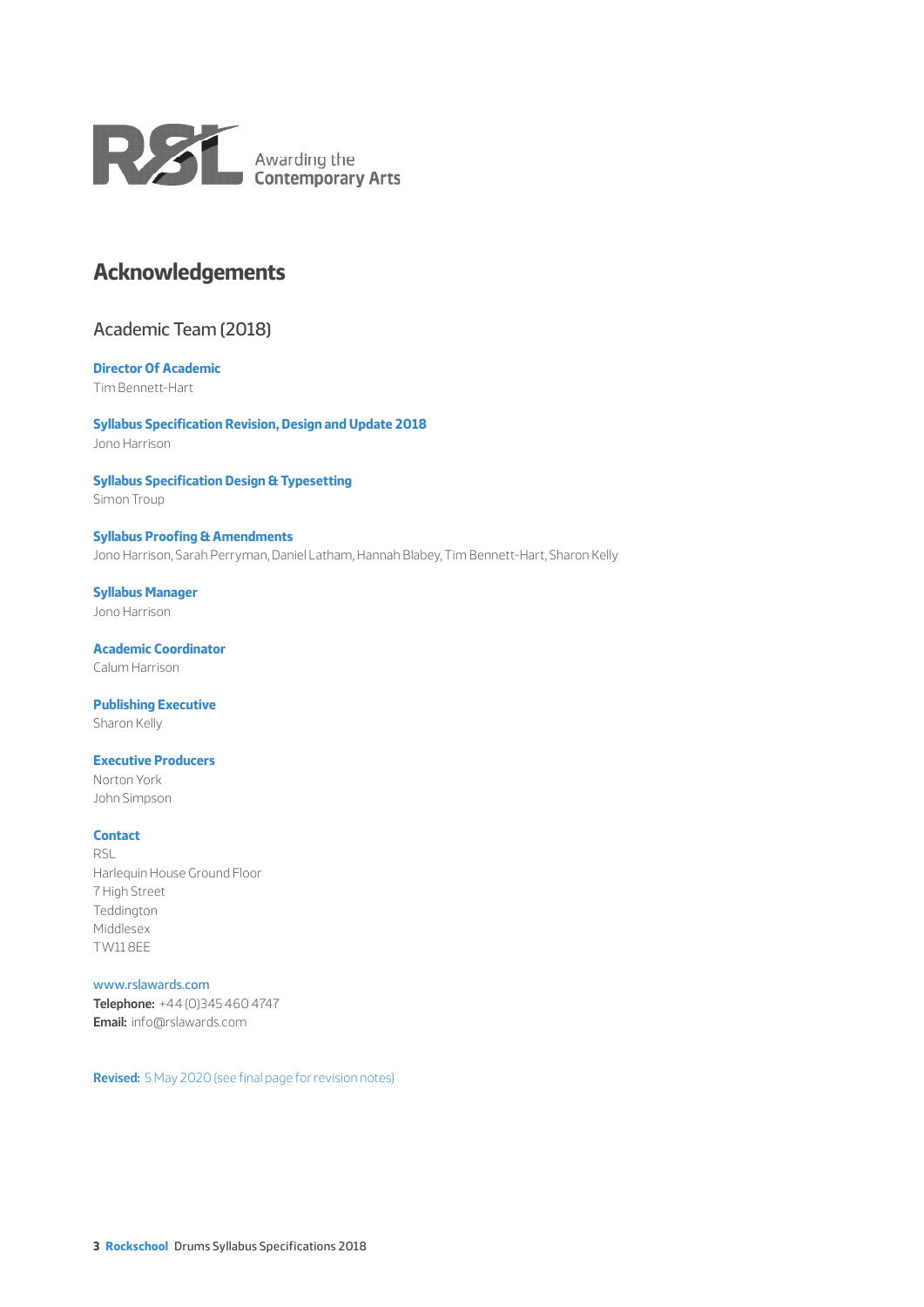

## **Acknowledgements (continued)**

### Development Team (2018)

#### **Syllabus Designer**

Nik Preston

**Producer**

Nik Preston

#### **Syllabus Consultants**

Paul Elliott, Pete Riley (Drums) Diego Kovadloff, Joe Hubbard, Joel McIver (Bass) Andy G Jones, James Betteridge (Guitar)

#### **Syllabus Advisor and Project Management**

Sharon Kelly

#### **Proof reading**

Sharon Kelly, Jono Harrison, Nik Preston (and all arrangers/performers)

#### **Arrangers**

**Guitar:** James Betteridge, Andy G Jones, Mike Goodman, Viv Lock **Bass:** Diego Kovadloff, Andy Robertson, Joe Hubbard **Drums:** Paul Elliott, Stu Roberts, Pete Riley **Rockschool Classics Guitar 6–8 compendium:** James Betteridge **Rockschool Classics Drums 6–8 compendium:** Pete Riley

#### **Publishing**

Fact files by Diego Kovadloff Covers designed by Phil Millard (Rather Nice design) Music engraving, internal design, layout and editing by Simon Troup & Jennie Troup (Digital Music Art)

#### **Printing**

Printed and bound in the United Kingdom by Caligraving Ltd.

#### **Musicians (2018 Repertoire)**

**Bass Guitar:** Nik Preston, Joe Hubbard, Stuart Clayton, Andy Robertson, John Ilsley (Dire Straits) **Guitar:** Andy G Jones, James Betteridge, Mike Goodman, David Rhodes (Peter Gabriel) **Drums:** Paul Elliott, Pete Riley, Peter Huntington, Stu Roberts, Billy Cobham (Miles Davis, Mahavishnu Orchestra) **Vocals:** Kim Chandler, Samuel Jack **Keyboards:** Jono Harrison, Hannah V (Red Baron Grade 8 Drums), Andy Robertson **Horns:** Tom Walsh (tpt), Martin Williams (all saxes), Andy Wood (trmb).

#### **Endorsements**

**Nik Preston:** Overwater basses, Positive Grid amps. **Paul Elliott:** Liberty drums, Istanbul Mehmet cymbals, Regal Tip drumsticks, Remo heads, ACS custom ear plugs, Protection Racket cases. **Stu Roberts:** Paiste cymbals, Regal Tip drumsticks, Yamaha drums, Protection Racket cases

#### **Recording and Audio Engineering**

**Recording engineers:** Oli Jacobs, Scott Barnett, Patrick Phillips **Mixing engineer:** Samuel Vasanth **Mastering engineer:** Samuel Vasanth **Audio production:** Nik Preston **Audio management:** Ash Preston, Samuel Vasanth **Recording studios:** Real World Studios, The Premises, The John Ilsley studio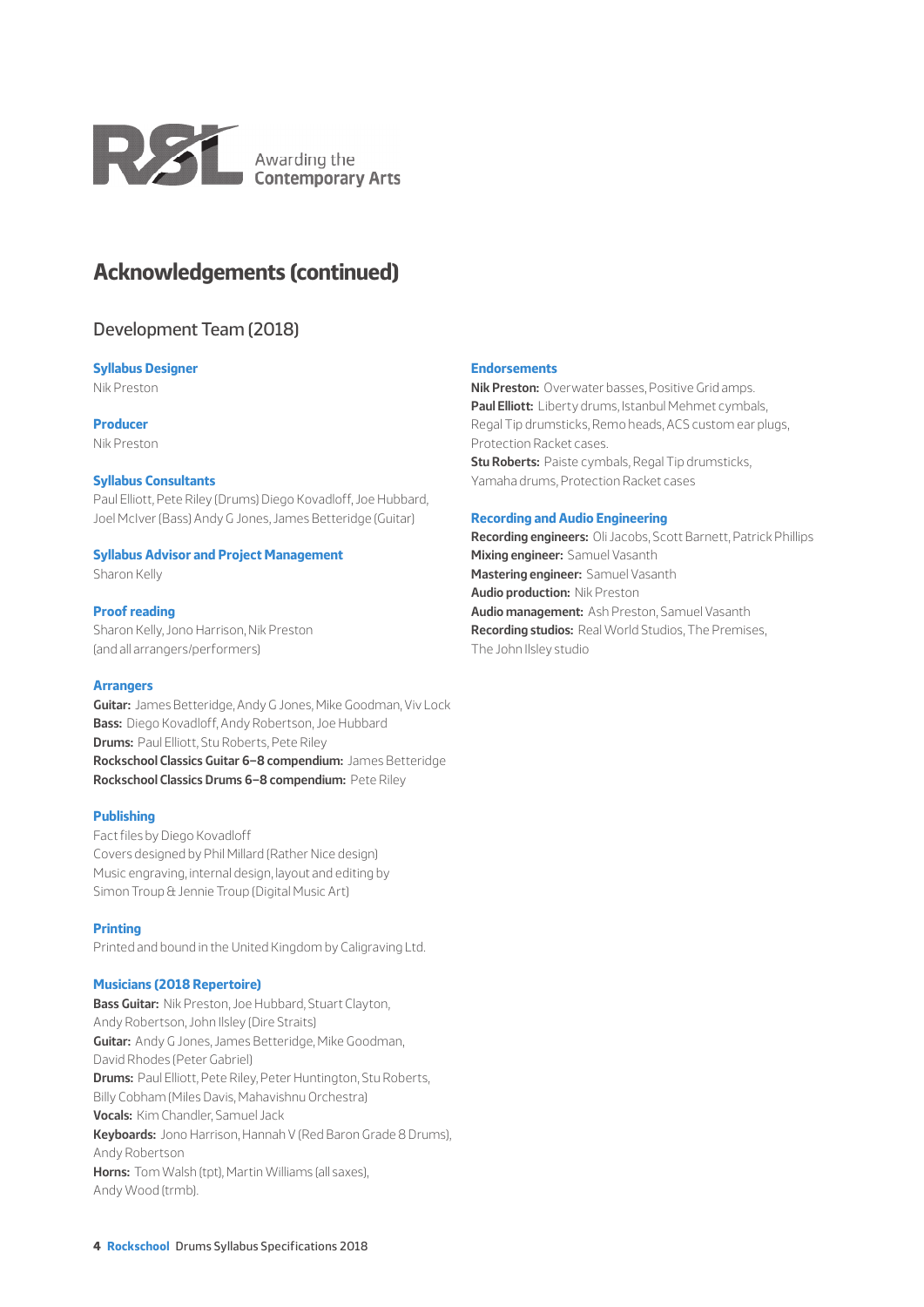

# **Acknowledgements (continued)**

## Development Team (2012)

#### **Publishing**

Fact Files written by Joe Bennett, Charlie Griffiths, Stephen Lawson, Simon Pitt, Stuart Ryan and James Uings Walkthroughs written by James Uings Music engraving and book layout by Simon Troup and Jennie Troup of Digital Music Art Proof reading and copy editing by Chris Bird, Claire Davies, Stephen Lawson, Simon Pitt and James Uings Publishing administration by Caroline Uings Additional drum proof reading by Miguel Andrews

#### **Instrumental Specialists**

James Uings (Guitar) Stuart Clayton (Bass) Noam Lederman (Drums)

#### **Special Thanks**

Brad Fuller and Georg Voros

#### **Musicians (2012 Repertoire)**

Andy Crompton, Camilo Tirado, Carl Sterling, Charlie Griffiths, Chris Webster, Dave Marks, DJ Harry Love, Felipe Karam, Fergus Gerrand, Henry Thomas, Jake Painter, James Arben, James Uings, Jason Bowld, Joe Bennett, Jon Musgrave, Kishon Khan, Kit Morgan, Larry Carlton, Neel Dhorajiwala, Nir Z, Noam Lederman, Norton York, Richard Pardy, Ross Stanley, Simon Troup, Steve Walker, Stuart Clayton, Stuart Ryan

#### **Musicians (Classics 2012 Repertoire)**

Arthur Dick, Brett Mason, Brett Morgan, Charlie Griffiths, Chris Baron, Dave Cottrell, Ian Thomas, Jason Bowld, Jonas Persson, Noam Lederman, Paul Honey, Paul Townsend, Steve Allsworth, Stuart Clayton, The Fullfat Horns, Tom Farncombe, Tom Fleming

#### **Endorsements**

Noam Lederman: Mapex Drums, PAISTE cymbals, Vic Firth Sticks.

#### **Recording and Audio Engineering (2012 Repertoire)**

Recorded at Fisher Lane Studios Produced and engineered by Nick Davis Assistant engineer and Pro Tools operator Mark Binge Mixed and mastered at Langlei Studios Mixing and additional editing by Duncan Jordan Supporting Tests recorded by Duncan Jordan and Kit Morgan Mastered by Duncan Jordan Executive producers: James Uings, Jeremy Ward and Noam Lederman

#### **Recording and Audio Engineering (Classics 2012 Repertoire)**

Produced by Tom Farncombe (Hal Leonard) Engineered, mixed and mastered by Jonas Persson (Hal Leonard) Mastering and additional mixing by Duncan Jordan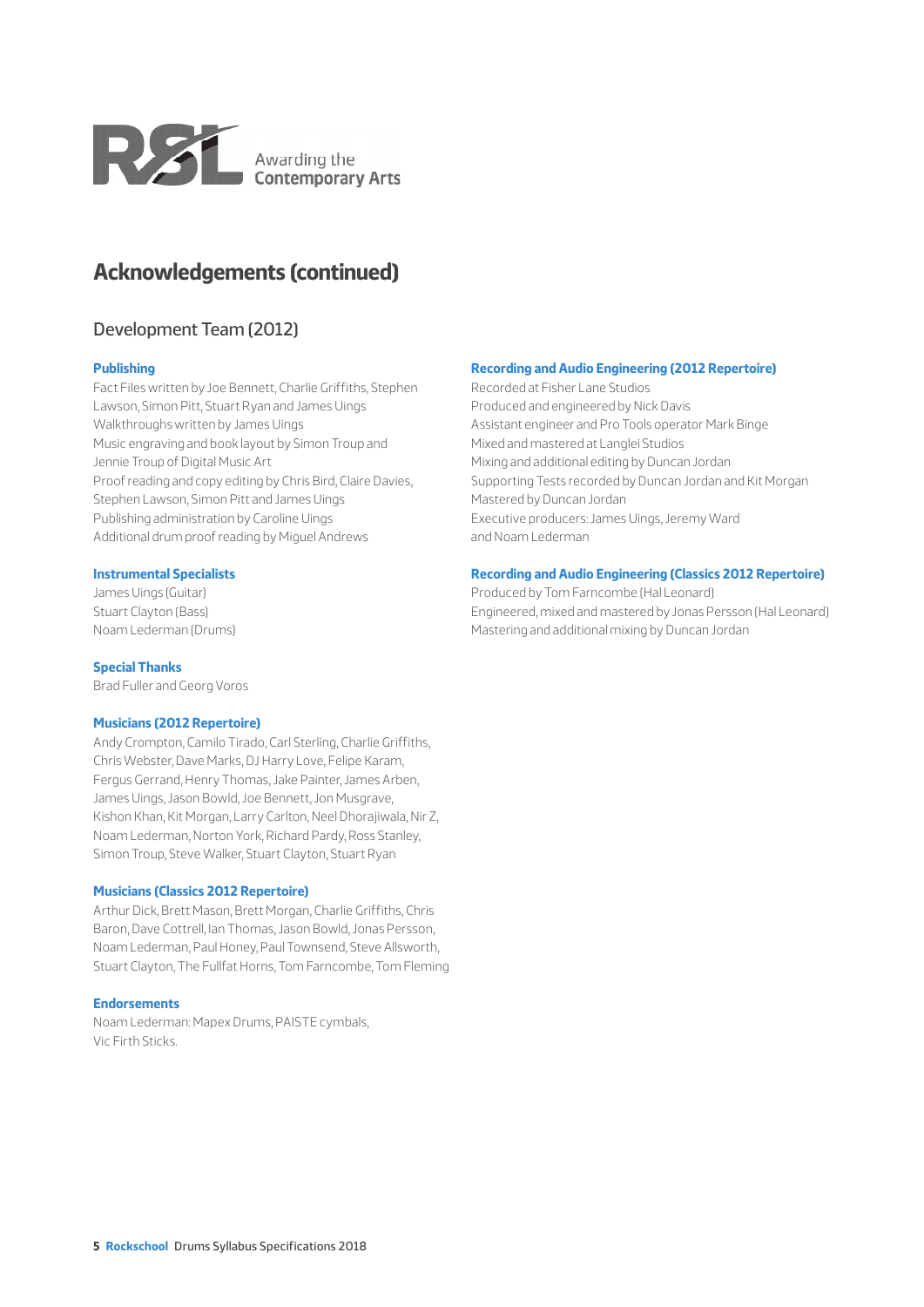# **Contents**

#### ................... Acknowledgements

**Contents** 

## .................. **PREFACE**

................... **Foreword**

#### ................... **Introduction**

- ................... The Value Of RSL Qualifications
- RSL & UCAS
- ................... Period Of Operation
- ................... Examinations

#### ............... **Overview**

- ............... Unit Overview Graded Examinations in Popular Music Performance
- ................. Assessment Overview

#### ................ **Qualification Summary**

- ................ Aims & Broad Objectives
- ................ Progression
- ................ Qualification Structure
- ................ Entry Requirements

#### ................ **Assessment Information**

- ................ Assessment Methodology
- ................ Assessment Timings
- ................ Marking Schemes
- ................ Examination Structure
- ................ General Notes
- ................ Expectations of Knowledge, Skills and Understanding
- ................ Quality Assurance

#### ................ **Candidate Access and Registration**

- ................ Access and Registration
- ................ Recommended Prior Learning

#### ................ **Further Information & Contact**

- ................ Guidance on Free Choice Pieces
- ................ Complaints & Appeals
- ................ Equal Opportunities
- ................ Contacts for Help & Support

## ............. **GRADING CRITERIA & DEFINITIONS**

- ................ Graded Examinations
- ................ Performance Certificates
- 22 Definitions

## ............. **UNIT SPECIFICATIONS**

- ............... Premiere 27 Debut Grade 1 ............... Grade 2 ............... Grade 3 ............... Grade 4 .............. Grade 5 ................ Grade 6 ............... Grade 7 ............... Grade 8
- ............... **Revision History**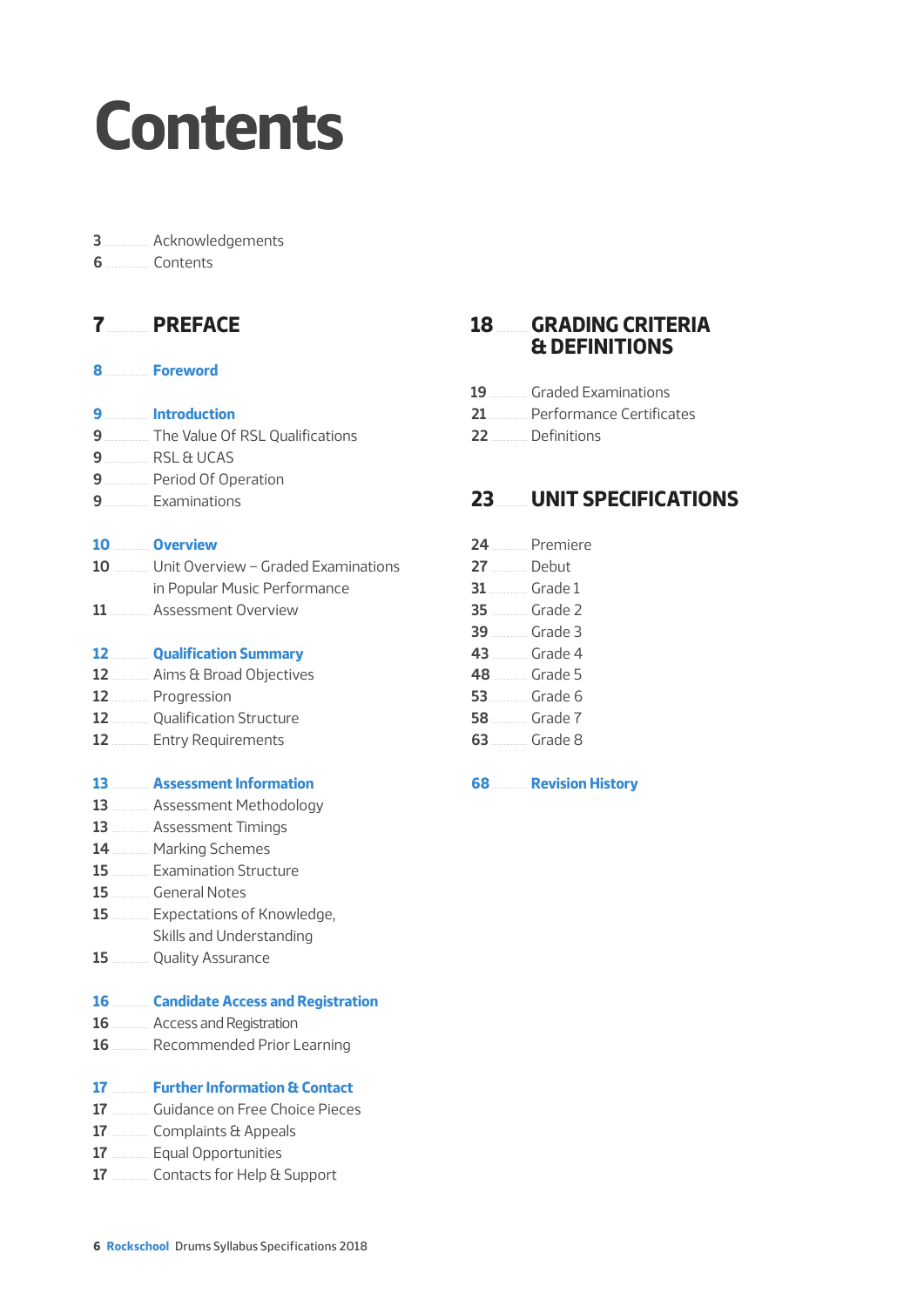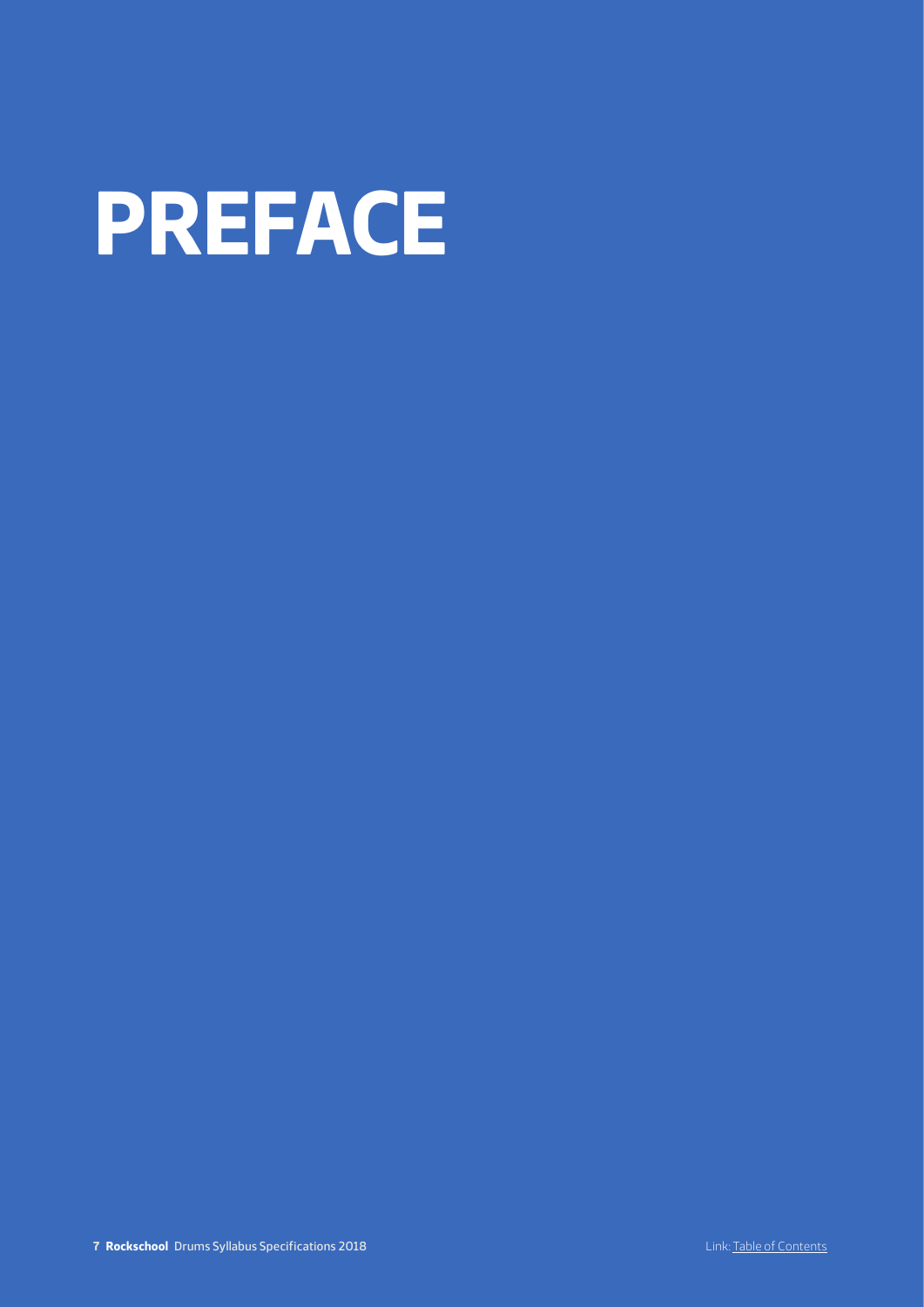# **FOREWORD**

Rockschool's Drum Syllabus 2018 has been designed to build upon the ever-popular 2012 qualification, expanding upon the original compositions with arrangements of six new 'hit tunes' at each grade. This has resulted in an even broader scope for learners at all levels to engage with repertoire which has been rigorously benchmarked against academic and industry standards. Furthermore, students can gauge their progress via commensurate levels of technical exercises, prepared and unseen skills tests and questions relating to their studies at each grade.

This specification guide serves three purposes:

- $\blacksquare$  To provide regulatory information surrounding the qualification
- $\blacksquare$  To provide an overview of examination structure and content
- $\blacksquare$  To provide content and assessment specification relevant to each graded examination

Rockschool's graded exams continue to provide a progressive mastery approach to music and an enjoyable experience for all learners.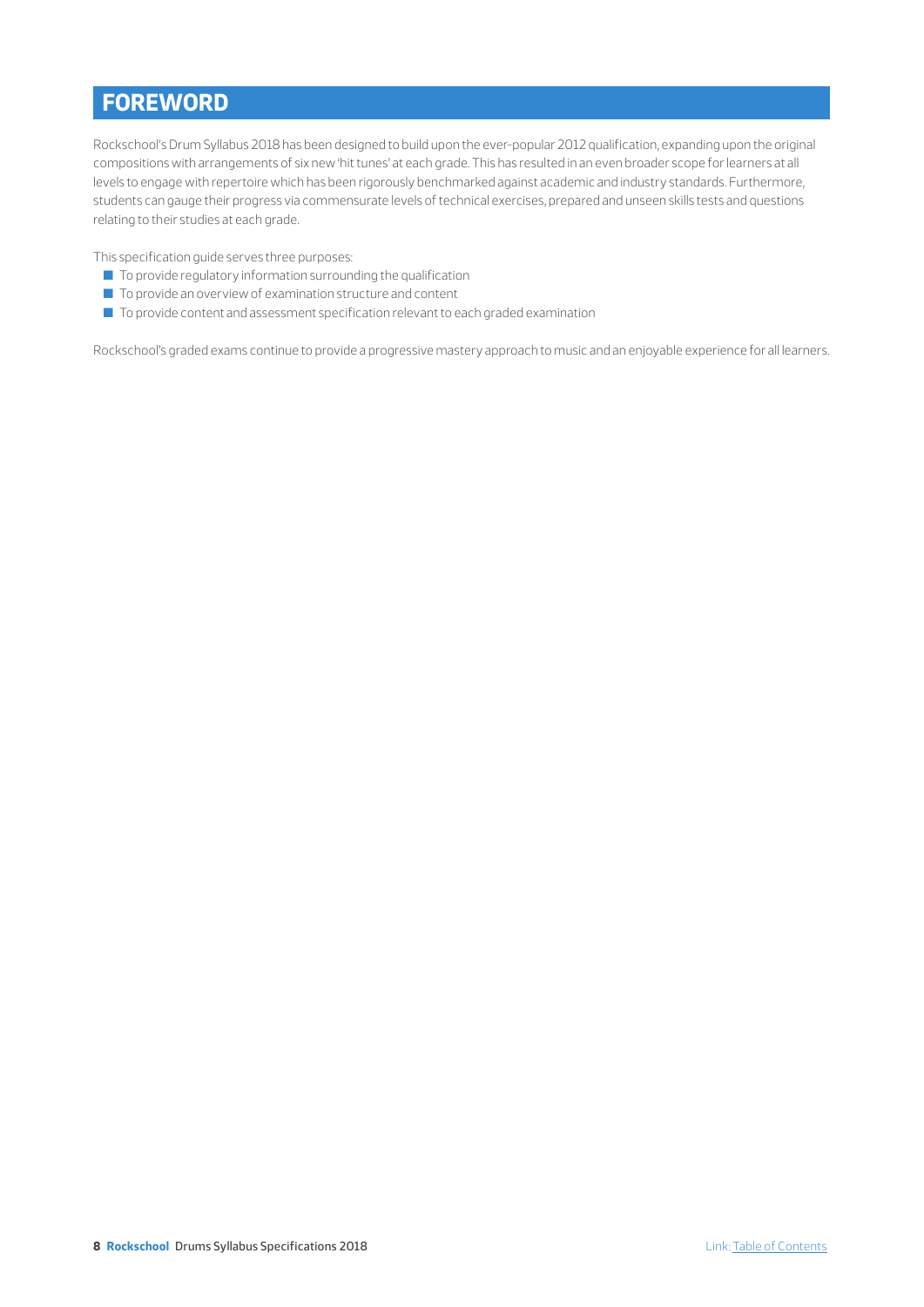## **INTRODUCTION**

Welcome to the Rockschool 2018–2024 syllabus for Drums. This syllabus guide is designed to give teachers, learners and candidates practical information on the graded examinations run by Rockschool.

The Rockschool website www.rslawards.com has detailed information on all aspects of our examinations, including examination regulations, detailed marking schemes and assessment criteria as well as notated and audio examples to help you prepare for the examination.

This Syllabus Guide covers the following examinations:

- Graded Examinations Debut Grade 8
- Performance Certificates Debut Grade 8

### **The Value Of RSL Qualifications**

RSL advocates an open access approach to qualifications, providing a range of syllabi, designed to accommodate a wide variety of candidates of different ages, experience and levels of achievement. RSL qualifications are regulated in England and Northern Ireland by the Office of Qualifications and Examinations Regulation (Ofqual), in Wales by Qualifications Wales and accredited in Scotland by the Scottish Qualifications Authority. RSL is committed to maintaining and improving its reputation for excellence by providing high quality education and training through its syllabi, examinations, music and resources.

## **RSL & UCAS**

For students applying for work or University, many potential employers see graded music exams in a very positive way. Recognised qualifications demonstrate an ability to dedicate commitment to extra-curricular activities, providing evidence of versatility which many students find beneficial within UCAS (Universities & Colleges Admissions Service) applications and for University entrance interviews.

Our qualifications at Level 3 (Grades 6–8) carry allocated points on the UCAS tariff. For full details relating to the allocation of UCAS points please see: www.rslawards.com/about-us/ucas-points

## **Period Of Operation**

This syllabus specification covers Drums Grade Examinations and Performance Certificates from September 2018.

### **Examinations**

Rockschool offers **two types of graded music examination: Graded Examination & Performance Certificate**. *Please note:* Premiere exams are only available as a performance certificate.

#### **GRADE EXAMINATIONS**

Grade Examinations are available from Debut – Grade 8 and consist of the following elements:

| <b>PREPARED WORK</b>                                                          | <b>UNPREPARED WORK</b>                                                                                                                                                                         |
|-------------------------------------------------------------------------------|------------------------------------------------------------------------------------------------------------------------------------------------------------------------------------------------|
| 3 Performance Pieces: Debut - Grade 8<br>Technical Exercises: Debut - Grade 8 | Sight Reading: Debut – Grade 5 or Improvisation & Interpretation: Grades 1–5<br>Quick Study Piece: Grades 6-8<br>Ear Tests: Debut - Grade 8<br>General Musicianship Questions: Debut - Grade 8 |

#### **PERFORMANCE CERTIFICATES**

Performance Certificates are available from Premiere – Grade 8 and consist of the following:

#### **PREPARED WORK**

5 Performance Pieces: Premiere – Grade 8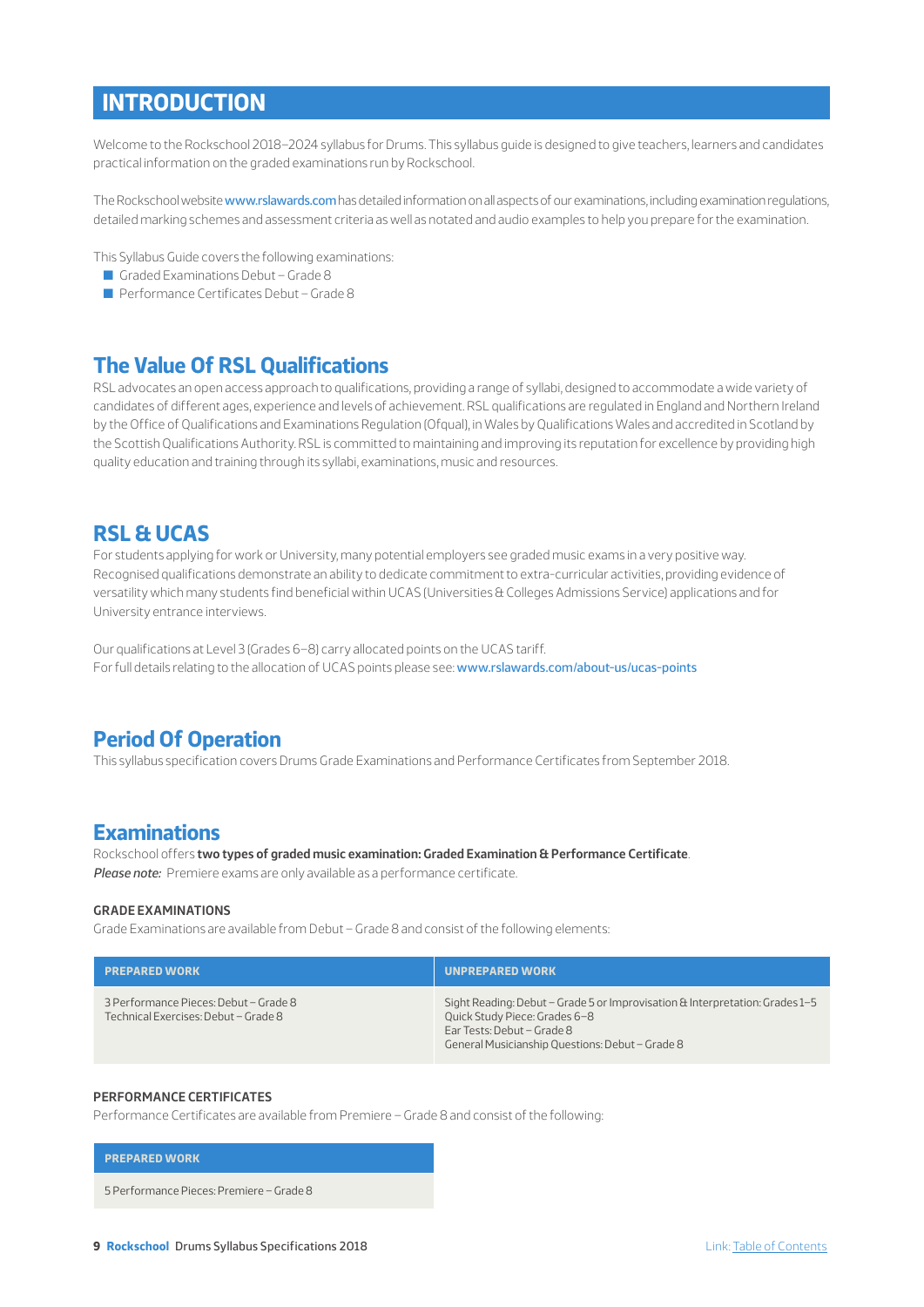# **OVERVIEW**

# **Unit Overview – Graded Examinations in Popular Music Performance**

| <b>QUALIFICATION TITLE</b>                                                        | QAN        | <b>TOTAL NO.</b><br>OF UNITS | <b>GUIDED</b><br><b>LEARNING</b><br><b>HOURS</b> | <b>CREDIT</b>  | <b>TOTAL</b><br><b>QUALIFICATION</b><br><b>TIME</b> |
|-----------------------------------------------------------------------------------|------------|------------------------------|--------------------------------------------------|----------------|-----------------------------------------------------|
| RSL Entry Level<br>Award in Popular Music Performance<br>[Entry 2]                | 601/3895/6 | $\mathbf{1}$                 | $\overline{4}$                                   | $\circ$        | 20                                                  |
| RSL Entry level Award in Graded Examina-<br>tion in Music Performance (Entry 3)   | 501/0370/2 | $\mathbf{1}$                 | 8                                                | $\overline{4}$ | 40                                                  |
| RSL Level 1 Award in Graded Examination in<br>Music Performance - Grade 1         | 501/0391/X | $\mathbf{1}$                 | 12                                               | 6              | 60                                                  |
| RSL Level 1 Award in Graded Examination in<br>Music Performance - Grade 2         | 501/0646/6 | $\mathbf{1}$                 | 18                                               | 9              | 90                                                  |
| RSL Level 1 Award in Graded Examination in<br>Music Performance - Grade 3         | 501/0647/8 | $\mathbf{1}$                 | 18                                               | 12             | 120                                                 |
| RSL Level 2 Certificate in Graded Examina-<br>tion in Music Performance - Grade 4 | 603/4151/8 | $\mathbf{1}$                 | 24                                               | 15             | 150                                                 |
| RSL Level 2 Certificate in Graded Examina-<br>tion in Music Performance - Grade 5 | 603/4152/X | $\mathbf{1}$                 | 24                                               | 18             | 180                                                 |
| RSL Level 3 Certificate in Graded Examina-<br>tion in Music Performance - Grade 6 | 603/4142/7 | $\mathbf{1}$                 | 36                                               | 22             | 220                                                 |
| RSL Level 3 Certificate in Graded Examina-<br>tion in Music Performance - Grade 7 | 603/4143/9 | 1                            | 48                                               | 27             | 270                                                 |
| RSL Level 3 Certificate in Graded Examina-<br>tion in Music Performance - Grade 8 | 603/4144/0 | $\mathbf{1}$                 | 54                                               | 32             | 320                                                 |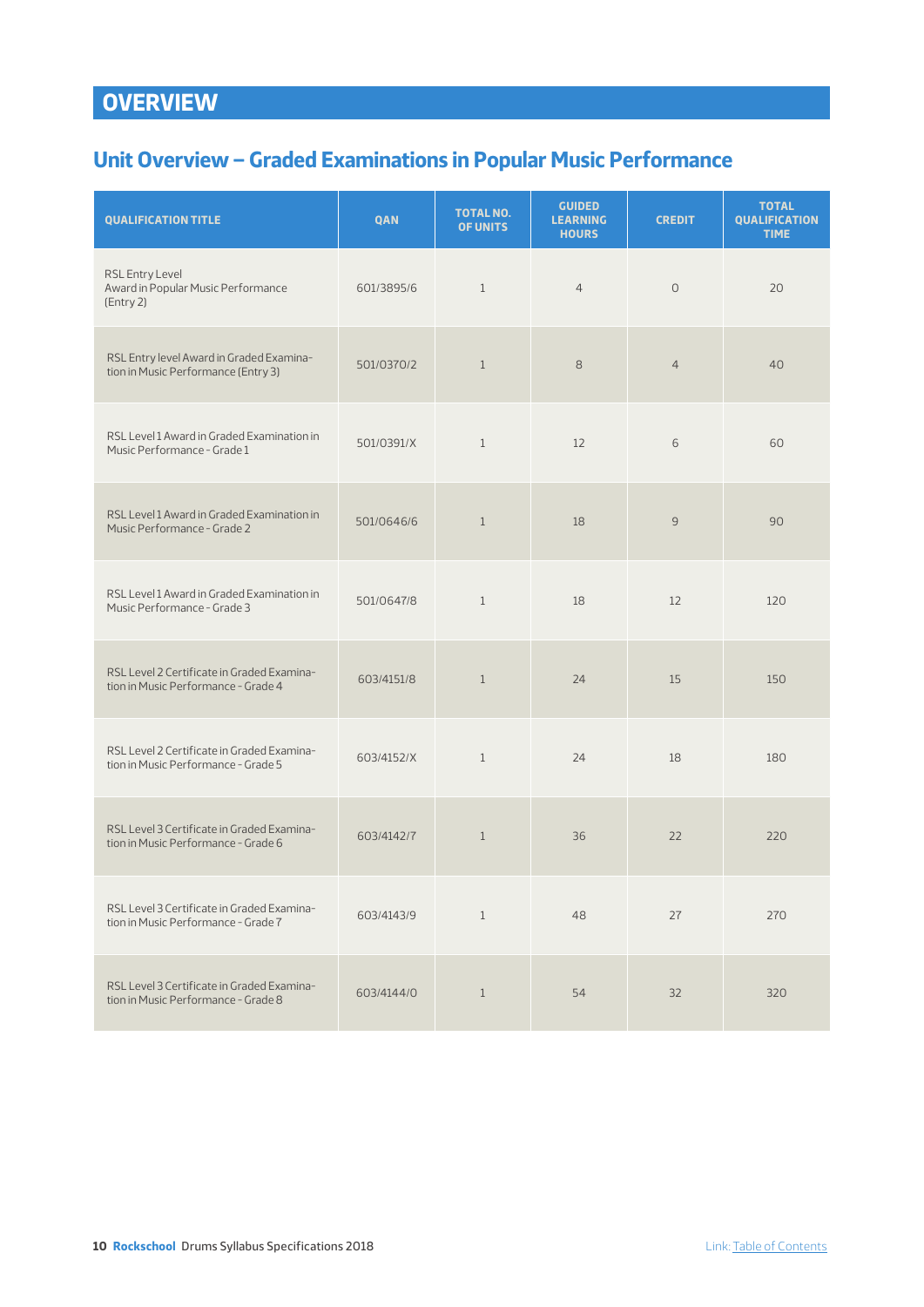## **Assessment Overview**

| <b>ASSESSMENT</b>        |                                                                                                                                                                                                                                    |
|--------------------------|------------------------------------------------------------------------------------------------------------------------------------------------------------------------------------------------------------------------------------|
| Form of Assessment       | All assessments are carried out by external examiners. Candidates are required to carry out a combina-<br>tion of practical tasks and underpinning theoretical assessment.                                                         |
| Unit Format              | Unit specifications contain the title, unit code, credit level, credit value, learning outcomes, assessment<br>criteria, grade descriptor, and types of evidence required for the unit.                                            |
| Bands of Assessment      | There are four bands of assessment (distinction, merit, pass and unclassified) for the qualification as<br>a whole.                                                                                                                |
| <b>Quality Assurance</b> | Quality Assurance ensures that all assessments are carried out to the same standard by objective<br>sampling and re-assessment of candidates' work. A team of external examiners is appointed, trained<br>and standardised by RSL. |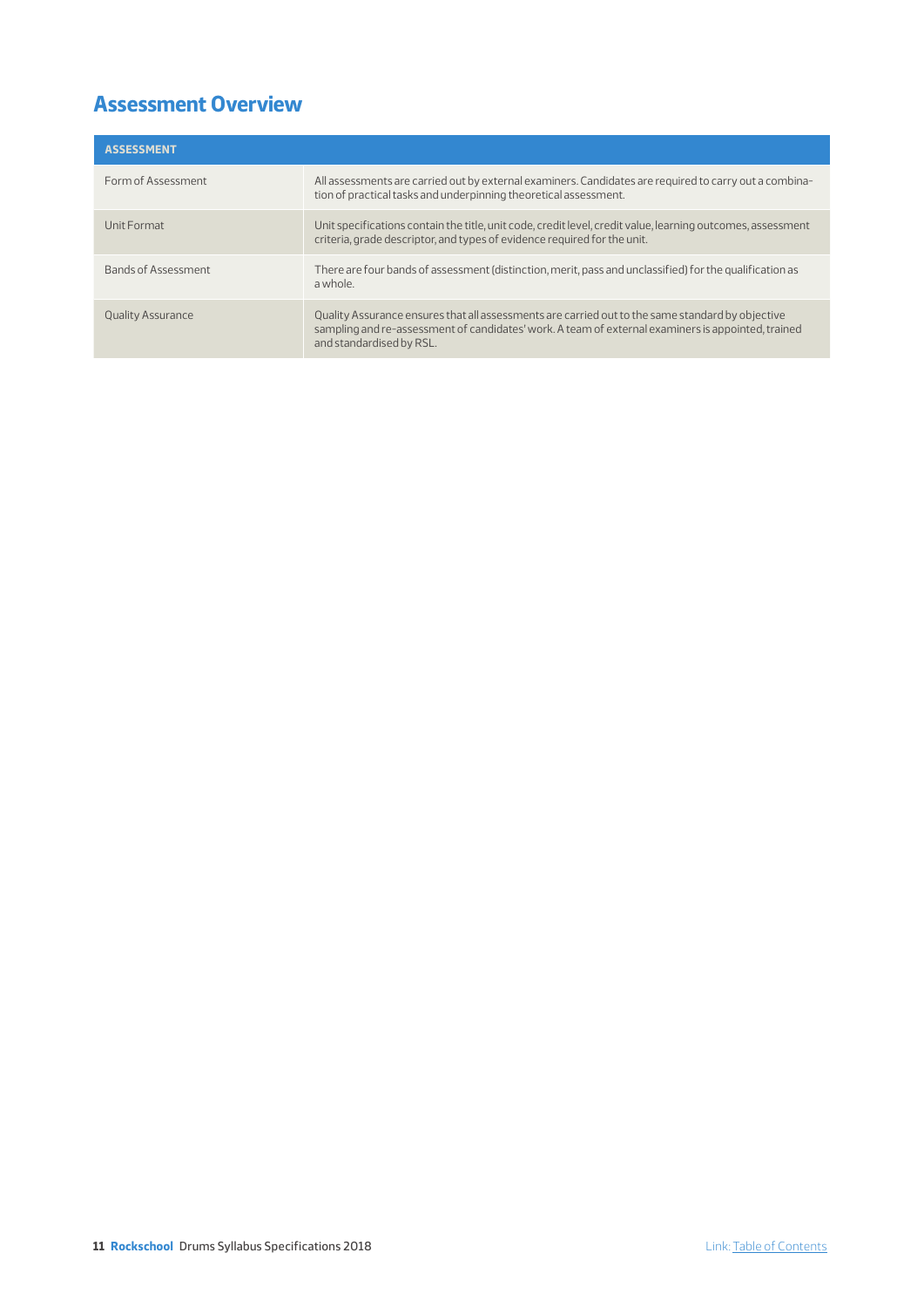# **QUALIFICATION SUMMARY**

## **Aims & Broad Objectives**

The aim of popular music performance qualifications is to provide a flexible, progressive mastery approach to the knowledge, skills and understanding required for popular music performance.

RSL's graded qualifications motivate and encourage candidates of all ages and levels through a system of progressive mastery, enabling candidates to develop and enhance skills, knowledge and understanding in a safe and consistent way. The qualifications are beneficial for candidates wishing to progress at their own pace through smaller steps of achievement.

These qualifications are suitable for candidates in the Under 16, 16+, 16–18, 19+ age groups.

## **Progression**

Graded qualifications provide a flexible progression route for candidates. They are a positive means of determining progress and enable candidates to learn the necessary techniques to gain entry to FE and HE courses. Graded qualifications operate according to a well-established methodology of 'progressive mastery'. They allow candidates to be tested in discrete stages in the development of a wide range of skills. They tend to be more rigorous than other types of exams and for that reason industry is confident that achievement at the highest level gained by candidates of graded qualifications will have the skills necessary to work in other areas of the business.

## **Qualification Structure**

A graded qualification consists of a range of both practical and knowledge-based elements which are based on detailed requirements outlined in the relevant syllabus. Therefore, requirements for each grade will be set out in detail in the Unit Specifications below (page 18 and onwards) and the learning outcomes and assessment criteria for each unit will require knowledge, skills and understanding of these syllabus requirements to be demonstrated at the grade entered.

## **Entry Requirements**

There are no entry requirements for these qualifications. However, candidates should be aware that the content at the higher grades will require a level of knowledge and understanding covered in previous qualifications.

For further details on exam dates and fees and to apply for your music performance grades please visit the RSL website at www.rslawards.com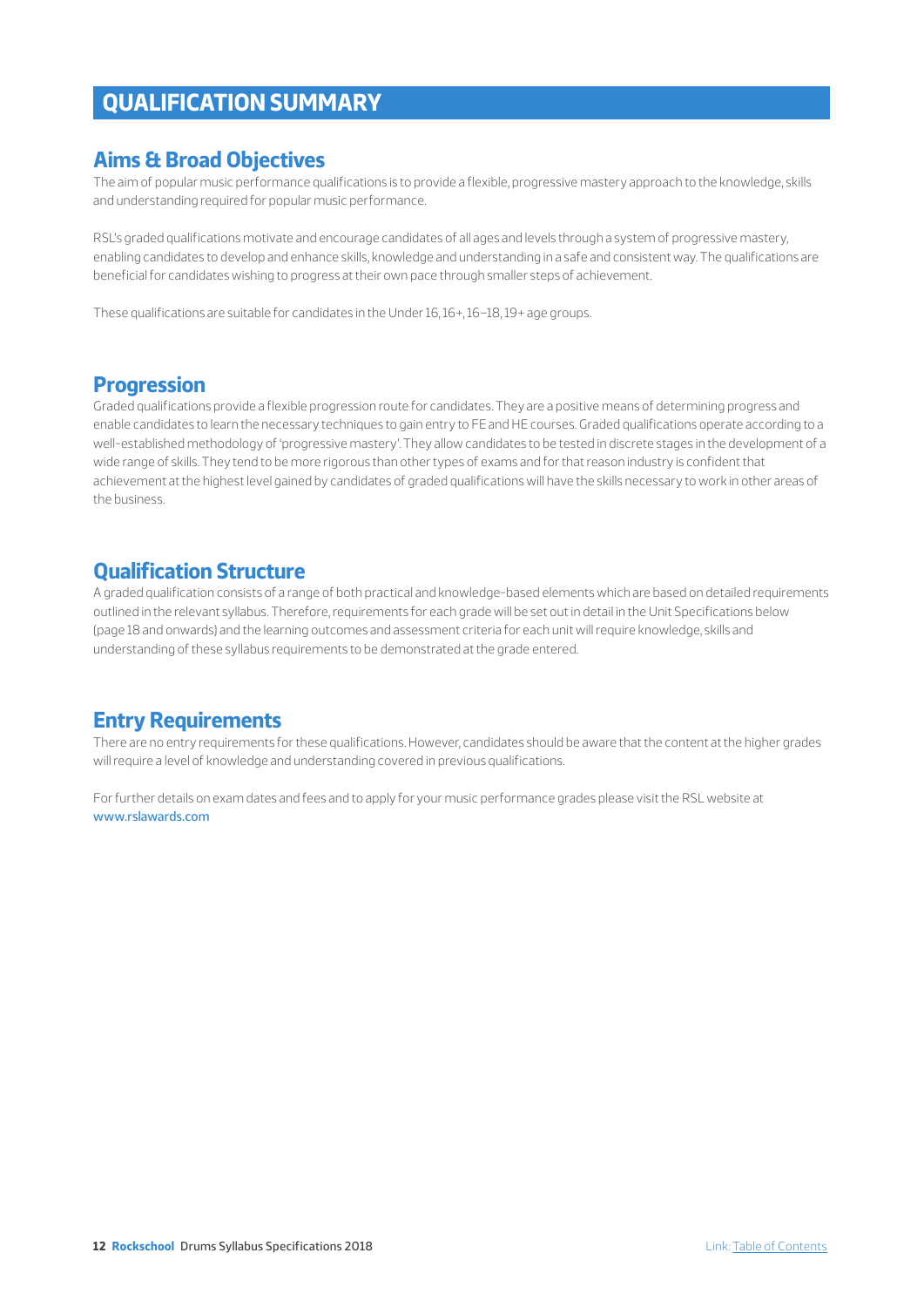# **ASSESSMENT INFORMATION**

## **Assessment Methodology**

The graded examinations in Popular Music Performance are assessed via an examination. The examination is divided into the following sections:

#### Technical tests covering knowledge of:

- Scales
- **Arpeggios**
- Chords
- Stylistic Studies (Level 3 only)

#### Performance Pieces

■ Three Performance pieces (two pieces can be 'Free Choice Pieces')

#### Unseen Tests

- G Sight Reading or Improvisation & Interpretation (Level 1 & 2 only)
- Quick Study Piece (Level 3 only)
- **General Musicianship Questions**

## **Assessment Timings**

Examination timings for the graded examinations in Popular Music Performance are as follows:

#### **GRADE EXAMS**

- Debut: 15 minutes
- Grade 1: 20 minutes
- Grade 2: 20 minutes
- Grade 3: 23 minutes
- Grade 4: 25 minutes
- Grade 5: 25 minutes
- Grade 6: 30 minutes
- Grade 7: 30 minutes
- Grade 8: 30 minutes

#### **PERFORMANCE CERTIFICATES**

|                         | Premiere: 10 minutes |
|-------------------------|----------------------|
| ■ Debut:                | 12 minutes           |
| $\blacksquare$ Grade 1: | 15 minutes           |
| $\blacksquare$ Grade 2: | 15 minutes           |
| $\Box$ Grade 3:         | 18 minutes           |
| $\Box$ Grade 4:         | 20 minutes           |
| ■ Grade 5:              | 20 minutes           |
|                         | Grade 6: 23 minutes  |
|                         | Grade 7: 23 minutes  |
|                         | Grade 8: 26 minutes  |
|                         |                      |

All assessment of these qualifications is external and is undertaken by RSL Examiners.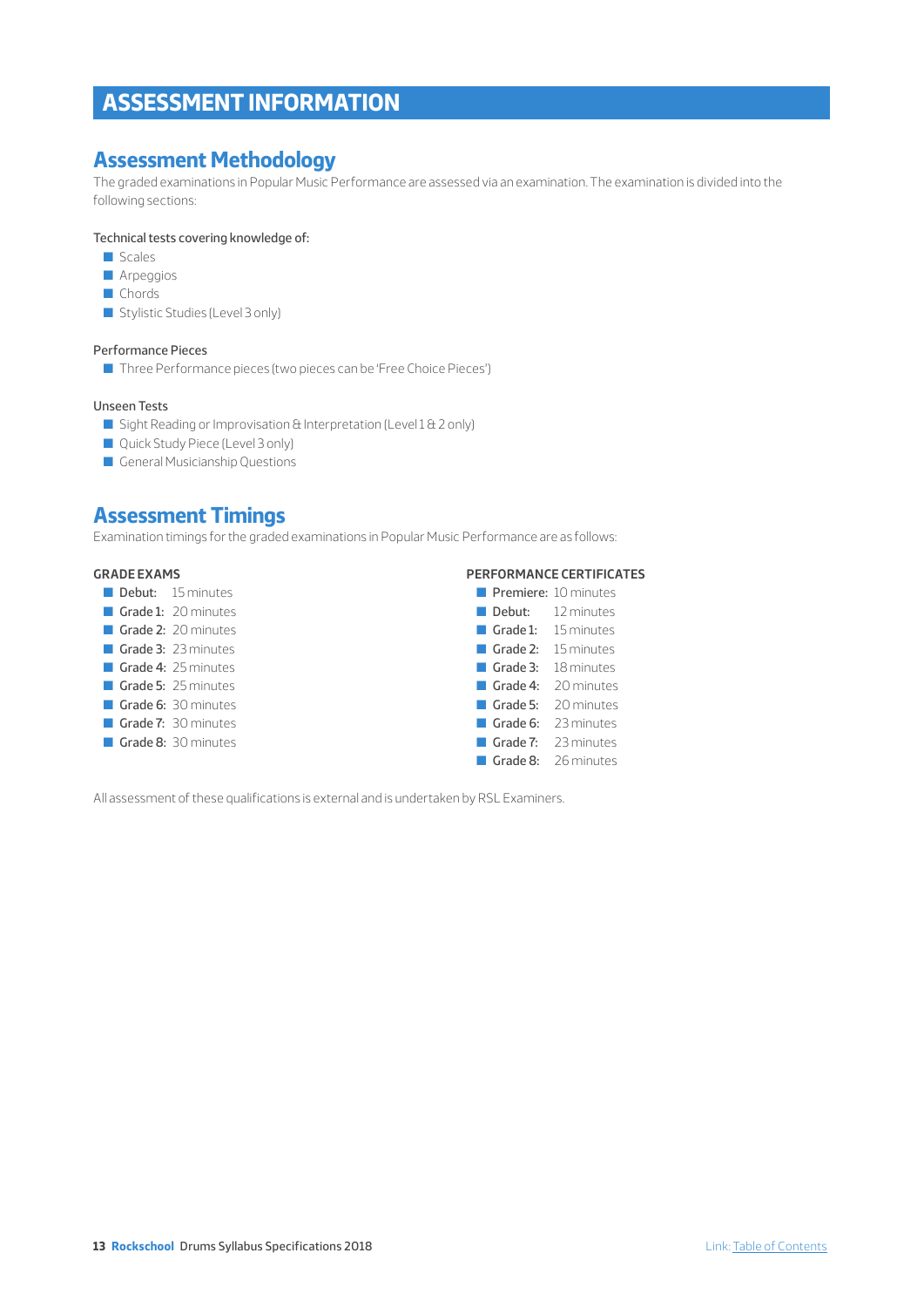# **Marking Schemes**

| <b>GRADE EXAMS: DEBUT - GRADE 5</b>                          |                   |                     |                    |  |  |
|--------------------------------------------------------------|-------------------|---------------------|--------------------|--|--|
| <b>ELEMENT</b>                                               | <b>PASS</b>       | <b>MERIT</b>        | <b>DISTINCTION</b> |  |  |
| Performance Piece 1                                          | 12-14 out of 20   | 15-17 out of 20     | $18+$ out of 20    |  |  |
| Performance Piece 2                                          | $12-14$ out of 20 | 15-17 out of 20     | $18+$ out of 20    |  |  |
| Performance Piece 3                                          | 12-14 out of 20   | 15-17 out of 20     | $18+$ out of 20    |  |  |
| <b>Technical Exercises</b>                                   | 9-10 out of 15    | 11-12 out of 15     | $13+$ out of $15$  |  |  |
| Sight Reading<br><b>or</b><br>Improvisation & Interpretation | 6 out of 10       | $7 - 8$ out of $10$ | $9+$ out of $10$   |  |  |
| Ear Tests                                                    | 6 out of 10       | 7-8 out of 10       | $9+$ out of $10$   |  |  |
| <b>General Musicianship Questions</b>                        | 3 out of 5        | 4 out of 5          | 5 out of 5         |  |  |
| <b>Total Marks</b>                                           | $60%+$            | $74%+$              | $90%+$             |  |  |

| <b>GRADE EXAMS: GRADES 6-8</b>        |                     |                     |                    |  |  |
|---------------------------------------|---------------------|---------------------|--------------------|--|--|
| <b>ELEMENT</b>                        | <b>PASS</b>         | <b>MERIT</b>        | <b>DISTINCTION</b> |  |  |
| Performance Piece 1                   | 12-14 out of 20     | 15-17 out of 20     | $18+$ out of 20    |  |  |
| Performance Piece 2                   | $12 - 14$ out of 20 | 15-17 out of 20     | $18+$ out of 20    |  |  |
| Performance Piece 3                   | $12-14$ out of 20   | 15-17 out of 20     | $18+$ out of 20    |  |  |
| <b>Technical Exercises</b>            | 9-10 out of 15      | 11-12 out of 15     | $13+$ out of $15$  |  |  |
| <b>Quick Study Piece</b>              | 6 out of 10         | $7 - 8$ out of $10$ | $9+$ out of $10$   |  |  |
| Ear Tests                             | $6$ out of $10$     | $7 - 8$ out of $10$ | $9 + out of 10$    |  |  |
| <b>General Musicianship Questions</b> | 3 out of 5          | 4 out of 5          | 5 out of 5         |  |  |
| <b>Total Marks</b>                    | $60%+$              | $74%+$              | $90%+$             |  |  |

| <b>PERFORMANCE CERTIFICATES: PREMIERE TO GRADE 8</b> |                     |                   |                    |  |  |
|------------------------------------------------------|---------------------|-------------------|--------------------|--|--|
| <b>ELEMENT</b>                                       | <b>PASS</b>         | <b>MERIT</b>      | <b>DISTINCTION</b> |  |  |
| Performance Piece 1                                  | $12-14$ out of 20   | $15-17$ out of 20 | $18 +$ out of 20   |  |  |
| Performance Piece 2                                  | $12 - 14$ out of 20 | $15-17$ out of 20 | $18+$ out of 20    |  |  |
| Performance Piece 3                                  | $12-14$ out of 20   | 15-17 out of 20   | $18 +$ out of 20   |  |  |
| Performance Piece 4                                  | $12 - 14$ out of 20 | $15-17$ out of 20 | $18 +$ out of 20   |  |  |
| Performance Piece 5                                  | 12-14 out of 20     | $15-17$ out of 20 | $18+$ out of 20    |  |  |
| <b>Total Marks</b>                                   | $60%+$              | $75%+$            | $90%+$             |  |  |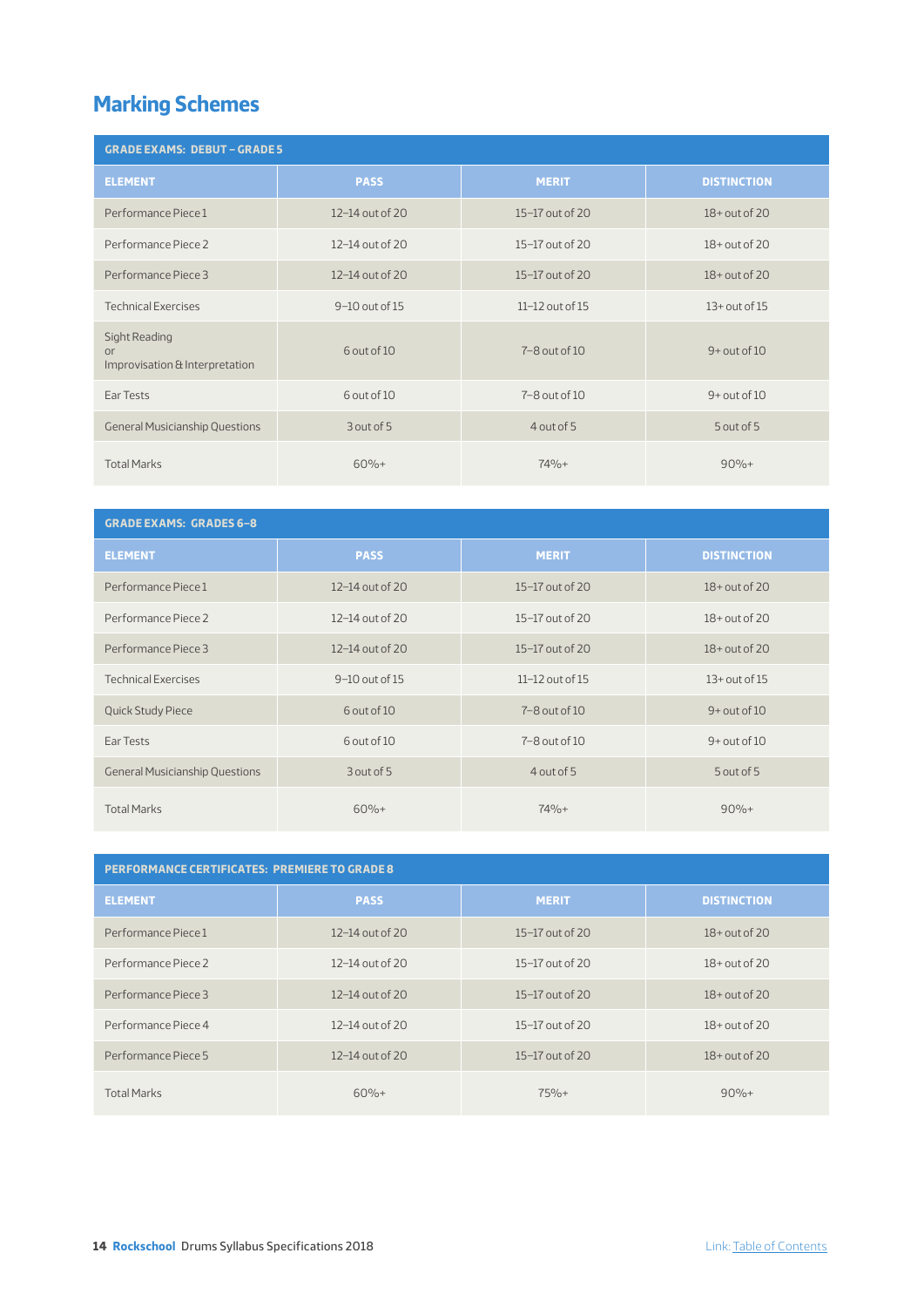## **Examination Structure**

The examination structure for the grade examinations is shown below:

- **1.** Pieces or technical exercises
- **2.** Technical exercises or pieces
- **3.** Sight Reading or Improvisation & Interpretation (Debut Grade 5); Quick Study Piece (Grades 6–8)
- **4.** Ear Tests
- **5.** General Musicianship Questions

## **General Notes**

At the beginning of a Grade Examination, the Examiner will ask the candidate if they wish to begin with Performance Pieces or Technical Exercises. In a Performance Certificate, candidates may present their Performance Pieces in any order of their choice.

Prior to the start of the Performance Pieces, the Examiner will conduct a sound check by asking the candidate to play the first few bars of the first chosen piece. This will set the levels for the exam and will take place alongside the backing track. Once the level has been established, the Examiner will then commence with the first piece in full. Note: the sound check is undertaken for the first Performance Piece only.

Candidates may perform any or all of their pieces from memory. This is not compulsory at any level and no additional marks are given for this. With the exception of certain Technical Exercises where memory requirements apply, it is permitted to use grade books which contain notes made during the course of a candidate's study.

**Note:** It is not permitted to make any notes at any time during the exam.

For General Musicianship Questions, the Examiner may use his or her version of the selected piece as the basis to ask the questions if such notes contained on the candidate's version are deemed sufficiently extensive or might assist the candidate when answering the questions.

The Examiner will not facilitate page turning for candidates. Candidates are allowed to photocopy relevant sheet music as necessary to alleviate page turns but all copied materials must be handed into the Examiner at the end of the examination. All tempo markings are to be observed unless otherwise stated. Each piece is designed carefully to achieve a number of outcomes appropriate for the grade.

## **Expectations of Knowledge, Skills and Understanding**

The graded examination system is one based on the principle of 'progressive mastery': each step in the exam chain demonstrates learning, progression and skills in incremental steps. Successful learning is characterised by a mastery of the fundamentals of the skills demanded in each grade.

Learners will be able to complete a set of practical tasks and be tested on their underpinning knowledge (the complexity and variety of tasks are determined by which qualification is being attempted). This allows them to demonstrate popular music performance knowledge, skills and understanding relevant to the grade. These technical skills set a firm platform for further technical and creative development by the learner.

## **Quality Assurance**

All RSL examinations and graded qualifications are standardised according to the processes and procedures laid down by RSL.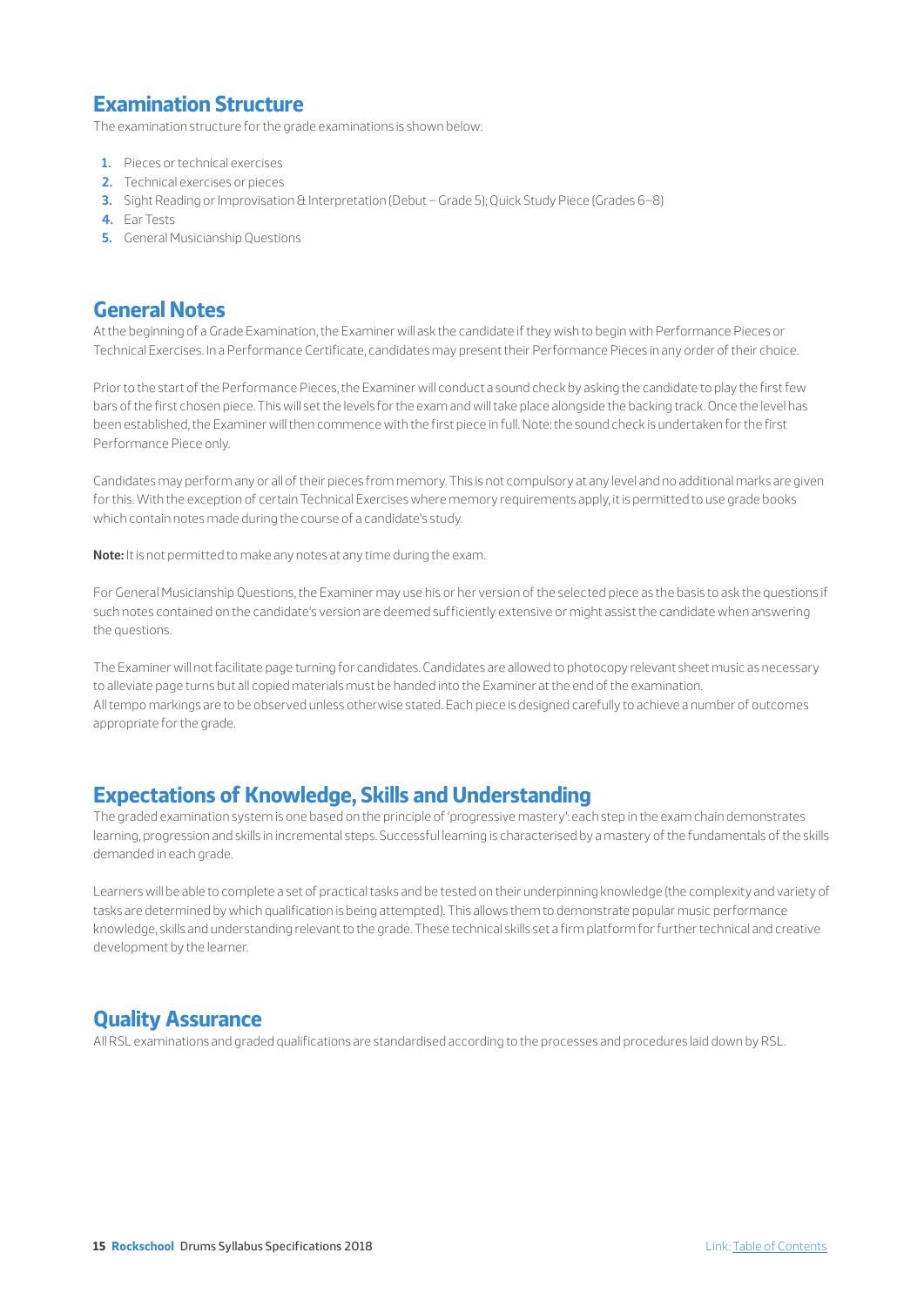# **CANDIDATE ACCESS AND REGISTRATION**

## **Access and Registration**

The qualifications will:

- $\Box$  be available to everyone who is capable of reaching the required standards
- $\blacksquare$  be free from any barriers that restrict access and progression
- $\blacksquare$  offer equal opportunities for all wishing to access the qualifications

At the point of application, RSL will ensure that all candidates are fully informed about the requirements and demands of the qualification.

Candidates may enter online for any of the qualifications at various points in the calendar year in territories throughout the world. Dates will be published on the website at www.rslawards.com

## **Recommended Prior Learning**

Learners are not required to have any prior learning for these qualifications. However, learners should ensure that they are aware of the requirements and expectations of each grade prior to entering for an assessment.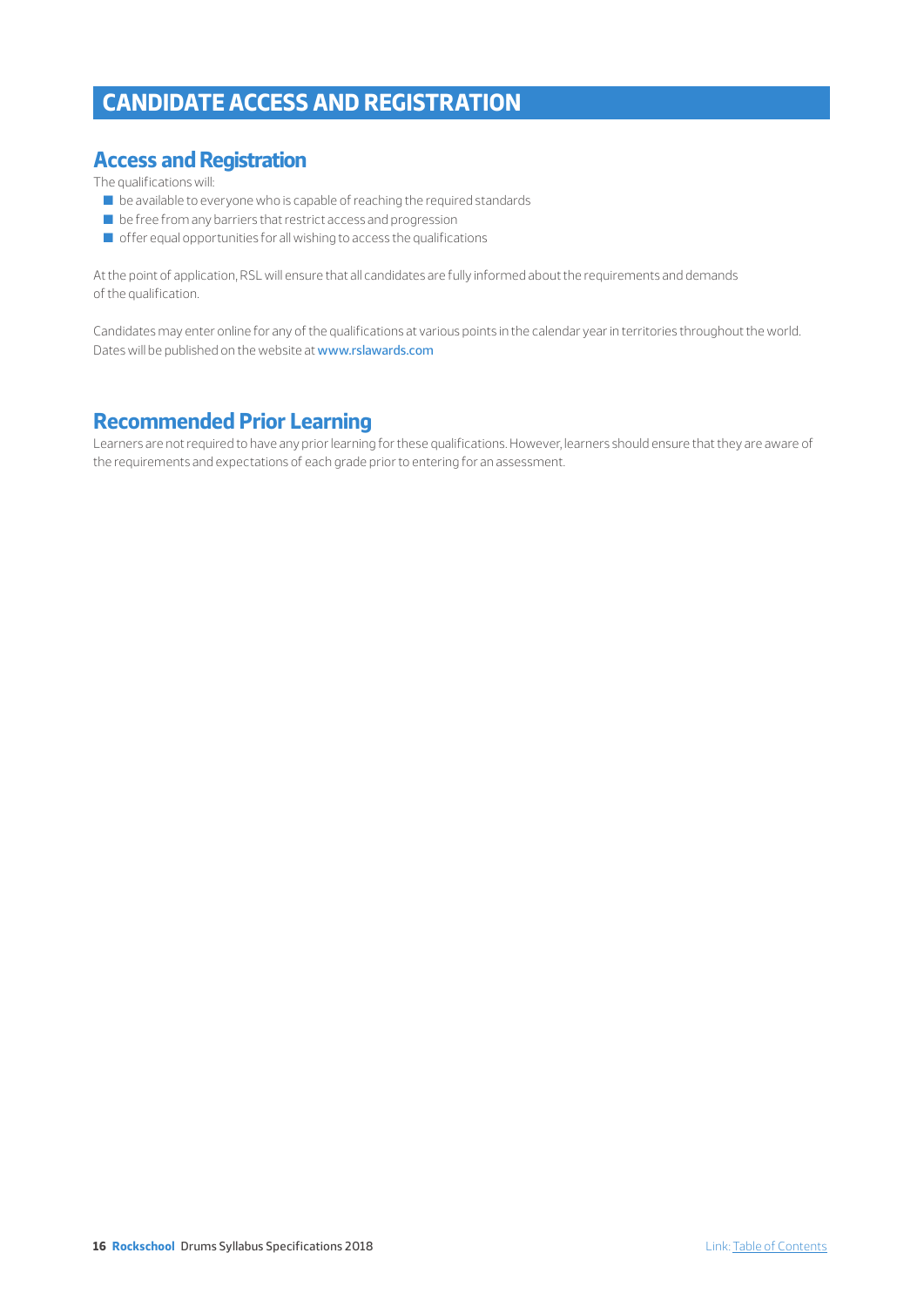# **FURTHER INFORMATION & CONTACT**

## **Guidance on Free Choice Pieces**

For all examinations, candidates are able to play a number of free choice pieces:

**Grade Examinations: Two free choice pieces** (a minimum of one piece must be from the Drums grade book)

Q **Performance Certificates:** Three free choice pieces (a minimum of two pieces must be from the Drums grade book). *Please note:* free choice pieces are not available for the Premiere exam.

Free choice pieces must demonstrate a comparable level of technical and musical demand to the pieces given in the set selections in the grade books which can be referred to as an indication of appropriate level.

Free choice pieces must be in a modern popular genre such as:

- $\Box$  Pop
- Rock
- **Q** Jazz
- **Country**
- **Blues**
- $\Box$  Soul
- $\blacksquare$  Reggae
- **D** Film and Musical Theatre

Own compositions are also acceptable. Pieces should be selected carefully to ensure that they provide suitable opportunity for candidates to demonstrate the relevant assessment criteria. Candidates are reminded that if a chosen Free Choice Piece does not meet these requirements this may impact on the level of achievement possible within the examination.

**All pieces must be performed to a backing track (without the examined part on the track) except in cases where a piece has been selected from previous Rockschool syllabi and does not have a backing track or has been specifically arranged by Rockschool as a solo piece.**

## **Complaints & Appeals**

All procedural complaints and appeals, including malpractice and requests for reasonable adjustments/special considerations, can be found on the RSL website www.rslawards.com

## **Equal Opportunities**

RSL's Equal Opportunities policy can be found on the RSL website www.rslawards.com

## **Contacts for Help & Support**

All correspondence should be directed to:

**RSL**

Harlequin House Ground Floor 7 High Street **Teddinaton** Middlesex TW11 8EE

Or info@rslawards.com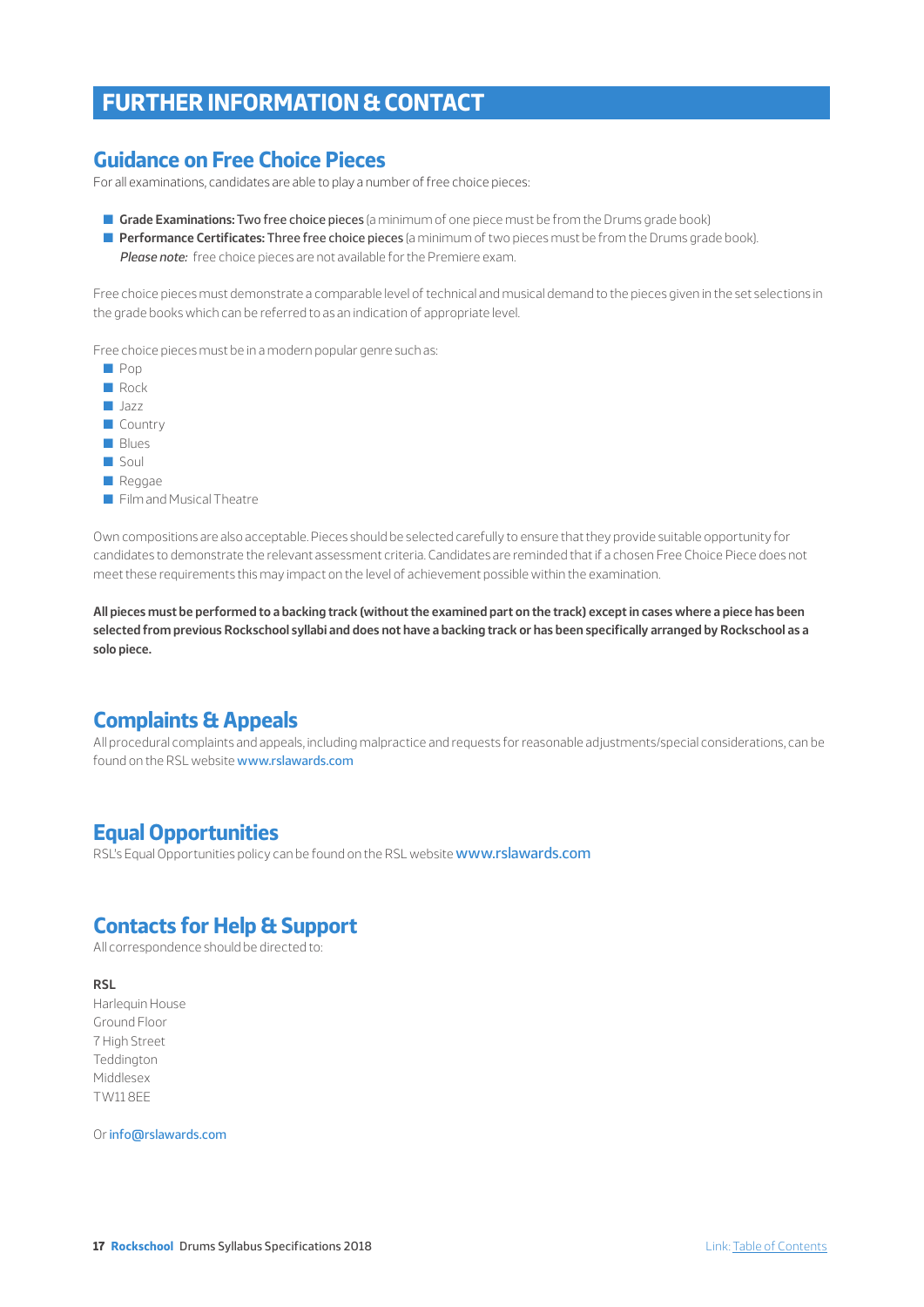# **GRADING CRITERIA & DEFINITIONS**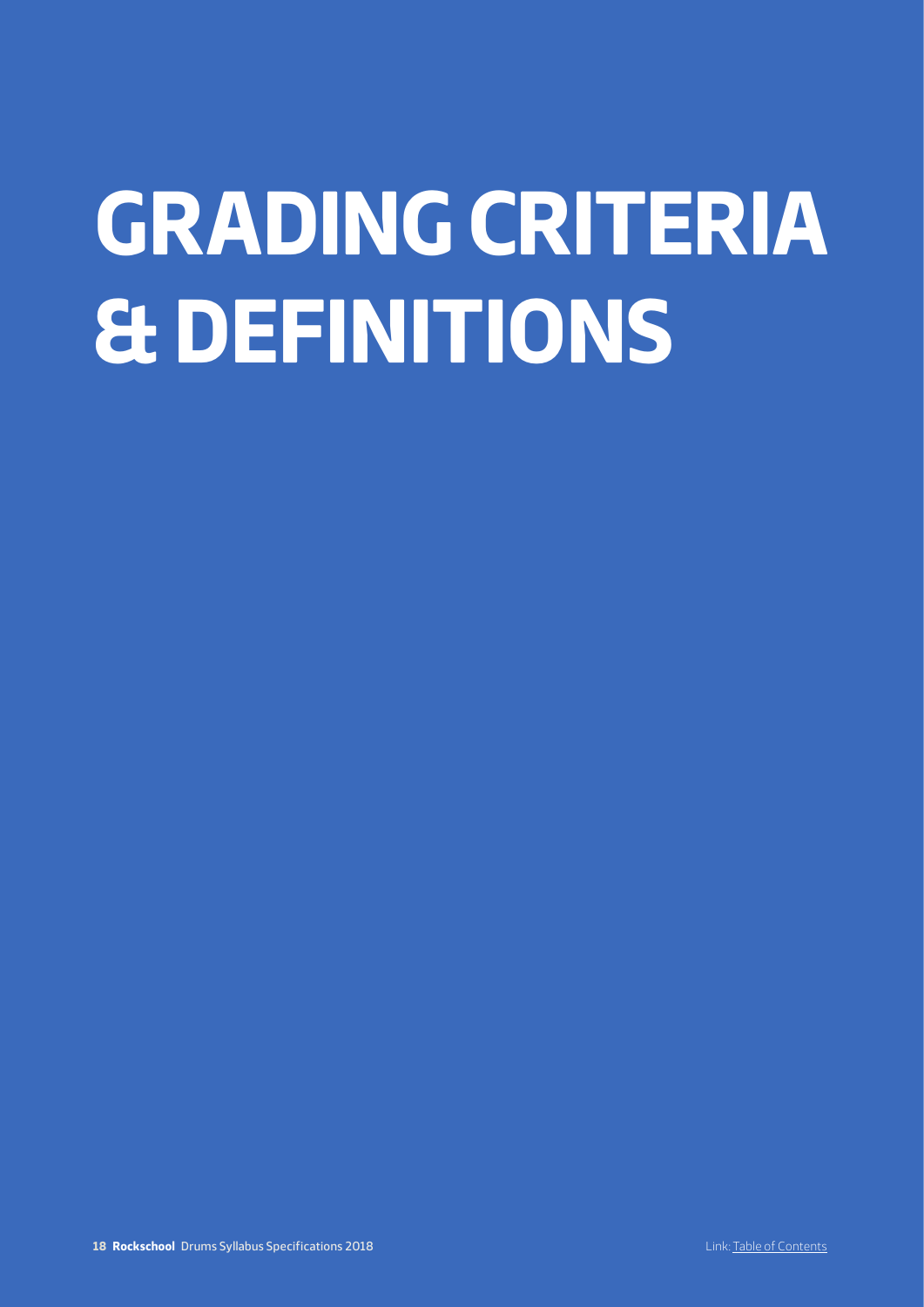# **Graded Examinations**

| <b>PERFORMANCE PIECES</b>               |                                                                                                                                                                                  |                                                                                                                                                                                 |                                                                                                                                                                                     |                                                                                                                                                      |                                                     |  |
|-----------------------------------------|----------------------------------------------------------------------------------------------------------------------------------------------------------------------------------|---------------------------------------------------------------------------------------------------------------------------------------------------------------------------------|-------------------------------------------------------------------------------------------------------------------------------------------------------------------------------------|------------------------------------------------------------------------------------------------------------------------------------------------------|-----------------------------------------------------|--|
| <b>BANDS OF ATTAINMENT / MARK RANGE</b> |                                                                                                                                                                                  |                                                                                                                                                                                 |                                                                                                                                                                                     |                                                                                                                                                      |                                                     |  |
| <b>Attainment Band</b>                  | <b>Distinction</b>                                                                                                                                                               | Merit                                                                                                                                                                           | <b>Pass</b>                                                                                                                                                                         | <b>Below Pass 1</b>                                                                                                                                  | <b>Below Pass 2</b>                                 |  |
| Mark Range                              | $18 - 20$                                                                                                                                                                        | $15 - 17$                                                                                                                                                                       | $12 - 14$                                                                                                                                                                           | $6 - 11$                                                                                                                                             | $0 - 5$                                             |  |
| Command of<br>Instrument                | Consistently clear<br>production of sound<br>and even tone<br>quality throughout                                                                                                 | Mostly clear pro-<br>duction of sound<br>and even tone<br>quality overall                                                                                                       | Some clear produc-<br>tion of sound and<br>generally even tone<br>quality                                                                                                           | Sound produced is<br>unclear with uneven<br>quality of<br>tone produced                                                                              | No attempt<br>and/or<br>incomplete perfor-<br>mance |  |
| Sync or<br>Pulse                        | Performance con-<br>sistently synchro-<br>nised to the music,<br>or an internal pulse<br>maintained                                                                              | Performance<br>mostly synchro-<br>nised to the music,<br>or an internal pulse<br>maintained                                                                                     | Performance<br>sometimes syn-<br>chronised to the<br>music, or an internal<br>pulse maintained                                                                                      | Performance not<br>synchronised to<br>the music, or an<br>internal pulse not<br>maintained                                                           | No attempt<br>and/or<br>incomplete perfor-<br>mance |  |
| Accuracy &<br>Understanding             | All of the written<br>music accurately<br>performed or<br>equivalent skills<br>demonstrated<br>throughout.<br>Understanding of<br>musical structure<br>shown all of the<br>time. | Most of the written<br>music accurately<br>performed or<br>equivalent skills<br>demonstrated<br>overall.<br>Understanding of<br>musical structure<br>shown most of<br>the time. | Some of the written<br>music accurately<br>performed or<br>equivalent skills<br>qenerally demon-<br>strated.<br>Understanding of<br>musical structure<br>shown some of<br>the time. | Written music<br>not accurately<br>performed or<br>equivalent skills not<br>demonstrated.<br>Understanding of<br>musical structure<br>not evidenced. | No attempt<br>and/or<br>incomplete perfor-<br>mance |  |
| Style &<br>Expression                   | Consistently con-<br>vincing projection<br>of the music                                                                                                                          | Mostly convincing<br>projection of<br>the music                                                                                                                                 | Some convincing<br>projection of<br>the music                                                                                                                                       | Music not projected<br>convincingly                                                                                                                  | No attempt<br>and/or<br>incomplete perfor-<br>mance |  |

#### **TECHNICAL EXERCISES**

#### **BANDS OF ATTAINMENT / MARK RANGE**

| <b>Attainment Band</b>      | <b>Distinction</b>                                                                                                                                                               | <b>Merit</b>                                                                                                                                                                    | Pass                                                                                                                                                                                | <b>Below Pass 1</b>                                                                                                                                  | <b>Below Pass 2</b>                                 |
|-----------------------------|----------------------------------------------------------------------------------------------------------------------------------------------------------------------------------|---------------------------------------------------------------------------------------------------------------------------------------------------------------------------------|-------------------------------------------------------------------------------------------------------------------------------------------------------------------------------------|------------------------------------------------------------------------------------------------------------------------------------------------------|-----------------------------------------------------|
| Mark Range                  | $13 - 15$                                                                                                                                                                        | $11 - 12$                                                                                                                                                                       | $9 - 10$                                                                                                                                                                            | $4 - 8$                                                                                                                                              | $0 - 3$                                             |
| Command of<br>Instrument    | Consistently clear<br>production of sound<br>and even tone<br>quality throughout                                                                                                 | Mostly clear pro-<br>duction of sound<br>and even tone<br>quality overall                                                                                                       | Some clear produc-<br>tion of sound and<br>generally even tone<br>quality                                                                                                           | Sound produced is<br>unclear with uneven<br>quality of<br>tone produced                                                                              | No attempt<br>and/or<br>incomplete perfor-<br>mance |
| Sync or<br>Pulse            | Performance con-<br>sistently synchro-<br>nised to the music,<br>or an internal pulse<br>maintained                                                                              | Performance<br>mostly synchro-<br>nised to the music.<br>or an internal pulse<br>maintained                                                                                     | Performance<br>sometimes syn-<br>chronised to the<br>music, or an internal<br>pulse maintained                                                                                      | Performance not<br>synchronised to<br>the music, or an<br>internal pulse not<br>maintained                                                           | No attempt<br>and/or<br>incomplete perfor-<br>mance |
| Accuracy &<br>Understanding | All of the written<br>music accurately<br>performed or<br>equivalent skills<br>demonstrated<br>throughout.<br>Understanding of<br>musical structure<br>shown all of the<br>time. | Most of the written<br>music accurately<br>performed or<br>equivalent skills<br>demonstrated<br>overall.<br>Understanding of<br>musical structure<br>shown most of<br>the time. | Some of the written<br>music accurately<br>performed or<br>equivalent skills<br>qenerally demon-<br>strated.<br>Understanding of<br>musical structure<br>shown some of<br>the time. | Written music<br>not accurately<br>performed or<br>equivalent skills not<br>demonstrated.<br>Understanding of<br>musical structure<br>not evidenced. | No attempt<br>and/or<br>incomplete perfor-<br>mance |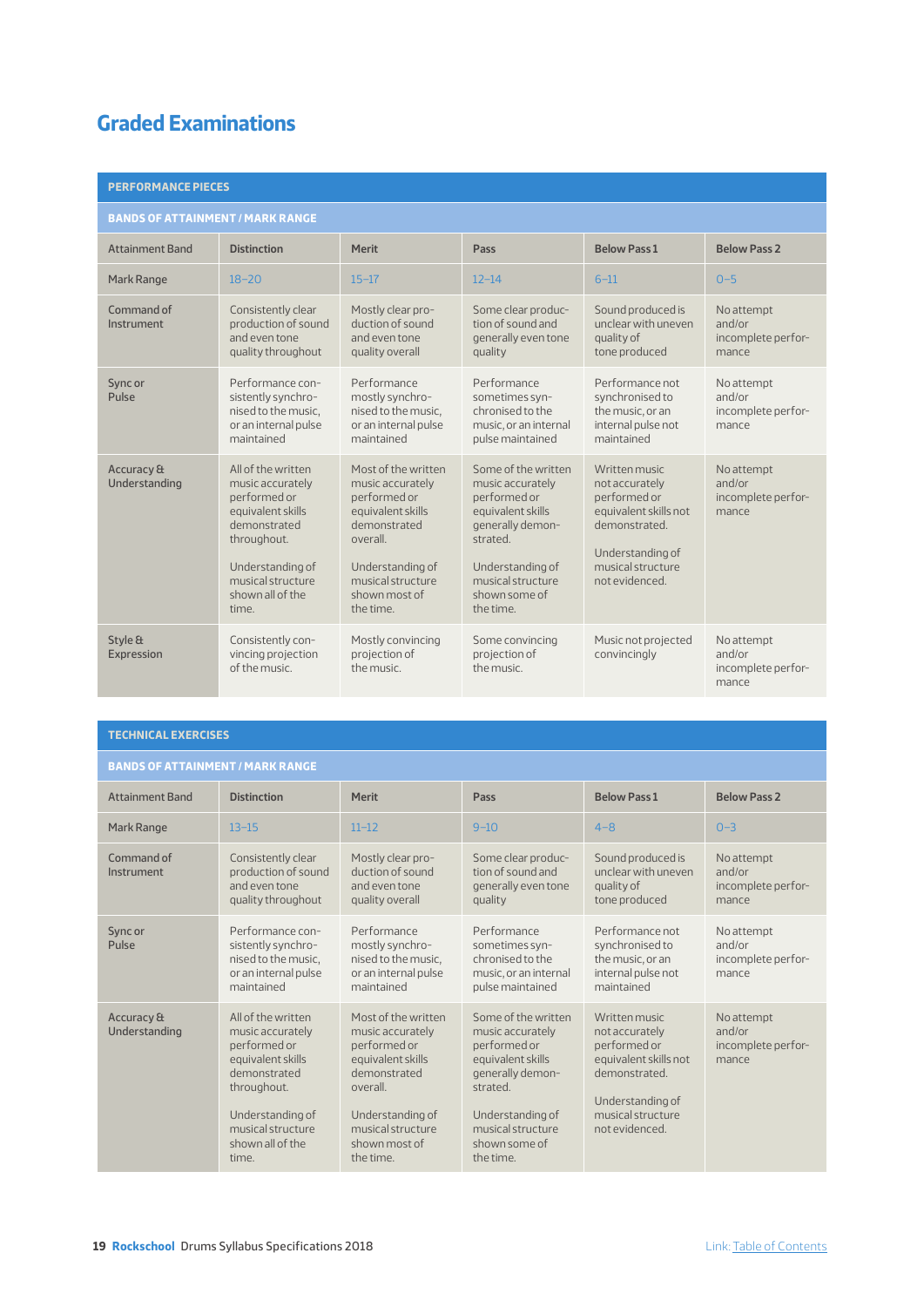#### **SIGHT READING / IMPROVISATION & INTERPRETATION / QUICK STUDY PIECE**

### **BANDS OF ATTAINMENT / MARK RANGE**

| -74111-20 - 91 - 81 - 8418 81418 814 814 814 814 814 82 8 |                                                                                                                                                                                  |                                                                                                                                                                                 |                                                                                                                                                                                     |                                                                                                                                                      |                                                     |
|-----------------------------------------------------------|----------------------------------------------------------------------------------------------------------------------------------------------------------------------------------|---------------------------------------------------------------------------------------------------------------------------------------------------------------------------------|-------------------------------------------------------------------------------------------------------------------------------------------------------------------------------------|------------------------------------------------------------------------------------------------------------------------------------------------------|-----------------------------------------------------|
| <b>Attainment Band</b>                                    | <b>Distinction</b>                                                                                                                                                               | <b>Merit</b>                                                                                                                                                                    | Pass                                                                                                                                                                                | <b>Below Pass 1</b>                                                                                                                                  | <b>Below Pass 2</b>                                 |
| Mark Range                                                | $9 - 10$                                                                                                                                                                         | $7 - 8$                                                                                                                                                                         | 6                                                                                                                                                                                   | $3 - 5$                                                                                                                                              | $0 - 2$                                             |
| Command of<br>Instrument                                  | Consistently clear<br>production of sound<br>and even tone<br>quality throughout                                                                                                 | Mostly clear pro-<br>duction of sound<br>and even tone<br>quality overall                                                                                                       | Some clear produc-<br>tion of sound and<br>generally even tone<br>quality                                                                                                           | Sound produced is<br>unclear with uneven<br>quality of<br>tone produced                                                                              | No attempt<br>and/or<br>incomplete perfor-<br>mance |
| Sync or<br>Pulse                                          | Performance con-<br>sistently synchro-<br>nised to the music,<br>or an internal pulse<br>maintained                                                                              | Performance<br>mostly synchro-<br>nised to the music.<br>or an internal pulse<br>maintained                                                                                     | Performance<br>sometimes syn-<br>chronised to the<br>music, or an internal<br>pulse maintained                                                                                      | Performance not<br>synchronised to<br>the music, or an<br>internal pulse not<br>maintained                                                           | No attempt<br>and/or<br>incomplete perfor-<br>mance |
| Accuracy &<br>Understanding                               | All of the written<br>music accurately<br>performed or<br>equivalent skills<br>demonstrated<br>throughout.<br>Understanding of<br>musical structure<br>shown all of the<br>time. | Most of the written<br>music accurately<br>performed or<br>equivalent skills<br>demonstrated<br>overall.<br>Understanding of<br>musical structure<br>shown most of<br>the time. | Some of the written<br>music accurately<br>performed or<br>equivalent skills<br>qenerally demon-<br>strated.<br>Understanding of<br>musical structure<br>shown some of<br>the time. | Written music<br>not accurately<br>performed or<br>equivalent skills not<br>demonstrated.<br>Understanding of<br>musical structure<br>not evidenced. | No attempt<br>and/or<br>incomplete perfor-<br>mance |

**EAR TESTS**

| EAR 1 EJ 1 J                            |                                                                                                                                                                                  |                                                                                                                                                                                 |                                                                                                                                                                                     |                                                                                                                                                      |                                                     |  |
|-----------------------------------------|----------------------------------------------------------------------------------------------------------------------------------------------------------------------------------|---------------------------------------------------------------------------------------------------------------------------------------------------------------------------------|-------------------------------------------------------------------------------------------------------------------------------------------------------------------------------------|------------------------------------------------------------------------------------------------------------------------------------------------------|-----------------------------------------------------|--|
| <b>BANDS OF ATTAINMENT / MARK RANGE</b> |                                                                                                                                                                                  |                                                                                                                                                                                 |                                                                                                                                                                                     |                                                                                                                                                      |                                                     |  |
| <b>Attainment Band</b>                  | <b>Distinction</b>                                                                                                                                                               | <b>Merit</b>                                                                                                                                                                    | Pass                                                                                                                                                                                | <b>Below Pass 1</b>                                                                                                                                  | <b>Below Pass 2</b>                                 |  |
| Mark Range                              | $9 - 10$                                                                                                                                                                         | $7 - 8$                                                                                                                                                                         | 6                                                                                                                                                                                   | $3 - 5$                                                                                                                                              | $0 - 2$                                             |  |
| Accuracy &<br>Understanding             | All of the written<br>music accurately<br>performed or<br>equivalent skills<br>demonstrated<br>throughout.<br>Understanding of<br>musical structure<br>shown all of the<br>time. | Most of the written<br>music accurately<br>performed or<br>equivalent skills<br>demonstrated<br>overall.<br>Understanding of<br>musical structure<br>shown most of<br>the time. | Some of the written<br>music accurately<br>performed or<br>equivalent skills<br>qenerally demon-<br>strated.<br>Understanding of<br>musical structure<br>shown some of<br>the time. | Written music<br>not accurately<br>performed or<br>equivalent skills not<br>demonstrated.<br>Understanding of<br>musical structure<br>not evidenced. | No attempt<br>and/or<br>incomplete perfor-<br>mance |  |

| <b>GENERAL MUSICIANSHIP QUESTIONS (GMQS)</b> |                     |                     |                     |                     |                              |
|----------------------------------------------|---------------------|---------------------|---------------------|---------------------|------------------------------|
| <b>BANDS OF ATTAINMENT / MARK RANGE</b>      |                     |                     |                     |                     |                              |
| <b>Attainment Band</b>                       | <b>Distinction</b>  | <b>Merit</b>        | Pass                | <b>Below Pass 1</b> | <b>Below Pass 2</b>          |
| Mark Range                                   | 5 correct responses | 4 correct responses | 3 correct responses | 2 correct responses | $0-1$ correct re-<br>sponses |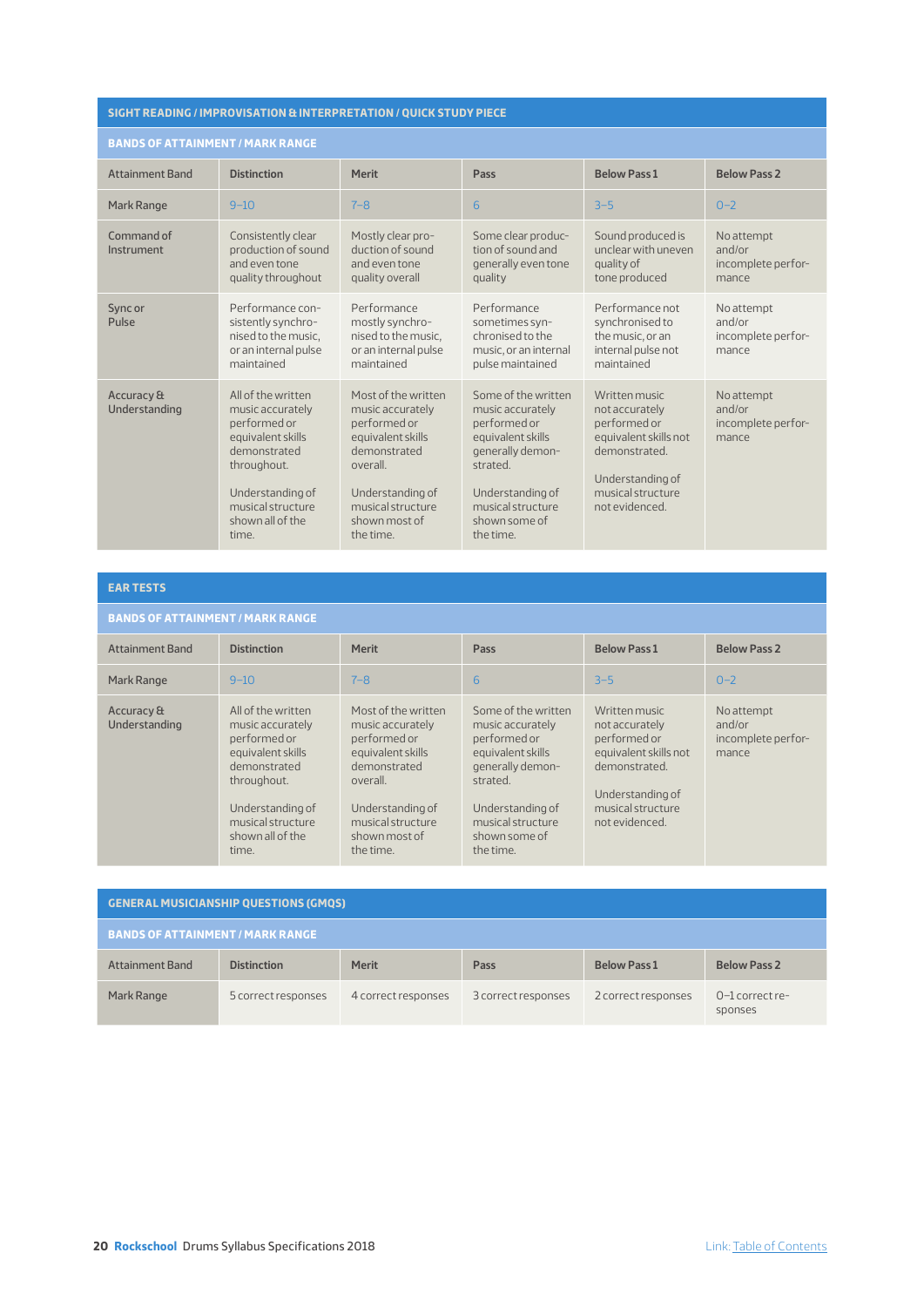# **Performance Certificates**

| <b>PERFORMANCE PIECES</b>               |                                                                                                                                                                                  |                                                                                                                                                                                 |                                                                                                                                                                                     |                                                                                                                                                      |                                                  |
|-----------------------------------------|----------------------------------------------------------------------------------------------------------------------------------------------------------------------------------|---------------------------------------------------------------------------------------------------------------------------------------------------------------------------------|-------------------------------------------------------------------------------------------------------------------------------------------------------------------------------------|------------------------------------------------------------------------------------------------------------------------------------------------------|--------------------------------------------------|
| <b>BANDS OF ATTAINMENT / MARK RANGE</b> |                                                                                                                                                                                  |                                                                                                                                                                                 |                                                                                                                                                                                     |                                                                                                                                                      |                                                  |
| <b>Attainment Band</b>                  | <b>Distinction</b>                                                                                                                                                               | <b>Merit</b>                                                                                                                                                                    | Pass                                                                                                                                                                                | <b>Below Pass 1</b>                                                                                                                                  | <b>Below Pass 2</b>                              |
| Mark Range                              | $18 - 20$                                                                                                                                                                        | $15 - 17$                                                                                                                                                                       | $12 - 14$                                                                                                                                                                           | $6 - 11$                                                                                                                                             | $O - 5$                                          |
| Command of<br>Instrument                | Consistently clear<br>production of sound<br>and even tone<br>quality throughout                                                                                                 | Mostly clear pro-<br>duction of sound<br>and even tone<br>quality overall                                                                                                       | Some clear produc-<br>tion of sound and<br>generally even tone<br>quality                                                                                                           | Sound produced is<br>unclear with uneven<br>quality of<br>tone produced                                                                              | No attempt and/or<br>incomplete perfor-<br>mance |
| Sync or<br>Pulse                        | Performance con-<br>sistently synchro-<br>nised to the music.<br>or an internal pulse<br>maintained                                                                              | Performance<br>mostly synchro-<br>nised to the music,<br>or an internal pulse<br>maintained                                                                                     | Performance<br>sometimes syn-<br>chronised to the<br>music, or an internal<br>pulse maintained                                                                                      | Performance not<br>synchronised to<br>the music, or an<br>internal pulse not<br>maintained                                                           | No attempt and/or<br>incomplete perfor-<br>mance |
| Accuracy &<br>Understanding             | All of the written<br>music accurately<br>performed or<br>equivalent skills<br>demonstrated<br>throughout.<br>Understanding of<br>musical structure<br>shown all of the<br>time. | Most of the written<br>music accurately<br>performed or<br>equivalent skills<br>demonstrated<br>overall.<br>Understanding of<br>musical structure<br>shown most of<br>the time. | Some of the written<br>music accurately<br>performed or<br>equivalent skills<br>generally demon-<br>strated.<br>Understanding of<br>musical structure<br>shown some of<br>the time. | Written music<br>not accurately<br>performed or<br>equivalent skills not<br>demonstrated.<br>Understanding of<br>musical structure<br>not evidenced. | No attempt and/or<br>incomplete perfor-<br>mance |
| Style &<br>Expression                   | Consistently con-<br>vincing projection<br>of the music.                                                                                                                         | Mostly convincing<br>projection of<br>the music.                                                                                                                                | Some convincing<br>projection of<br>the music.                                                                                                                                      | Music not projected<br>convincingly                                                                                                                  | No attempt and/or<br>incomplete perfor-<br>mance |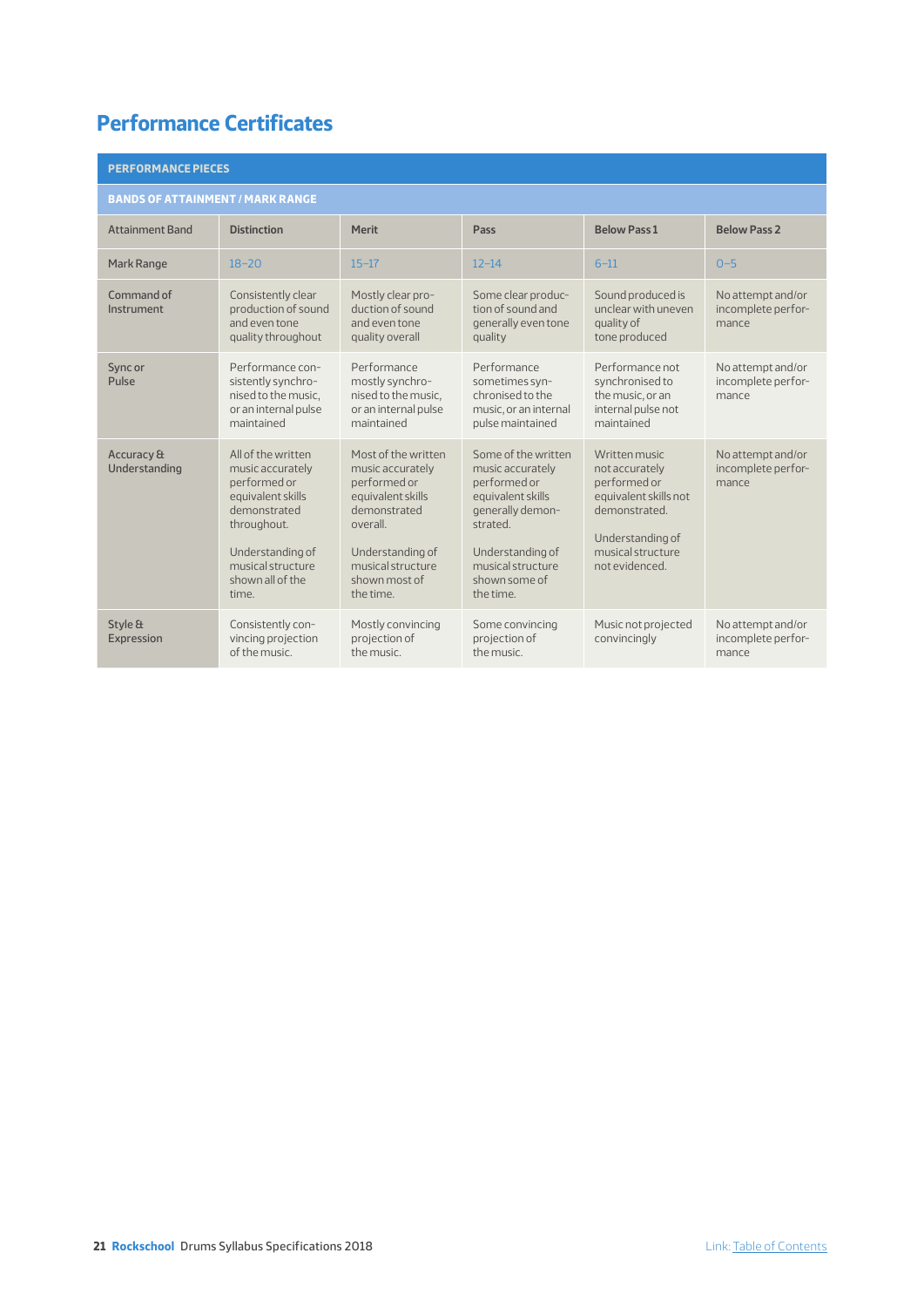# **Definitions**

| <b>DEFINITIONS</b>          |                                                                                                                                                                                                                                                                                     |
|-----------------------------|-------------------------------------------------------------------------------------------------------------------------------------------------------------------------------------------------------------------------------------------------------------------------------------|
| Command of<br>Instrument    | The quality of the sound produced from the instrument, including the consistency of sound/tone, control of sound/tone<br>commensurate with grade.                                                                                                                                   |
| Sync or<br>Pulse            | Alignment of the performance to backing track, metronome or applied to a solo performance, observing notation<br>markings. For unaccompanied pieces candidates should maintain a secure internal pulse and adjust the pulse where<br>instructed within the music.                   |
| Accuracy &<br>Understanding | Representing the written notation accurately, except by instruction through performance notes, or interpreting the writ-<br>ten part with equivalent skills demonstrated. Secure understanding of musical structure evidenced through transitions<br>of phrases, bars and sections. |
| Style &<br>Expression       | An expressive and commanding performance of the notated material dictated by the demands of the performance<br>piece.                                                                                                                                                               |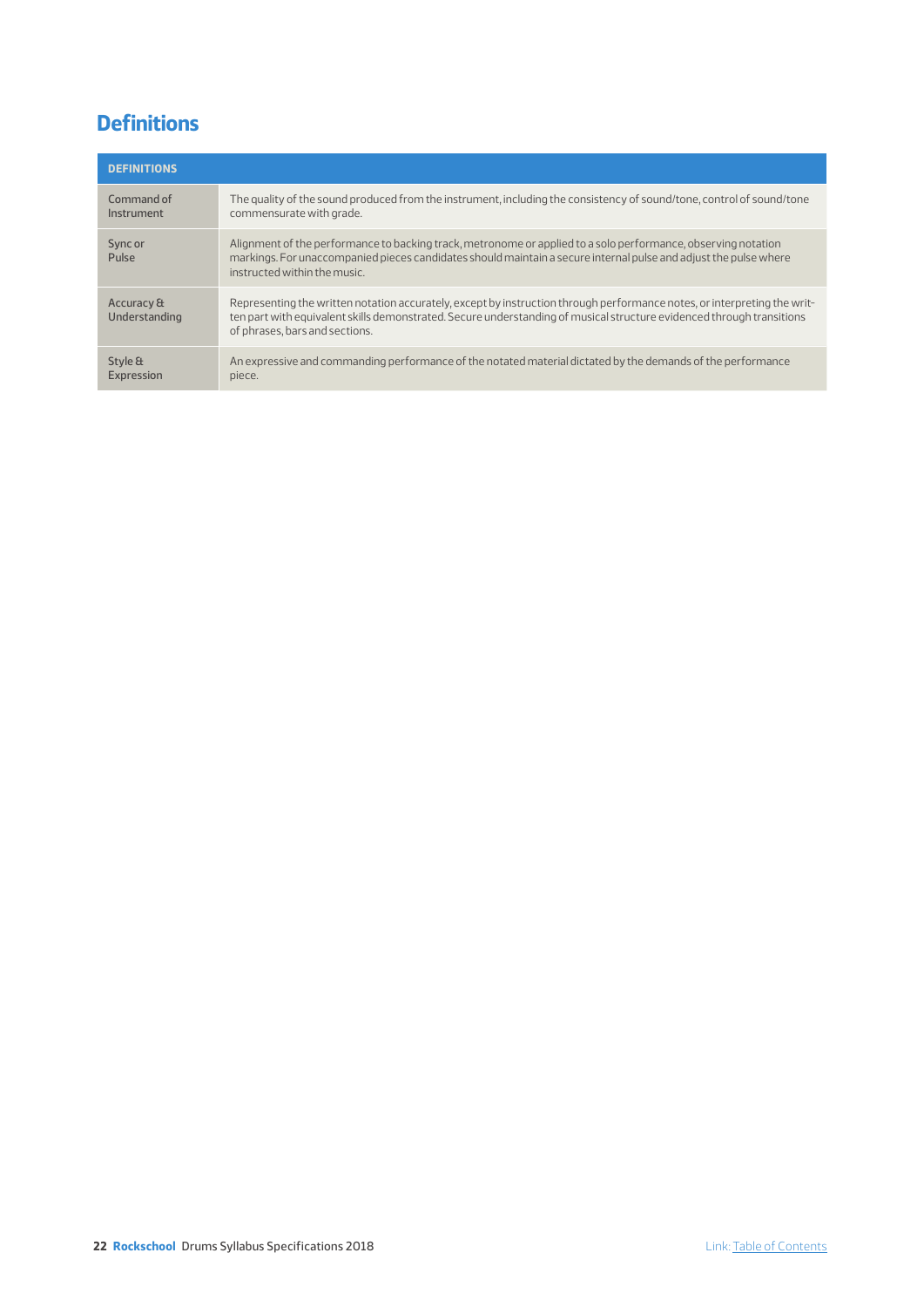# **UNIT SPECIFICATIONS**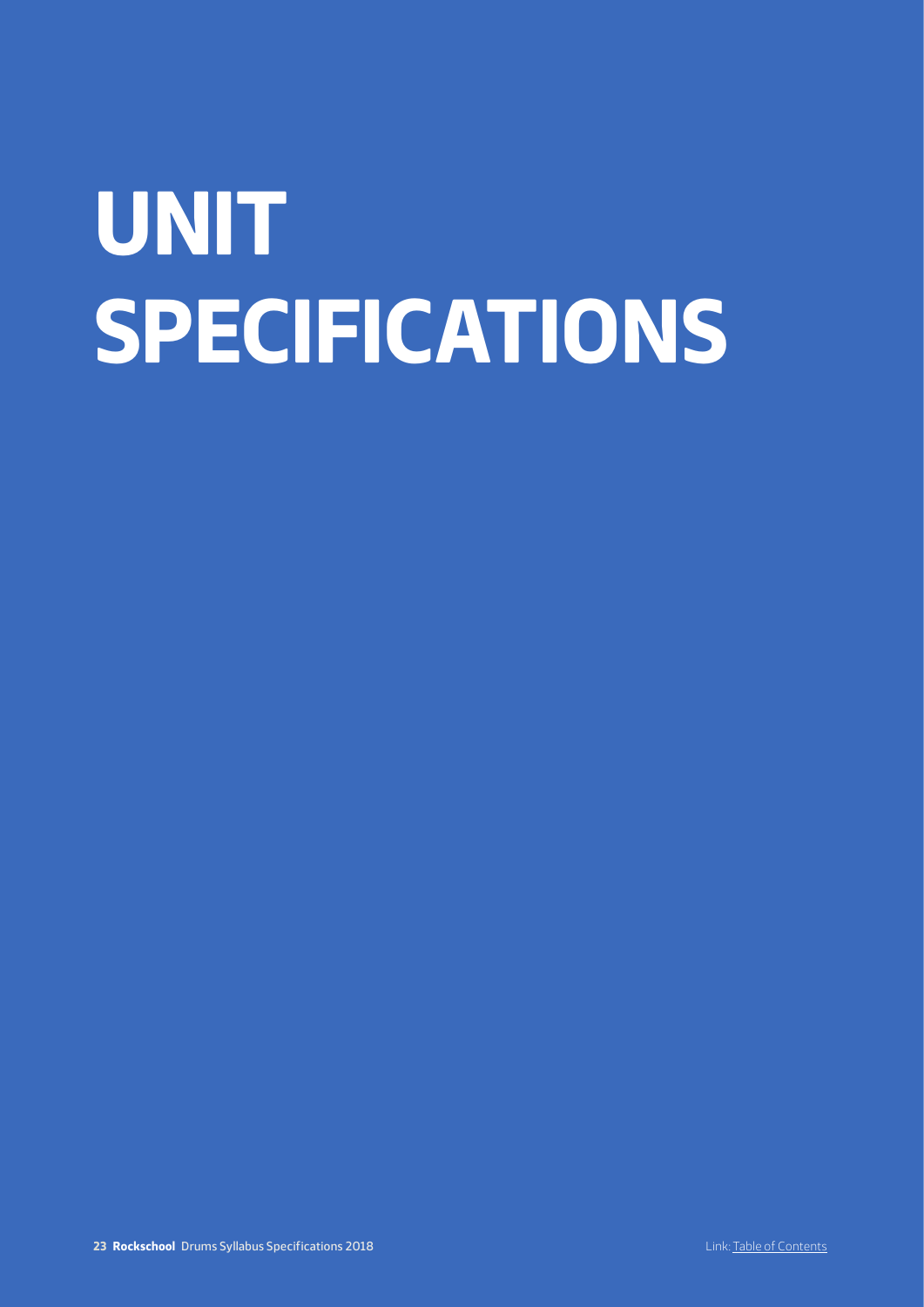# **PREMIERE**

The Premiere Drums exam is available as a Performance Certificate only. Premiere exams are assessed in the same way as other Rockschool Performance Certificates. Please refer to the marking schemes within the preface section, and the Grading Criteria & Definitions section of this guide for further details.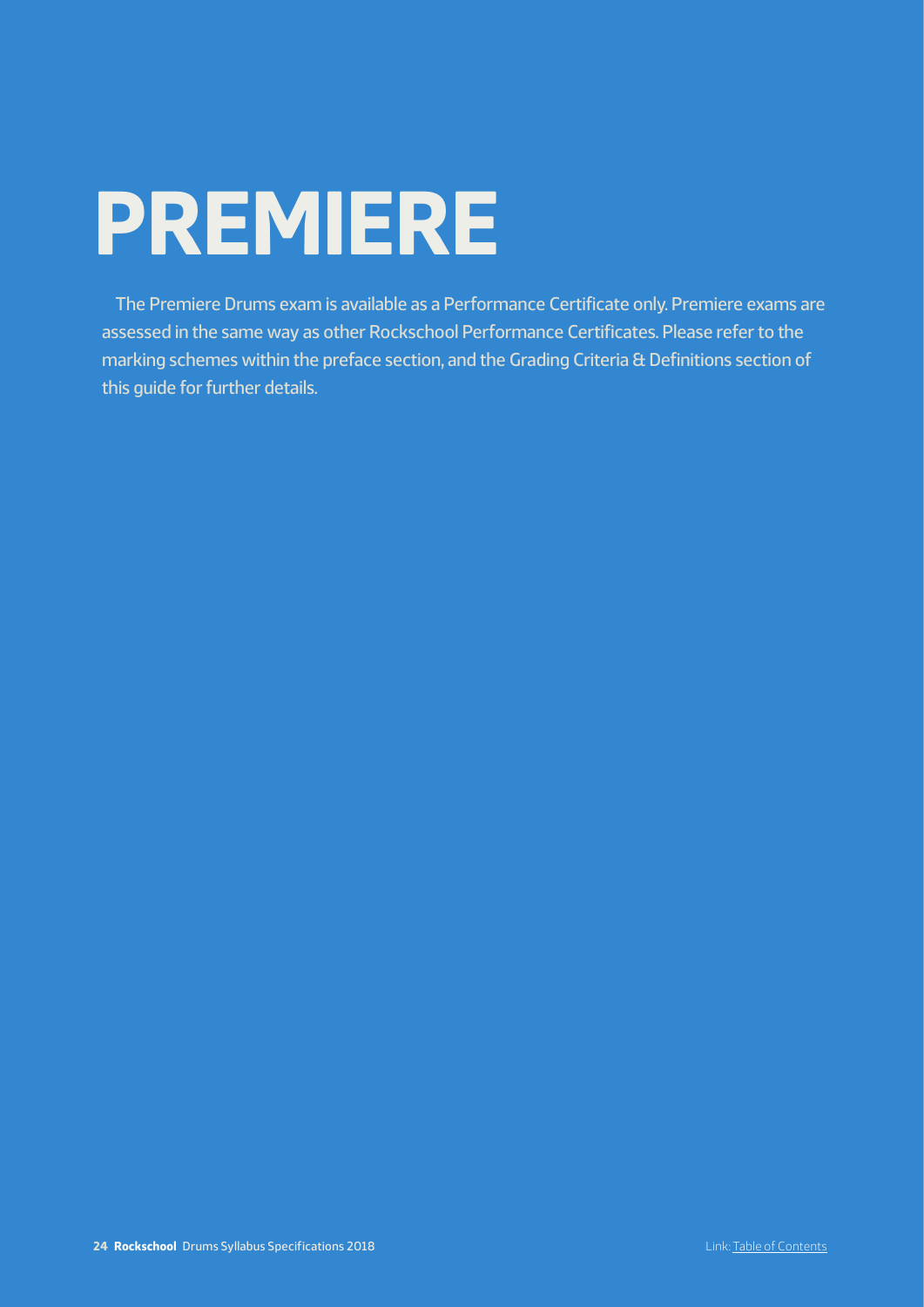# **PREMIERE (PERFORMANCE CERTIFICATE)**

#### **PERFORMANCE PIECES**

There is a choice of six pieces in the Let's Rock Drums book, with an additional three ensemble pieces. Candidates should choose five out of these nine pieces to play in the examination.

Candidates are NOT permitted to submit Free Choice Pieces for the Entry Level 2 (Premiere) exam.

#### **NOTATION**

All Performance Pieces are to be played as written. There are no requirements for improvisation.

#### **SETTING THE LEVEL OF THE BACKING TRACK**

Before playing the first piece all the way through the examiner will make sure the volume of the backing track is correct by asking the candidate to play along to the backing track for the first few bars. Once the correct level has been agreed the examiner will begin again and conduct all five pieces. Note that this is only done for the first piece.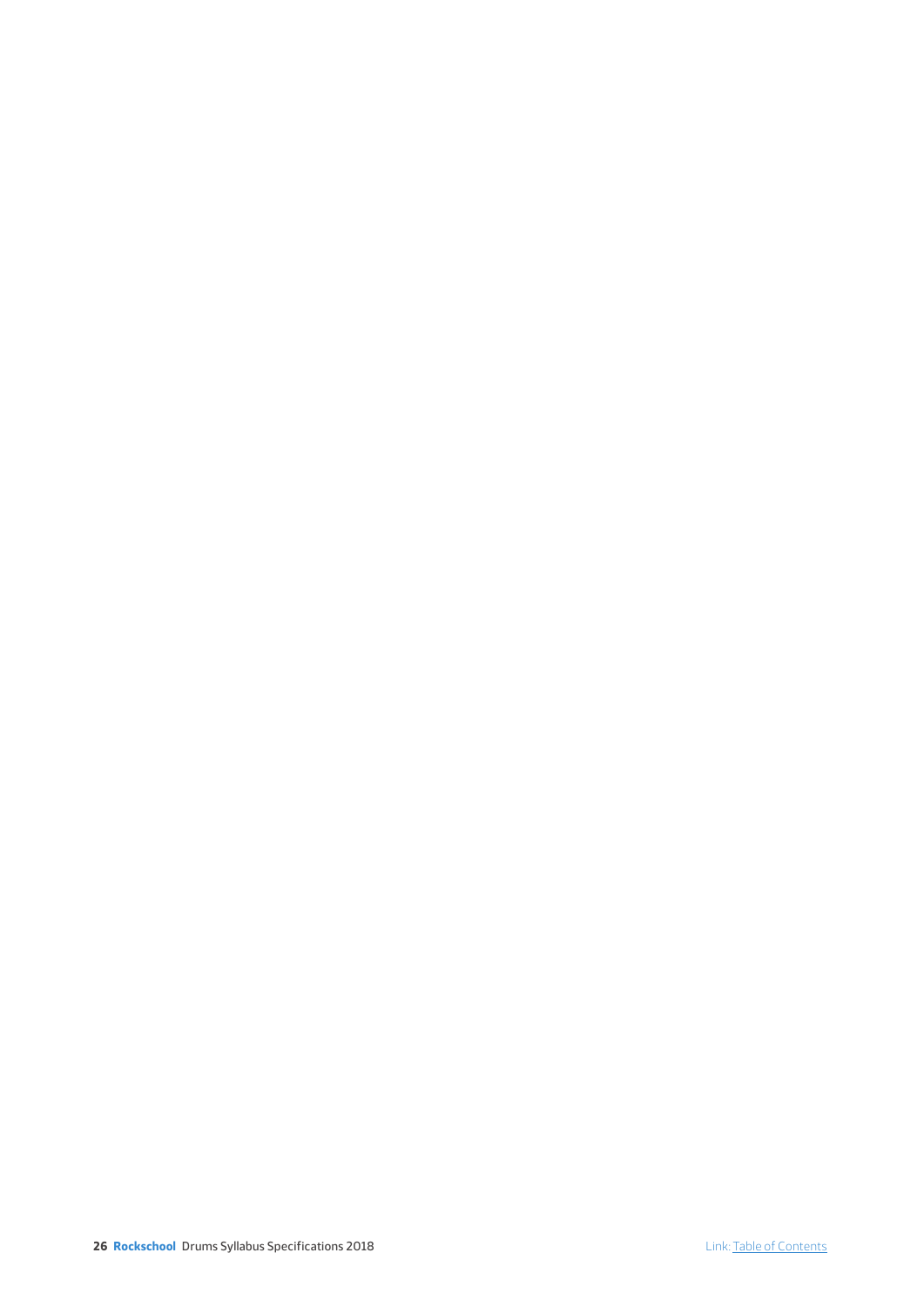

The Debut Drum exam is for candidates who have been learning a short time and have learnt the basic skills.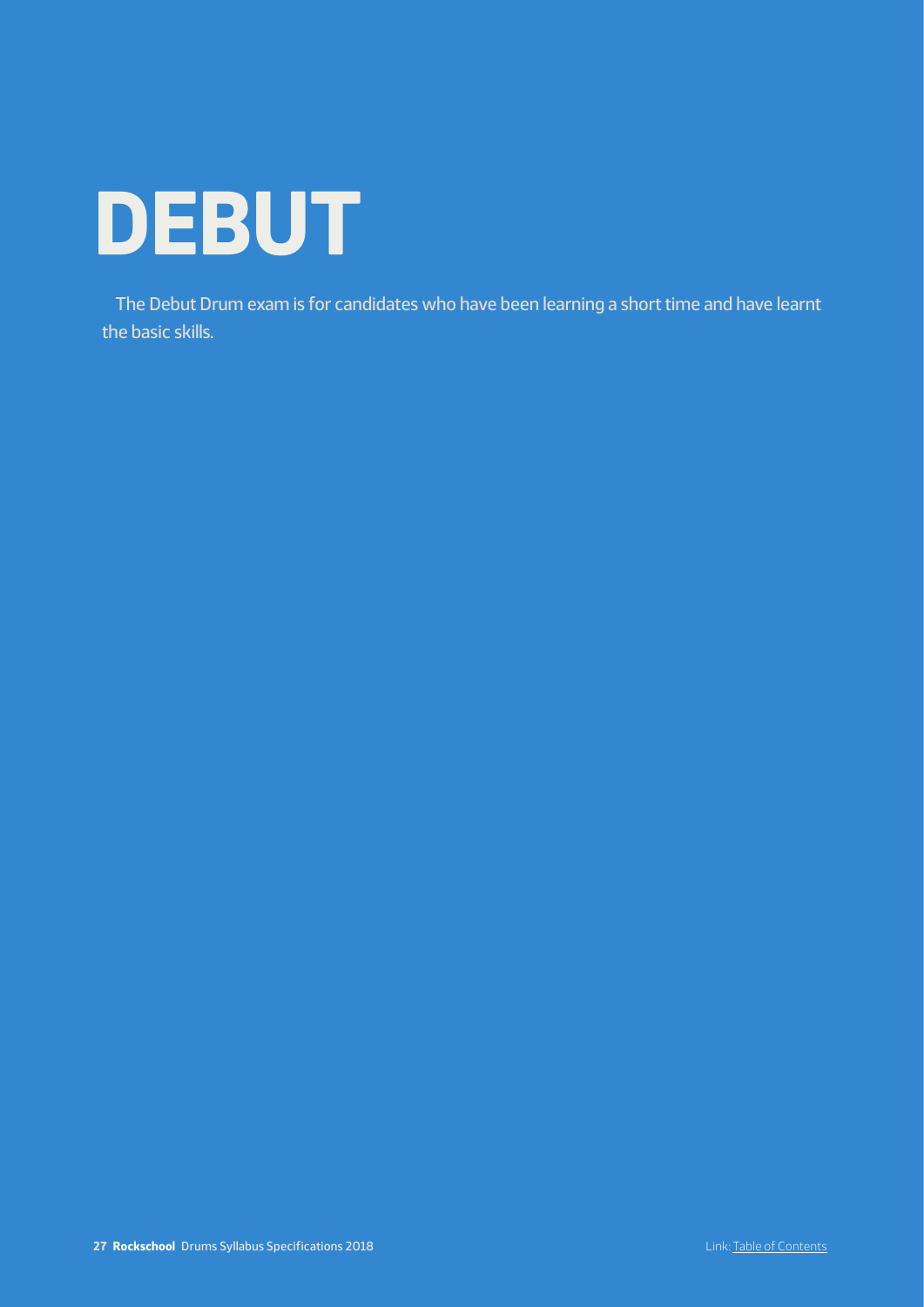# **GRADE EXAM**

#### **PREPARED WORK**

Candidates play 3 pieces that last a maximum of 1 minute and Technical Exercises covering the preliminary areas.

#### **UNPREPARED WORK**

Candidates are required to use their drums for a simple sight-reading test, which is rhythmic reading and two ear tests that begin to develop fill playback and groove recall. The final part of the exam is a set of 5 simple questions based on the candidate's choice of piece. These are designed to explore simple theory and instrument knowledge

## **EXAM STRUCTURE**

The Debut exam lasts 15 minutes and will be taken in the following structure:

- **1.** Pieces or Technical Exercises: The candidate chooses to play either their pieces or their technical exercises first.
- **2.** Technical Exercises or Pieces: The candidate will perform the element not chosen above
- **3.** Sight Reading: The candidate is given a simple and previously unseen test to practice and play
- **4.** Ear Tests: The candidate responds to two simple tests. Fill playback and Groove recall
- **5.** General Musicianship Questions: The candidate answers 4 questions related to a piece of their choice

### **PIECES**

At Debut the pieces last up to a maximum of 1 minute. This is so the candidate can remain focused and concentrate on the basic requirements of notation and control. Simple groove work and coordination and sync.

#### **SETTING THE LEVEL OF THE BACKING TRACK**

*Before playing the first piece all the way through, the examiner will make sure the volume of the backing track is correct for the candidate by asking them to play along to the backing track for the first few bars. Once the correct level has been agreed, the examiner will begin again and conduct all three pieces. Note that this is only done for the first piece.* 

## **TECHNICAL WORK**

At Debut there are four groups of technical work. The examiner will ask a selection from each group and before you start the section you will be asked whether you would like to play the exercises along with the click or hear a single bar of click before you commence the test. Groups A–C should be played at  $q = 70$  bpm.

#### **GROUP A: SINGLE STROKES**

 $\blacksquare$  In eighth notes

#### **GROUP B: DOUBLE STROKES**

 $\blacksquare$  In eighth notes

#### **GROUP C: PARADIDDLES**

 $\blacksquare$  In eighth notes

#### **GROUP D: FILL**

In the exam you will be asked to play the Fill exercise from the Debut Grade book to a backing track. The groove is shown in bars 1–3 and the examiner will choose one fill from a set of four to be played in bar 4.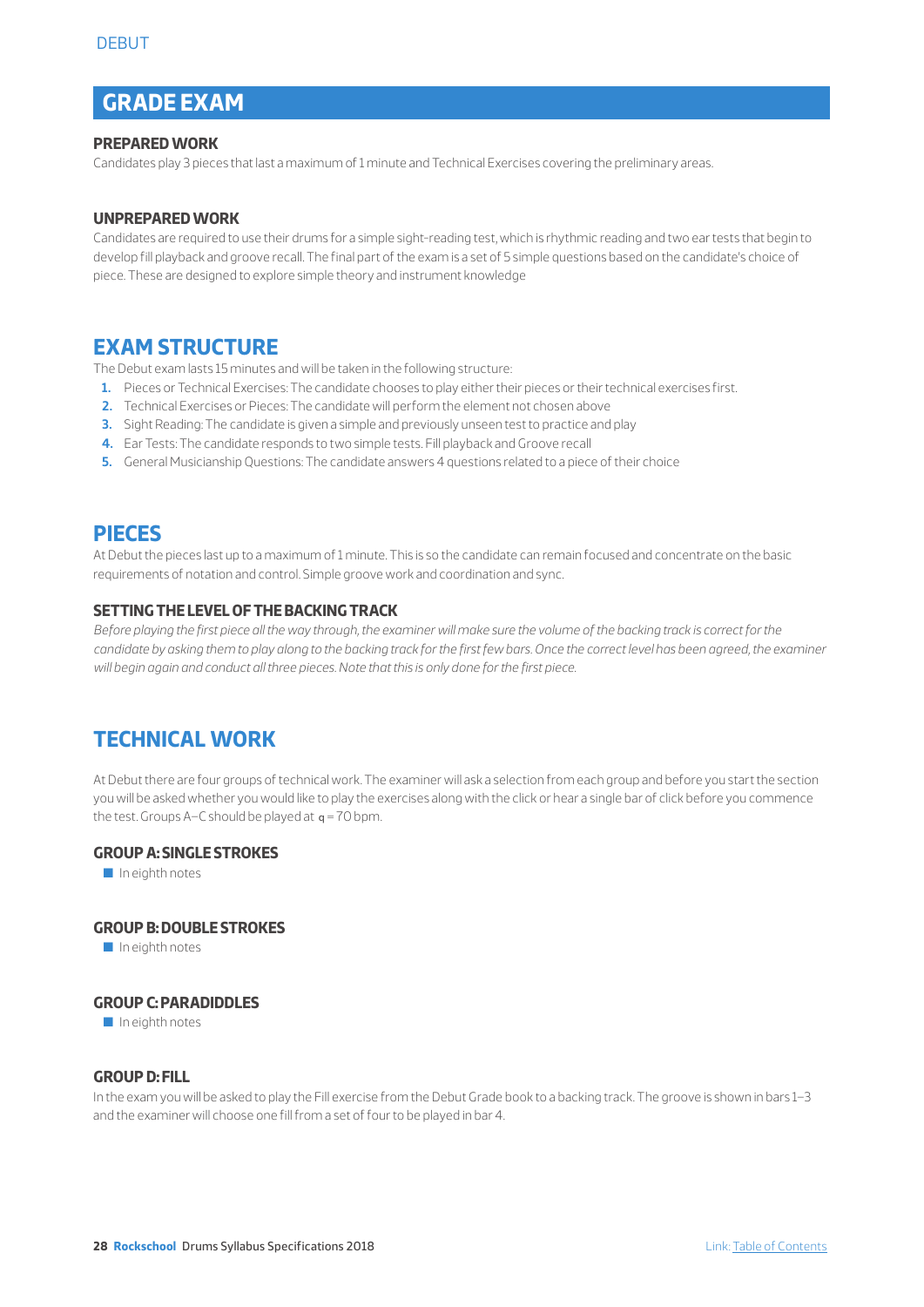# **UNSEEN TESTS**

#### **SIGHT READING**

#### **Tempo:** 80 bpm

At Debut you will be offered a previously unseen sight reading test that is in the form of a four bar rhythm played on the snare drum. An example is shown in the Debut grade book.

The test is four bars long and made up of half and quarter notes and quarter note rests. The examiner will allow 90 seconds preparation and practice time and will offer the option of practising with or without a metronome. The candidate will then perform the test for the examination.

#### **EAR TESTS**

There are two tests: **Fill Playback & Recognition, and Rhythmic Recall.**

#### **Fill Playback & Recognition**

#### **Tempo:** 70bpm

The examiner will play you a one bar fill played on the snare drum with a metronome backing. You will hear the test twice. The test is made up of quarter and eighth notes. Each time the test is played it is preceded by a one bar count-in. There will be a short gap for you to practise. Next you will hear a vocal count-in and you will then play the fill back with the metronome backing. The candidate will then be required to identify the test from two printed examples.

#### **Groove Recall**

**Tempo:** 80 bpm

The examiner will play you a two bar groove that is repeated played on the hi hat, snare and bass drum with a metronome backing. You will hear the test twice. Each time the test is played it is preceded by a one bar count-in. There will be a short gap for you to practise. Next you will hear a vocal count-in and you will then play the groove back with the metronome backing.

## **GENERAL MUSICIANSHIP QUESTIONS**

The examiner will ask you four music knowledge questions based on a piece of music that you have played in the exam. You will nominate the piece of music about which the questions will be asked.

#### **MUSIC KNOWLEDGE:**

In Debut you will be asked to identify:

- $\blacksquare$  Drum voices on the stave
- $\Box$  Quarter-note and eighth-note values

#### **INSTRUMENT KNOWLEDGE:**

The examiner will also ask you one question regarding your instrument:

Q The following parts of the drum kit; snare, high tom, medium tom, floor tom, hi-hat, ride cymbal and crash cymbal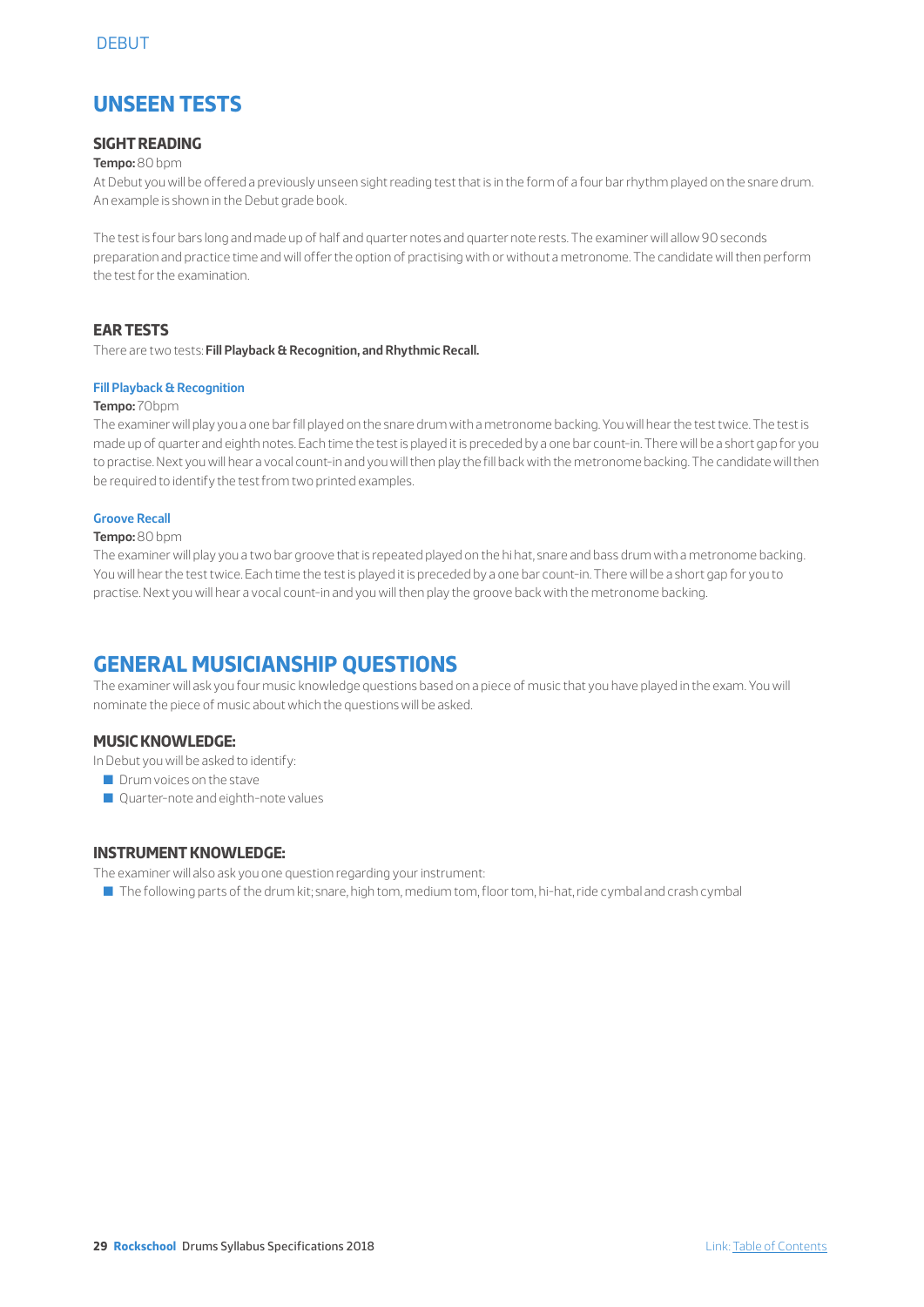# **PERFORMANCE CERTIFICATE**

## **EXAM STRUCTURE**

The candidate chooses to play 5 pieces lasting a maximum of 1 minute each. There are no other elements in the Performance Certificate examination.

# **FREE CHOICE PIECES**

There is an option of playing free choice pieces in the examination.

- Grade Exam: 2 free choice pieces
- **Performance Certificate:** 3 free choice pieces

Criteria for own free choice pieces can be found by visiting the website: www.rslawards.com

If there is any doubt or questions about the appropriateness of the chosen piece, you can email it to info@rslawards.com and a member of the Rockschool team will advise you.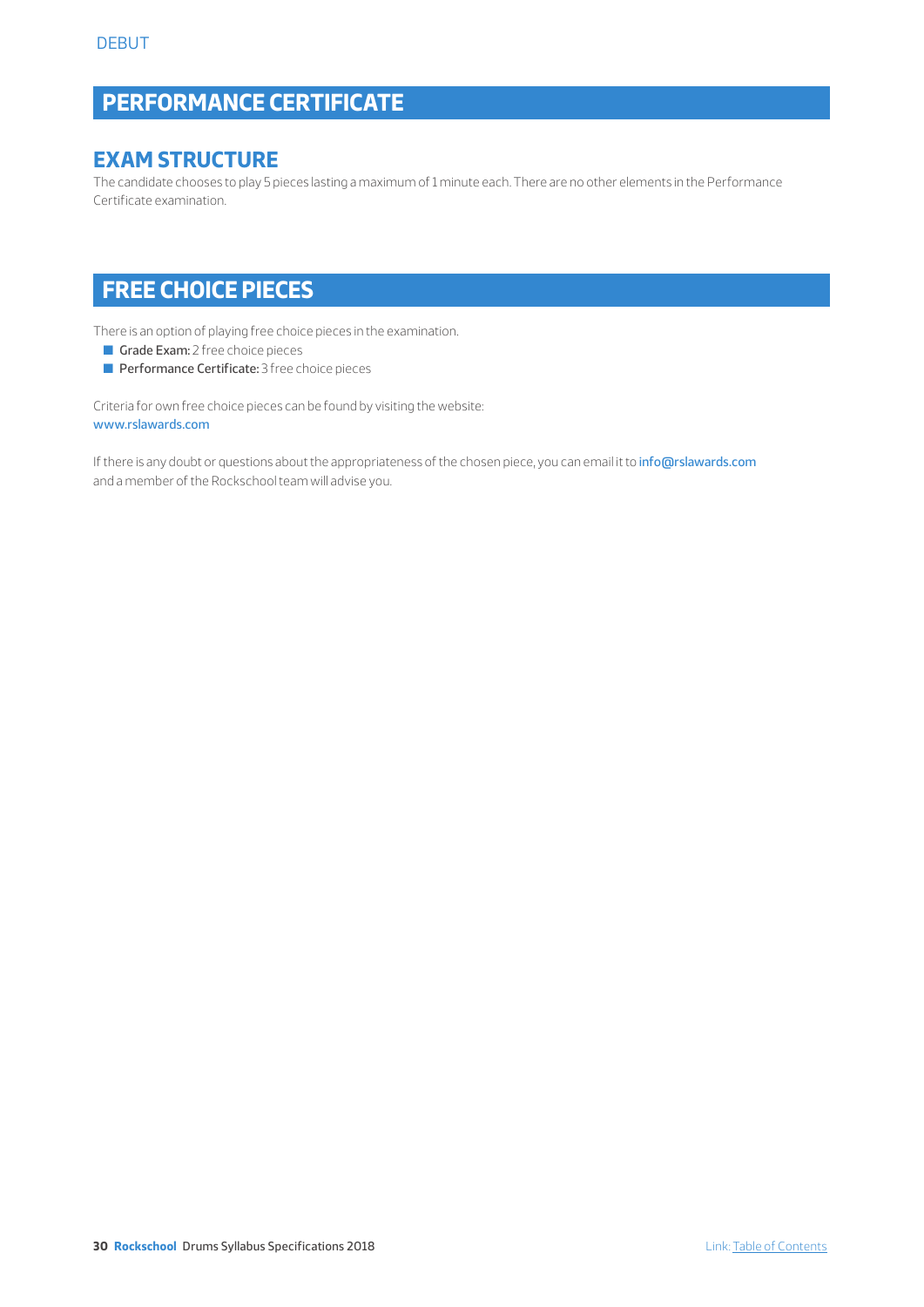# **GRADE 1**

The Grade 1 Drum exam is for candidates who have been learning between six months – one year and have mastered the key basic skills.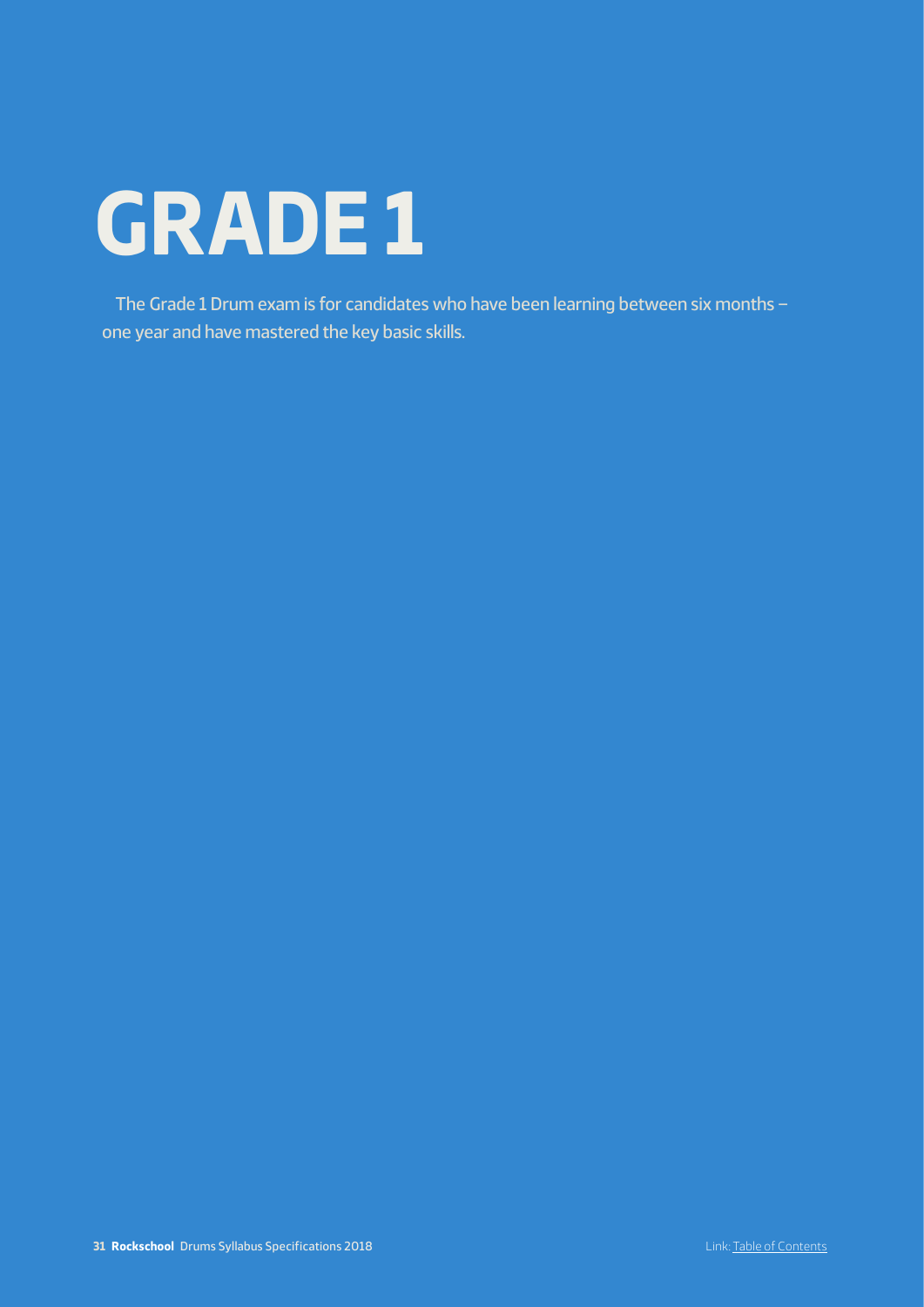# **GRADE EXAM**

#### **PREPARED WORK**

Candidates perform 3 pieces that last a maximum of 1 minute 15 seconds and demonstrate a selection of Technical Exercises

#### **UNPREPARED WORK:**

Candidates are required to play either a 4-bar sight reading test, or a 4-bar Improvisation and Interpretation test. There are also two ear tests that begin to develop fill playback and groove recall. The final part of the exam is a set of 5 simple questions based on the candidate's choice of piece. These are designed to explore theory and instrument knowledge.

## **EXAM STRUCTURE**

The Grade 1 exam lasts 20 minutes and will be taken in the following structure:

- **1.** Pieces or Technical Exercises: The candidate chooses to play either their pieces or their technical exercises first
- **2.** Technical Exercises or Pieces: The candidate will perform the element not chosen above
- **3.** Sight Reading or Improvisation and Interpretation: The candidate is given a simple and previously unseen test to practice and play
- **4.** Ear Tests: The candidate responds to two simple tests. Fill Playback & Recognition and Groove Recall
- **5.** General Musicianship Questions: The candidate answers 5 questions related to a piece of their choice

### **PIECES**

At Grade 1 the pieces last up to a maximum of 1 minute 15 seconds. The length of piece is designed so the candidate can remain focused and concentrate on the requirements of notation, values, evenness of sound, technical control and sync.

#### **SETTING THE LEVEL OF THE BACKING TRACK**

Before playing the first piece all the way through, the examiner will make sure the volume of the backing track is correct for the candidate by asking them to play along to the backing track for the first few bars. Once the correct level has been agreed, the examiner will begin again and conduct all three pieces. Note that this is only done for the first piece.

### **TECHNICAL WORK**

At Grade 1 there are four groups of technical work. The examiner will ask a selection from each group and before you start the section you will be asked whether you would like to play the exercises along with the click or hear a single bar of click before you commence the test. Groups A–C should be played at  $q = 70$ bpm

#### **GROUP A: SINGLE AND DOUBLE STROKES**

 $\blacksquare$  In eighth notes alternate bars

#### **GROUP B: SINGLE AND DOUBLE STROKES**

 $\blacksquare$  In 16th notes alternate bars

#### **GROUP C: PARADIDDLES**

**Q** Single paradiddle in 16th notes

#### **GROUP D: FILL**

In the exam you will be asked to play the Fill exercise from the Grade 1 book to a backing track. The groove is shown in bars 1–3 and the examiner will choose one fill from a set of four to be played in bar 4.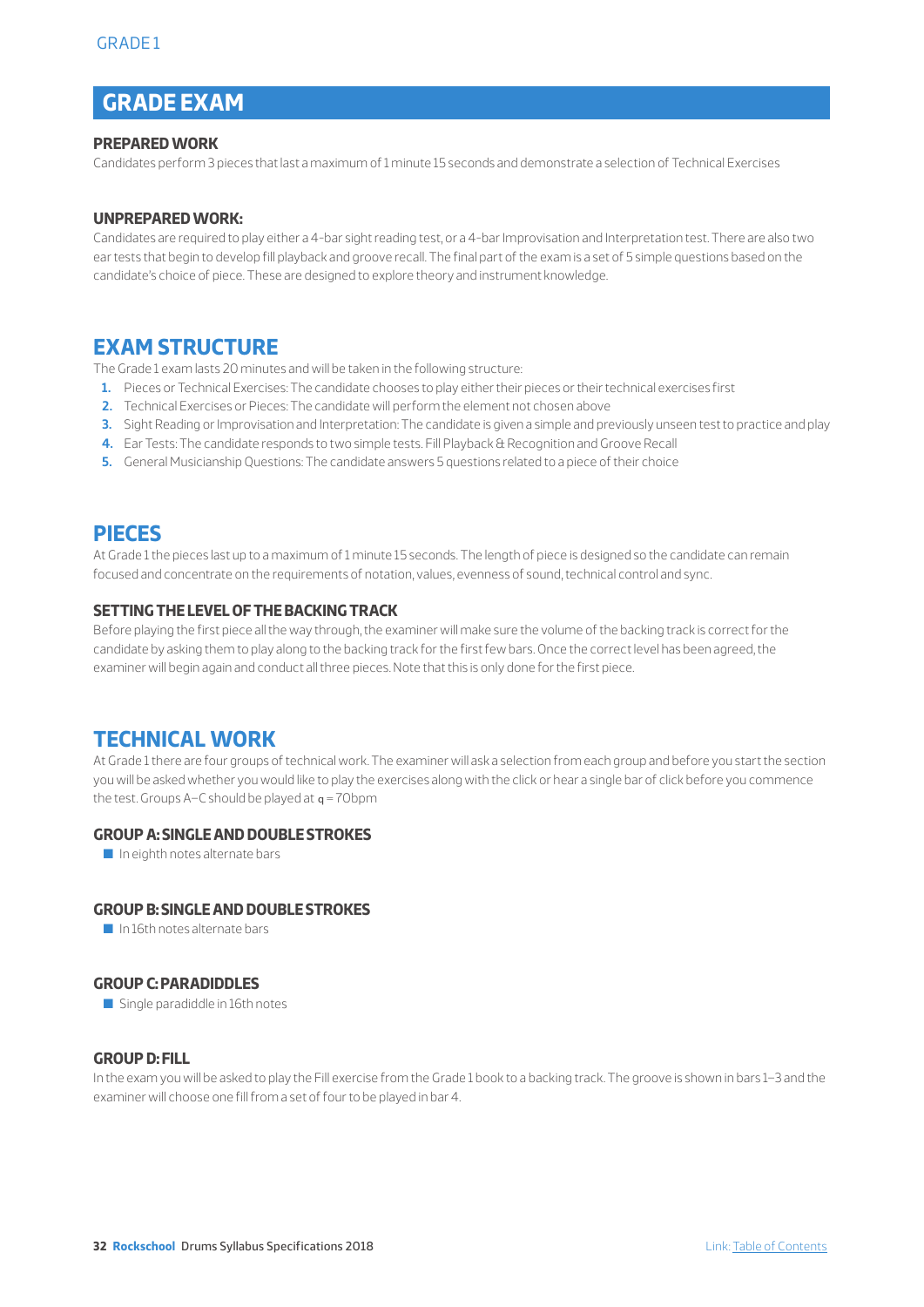## **UNSEEN TESTS**

#### SIGHT READING OR IMPROVISATION & INTERPRETATION

At Grade 1 you will be offered the choice between Sight Reading or Improvisation & Interpretation. This is a previously unseen test. An example is shown in the Grade 1 book.

#### **SIGHT READING**

#### **Tempo:** 80 bpm

At Grade 1 you will be offered a Sight Reading test thatis in the form of a four bar rhythm played on the snaredrum. The test is made up of eighth and quarter notes, and quarter note rests. The examiner will allow 90 seconds preparation and practice time and will offer the option of practising with or without a metronome. The candidate will then perform the test for the examination.

#### **IMPROVISATION & INTERPRETATION**

#### **Tempo:** 70–80 bpm

At Grade 1 the test is four bars long and the candidate will have 30 seconds preparation time. The test is in the form of a notated one bar groove that should be developed and a one bar fill. The examiner will offer the metronome as a guide throughout this time. The candidate will then have a complete practice run through with the backing track and then on the repeat, the test will be examined.

#### **EAR TESTS**

There are two tests: Fill Playback & recognition and Groove recall.

#### **Fill Playback & Recognition**

#### **Tempo:** 70 bpm

The examiner will play you a one bar fill played on the snare drum with a metronome backing. You will hear the test twice. The test is made up of quarter and eighth notes and quarter note rests. Each time the test is played it is preceded by a one bar count-in. There will be a short gap for you to practise. Next you will hear a vocal count-in and you will then play the fill back with the metronome backing. The candidate will then be required to identify the test from two printed examples.

#### **Groove Recall**

#### **Tempo:** 80 bpm

The examiner will play you a two bar groove that is repeated played on the hi hat, snare and bass drum with a metronome backing. You will hear the test twice. Each time the test is played it is preceded by a one bar count-in. There will be a short gap for you to practise. Next you will hear a vocal count-in and you will then play the groove back with the metronome backing.

## **GENERAL MUSICIANSHIP QUESTIONS**

In this part of the exam you will be asked five questions. Four of these questions will be about general music knowledge and the fifth question will be asked about your instrument. For this section of the exam the candidate chooses the piece to answer 5 questions on. The examiner will ask you four music knowledge questions and one instrument knowledge question.

#### **MUSIC KNOWLEDGE**

In Grade 1 you will be asked to identify:

- $\Box$  Drum voices on the stave
- $\Box$  Quarter note and eighth note values
- $\blacksquare$  A rest in the piece

#### **INSTRUMENT KNOWLEDGE**

In Grade 1 you will be asked to identify:

- The following parts of the drum kit bass drum, snare, high tom, medium tom, floor tom, hi-hat, ride cymbal and crash cymbal
- $\blacksquare$  Two main drum kit makes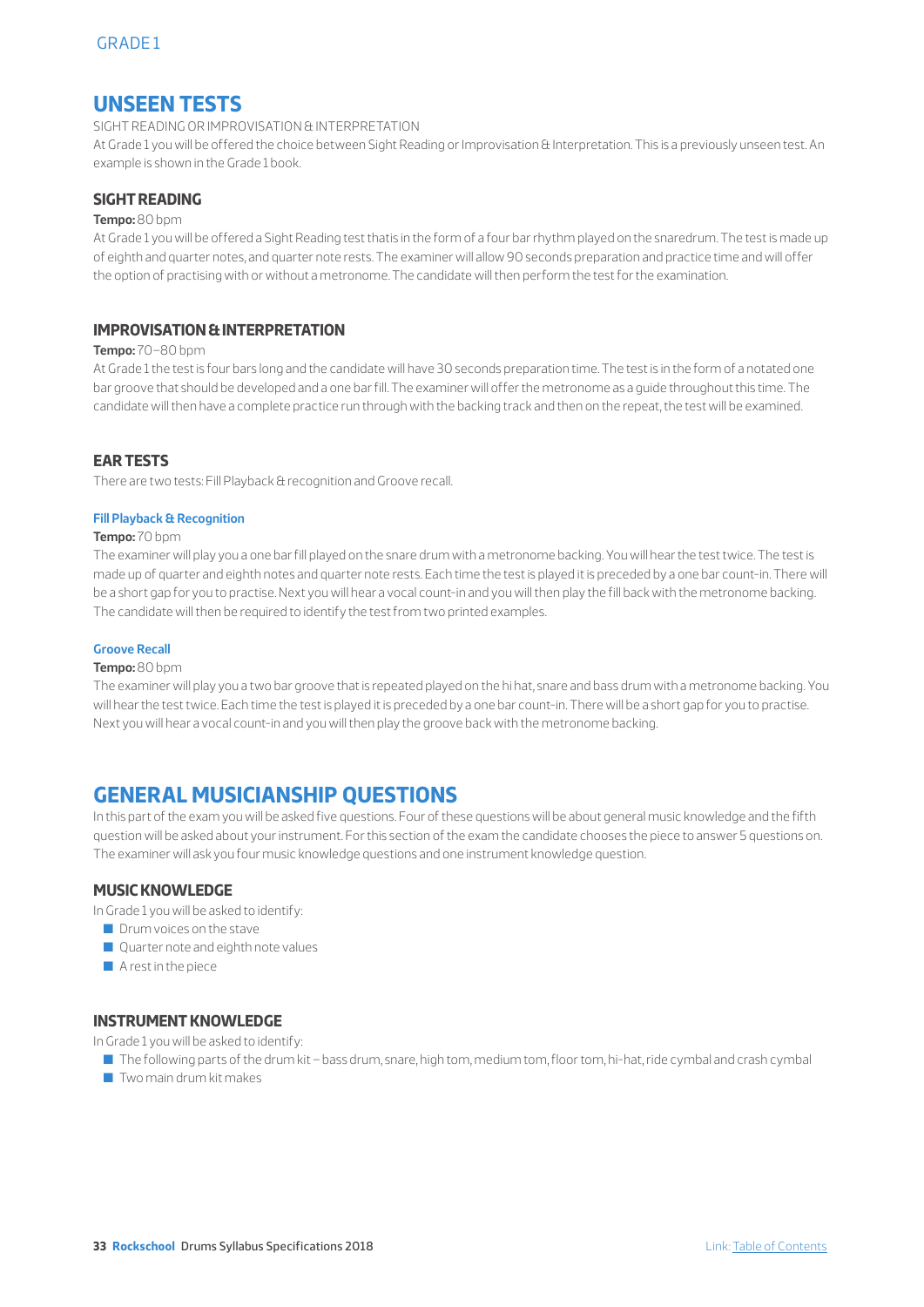# **PERFORMANCE CERTIFICATE**

## **EXAM STRUCTURE**

The candidate chooses to play 5 pieces lasting a maximum of 1 minute 15 seconds each. There are no other elements in the Performance Certificate examination.

# **FREE CHOICE PIECES**

There is an option of playing free choice pieces in the examination.

- Grade Exam: 2 free choice pieces
- **Performance Certificate:** 3 free choice pieces

Candidates also have the option of playing material from the Rockschool Classics (formerly Hot Rock) book – Drums Grade 1.

Criteria for own free choice pieces can be found by visiting the website: www.rslawards.com

If there is any doubt or questions about the appropriateness of the chosen piece, you can email it to info@rslawards.com and a member of the Rockschool team will advise you.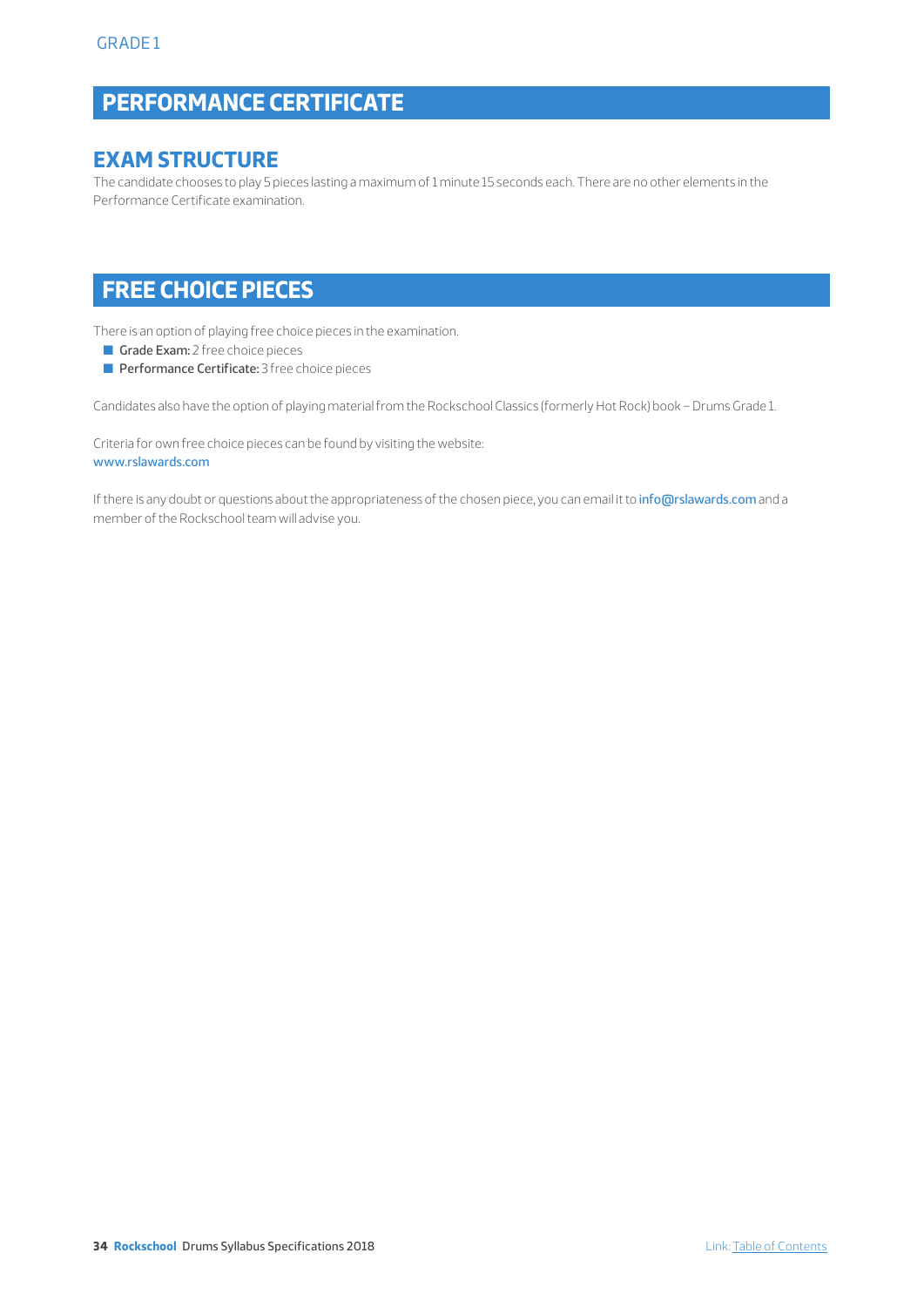# **GRADE 2**

The Grade 2 Drum exam is for candidates who have been learning approximately one year to eighteen months and have established the key basic skills along with solid basic techniques.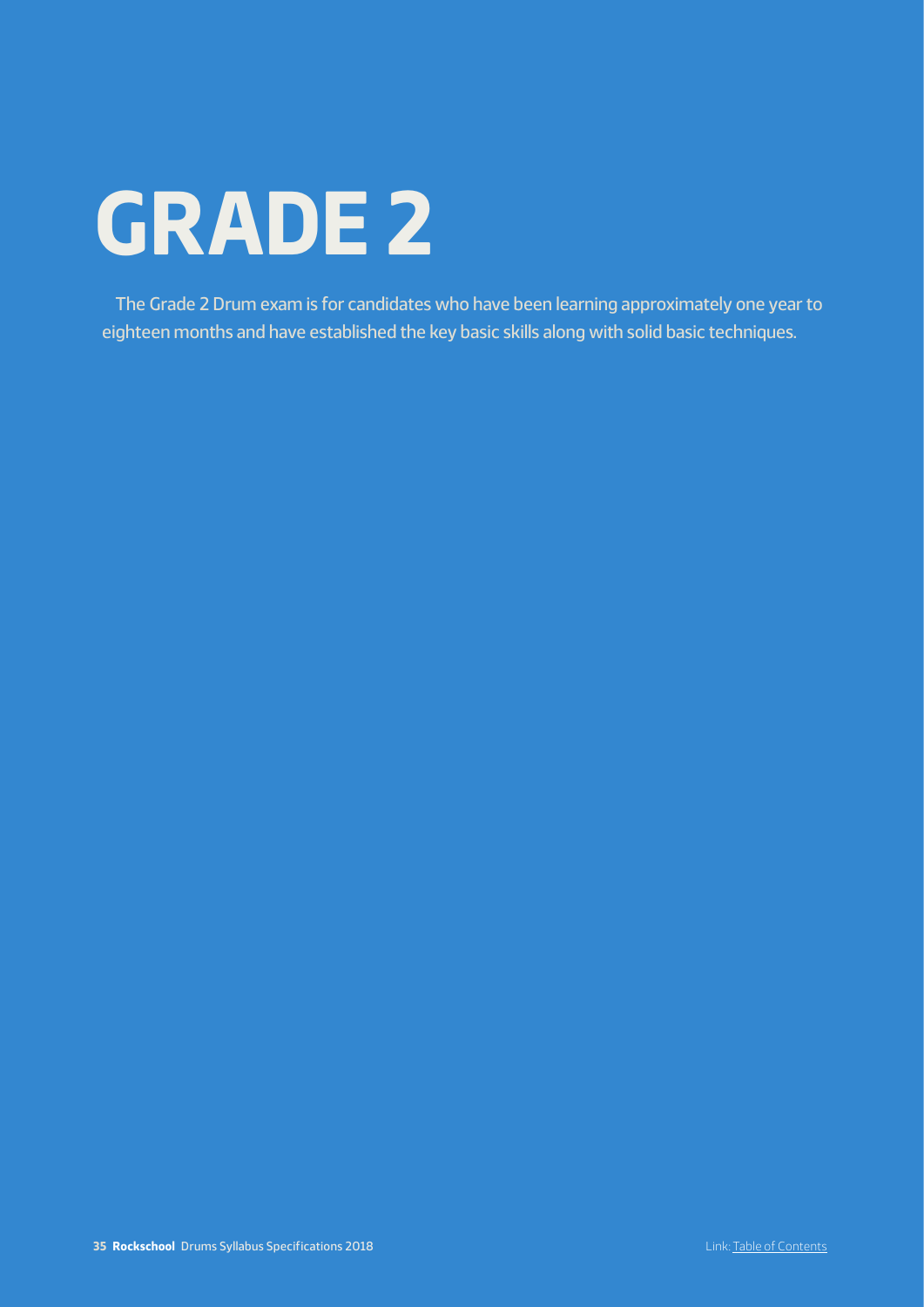# **GRADE EXAM**

#### **PREPARED WORK:**

Candidates perform 3 pieces that last a maximum of 1 minute 30 seconds and demonstrate a selection of Technical Exercises.

#### **UNPREPARED WORK:**

Candidates are required to play either a 4-bar sight reading test or a 4 bar Improvisation and Interpretation test. There are also two ear tests that develop Fill Playback & Recognition and Groove Recall and the final part of the exam is a set of 5 simple questions based on the candidate's choice of piece. These are designed to explore theory and instrument knowledge.

## **EXAM STRUCTURE**

The Grade 2 exam lasts 20 minutes and will be taken in the following structure:

- **1.** Pieces or Technical Exercises: The candidate chooses to play either their pieces or their technical exercises first
- **2.** Technical Exercises or Pieces: The candidate will perform the element not chosen above
- **3.** Sight Reading or Improvisation and Interpretation: The candidate is given a simple and previously unseen test to practice and play
- **4.** Ear Tests: The candidate responds to two simple tests. Fill playback & recognition and Groove recall
- **5.** General Musicianship Questions: The candidate answers 5 questions related to a piece of their choice

## **PIECES**

At Grade 2 the pieces last up to a maximum of 1 minute 30 seconds. The length of piece is designed so the candidate can remain focused and concentrate on the requirements of notation accuracy, basic technical control, articulation, sound and sync.

#### **SETTING THE LEVEL OF THE BACKING TRACK**

*Before playing the first piece all the way through, the examiner will make sure the volume of the backing track is correct for the candidate by asking them to play along to the backing track for the first few bars. Once the correct level has been agreed, the examiner will begin again and conduct all three pieces. Note that this is only done for the first piece.* 

### **TECHNICAL WORK**

At Grade 2 there are five groups of technical work. The examiner will ask a selection from each group and before you start the section you will be asked whether you would like to play the exercises along with the click or hear a single bar of click before you commence the test. Groups A–D should be played at  $q = 70$ .

#### **GROUP A: SINGLE AND DOUBLE STROKES**

■ In eighth and 16th notes alternate bars

#### **GROUP B: PARADIDDLES**

 $\blacksquare$  Single paradiddles in 16th notes using the whole kit

#### **GROUP C: FLAMS**

**D** In quarter notes

#### **GROUP D: TRIPLETS**

 $\blacksquare$  In eight notes with alternate sticking

#### **GROUP E: FILL**

In the exam you will be asked to play the Fill exercise from the Grade 2 book to a backing track. The groove is shown in bars 1–3 and the examiner will choose one fill from a set of four to be played in bar 4.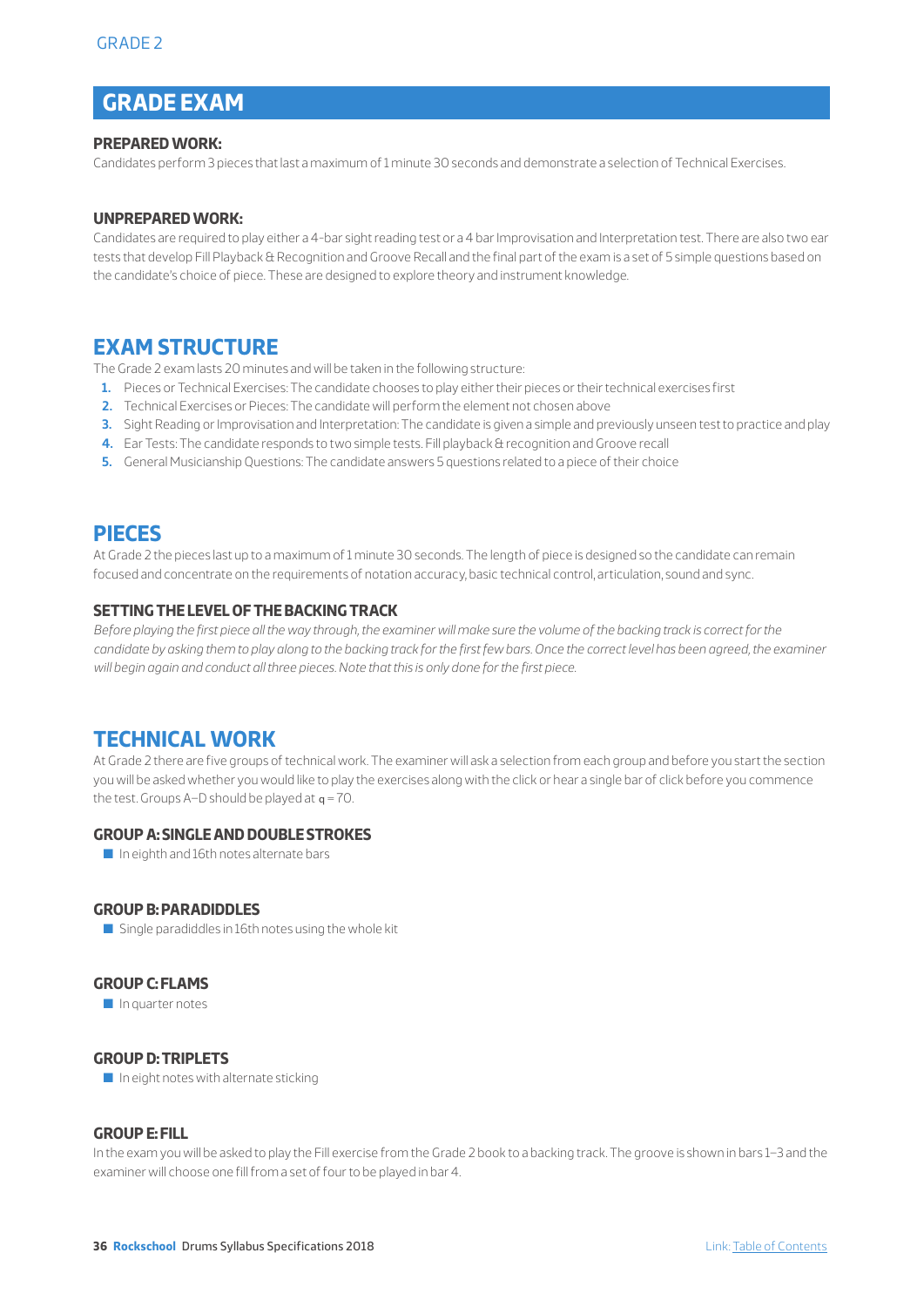## **UNSEEN TESTS**

At Grade 2 you will be offered the choice between Sight Reading or Improvisation & Interpretation. This is a previously unseen test. An example is shown in the Grade 2 book.

#### **SIGHT READING**

#### **Tempo:** 70 bpm

At Grade 2 you will be offered a Sight Reading test that is in the form of a four bar rhythm played on the snare drum. The test is made up of quarter, eighth and 16th notes and quarter and eighth note rests. The examiner will allow 90 seconds preparation and practise time and will offer the option of practising with or without a metronome. The candidate will then perform the test for the examination.

#### **IMPROVISATION & INTERPRETATION**

#### **Tempo:** 70–80 bpm

At Grade 2 the test is four bars long and the candidate will have 30 seconds preparation time. The test is in the form of a notated one bar groove that should be developed and a one bar fill. The examiner will offer the metronome as a guide throughout this time. The candidate will then have a complete practice run through with the backing track and then on the repeat, the test will be examined.

#### **EAR TESTS**

There are two tests which are Fill Playback & Recognition and Groove Recall.

#### **Fill Playback & Recognition**

#### **Tempo:** 70 bpm

The examiner will play you a one bar fill played on the snare drum with a metronome backing. You will hear the test twice. The test is made up of quarter, eighth and 16th notes and quarter note rests. Each time the test is played it is preceded by a one bar count-in. There will be a short gap for you to practise. Next you will hear a vocal count-in and you will then play the fill back with the metronome backing. The candidate will then be required to identify the test from two printed examples.

#### **Groove Recall**

#### **Tempo:** 80 bpm

The examiner will play you a two bar groove that is repeated played on the hi hat (open and closed), snare and bass drum with a metronome backing. You will hear the test twice. Each time the test is played it is preceded by a one bar count-in. There will be a short gap for you to practise. Next you will hear a vocal count-in and you will then play the groove back with the metronome backing.

## **GENERAL MUSICIANSHIP QUESTIONS**

In this part of the exam you will be asked five questions. Four of these questions will be about general music knowledge and the fifth question will be asked about your instrument.

#### **MUSIC KNOWLEDGE**

In Grade 2 you will be asked to identify:

- $\blacksquare$  Drum voices on the stave
- $\blacksquare$  The meaning of the time signature marking
- $\Box$  Quarter, dotted eighth note, eighth note and 16th note values
- **D** Rest values
- $\blacksquare$  Repeat markings including first and second time bars

#### **INSTRUMENT KNOWLEDGE**

In Grade 2 you will be asked to identify:

- The following parts of the drum kit bass drum, snare, high tom, medium tom, floor tom, hi-hat, ride cymbal and crash cymbal
- $\blacksquare$  The following parts of the drumstick tip, neck, shaft and butt
- $\blacksquare$  Two main drum kit makes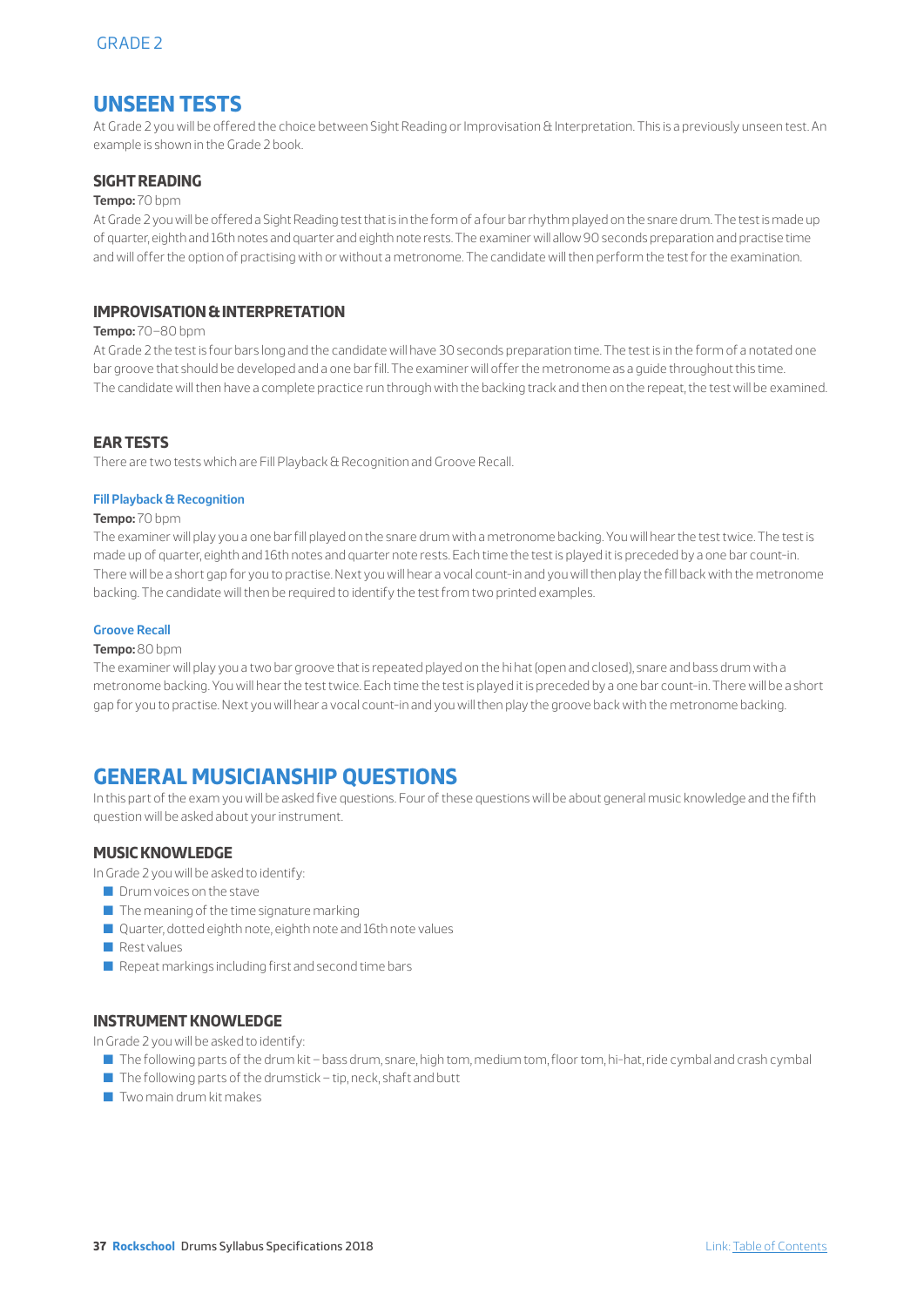# **PERFORMANCE CERTIFICATE**

## **EXAM STRUCTURE**

The candidate chooses to play 5 pieces lasting a maximum of 1 minute 30 seconds each. There are no other elements in the Performance Certificate examination.

# **FREE CHOICE PIECES**

There is an option of playing free choice pieces in the examination

- Grade Exam: 2 free choice pieces
- **Performance Certificate:** 3 free choice pieces

Candidates also have the option of playing material from the Rockschool Classics (formerly Hot Rock) book – Drums Grade 2.

Criteria for own free choice pieces can be found by visiting the website: www.rslawards.com

If there is any doubt or questions about the appropriateness of the chosen piece, you can email it to info@rslawards.com and a member of the Rockschool team will advise you.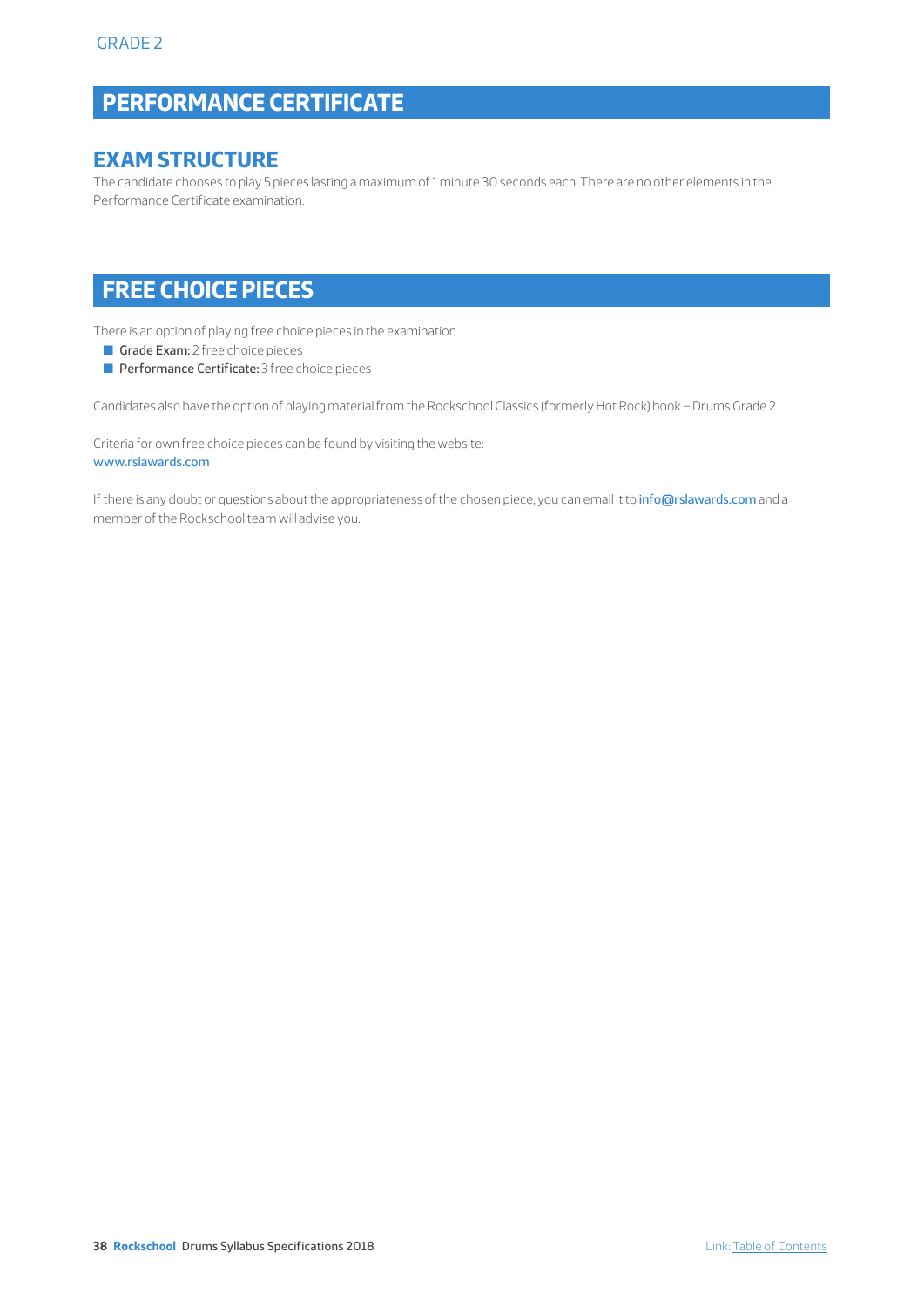# **GRADE 3**

The Grade 3 Drum exam is for candidates who have been learning approximately eighteen months to two years and have established the basic skills, preliminary techniques and the beginnings of stylistic awareness through articulation and the introduction of solo and improvisation work.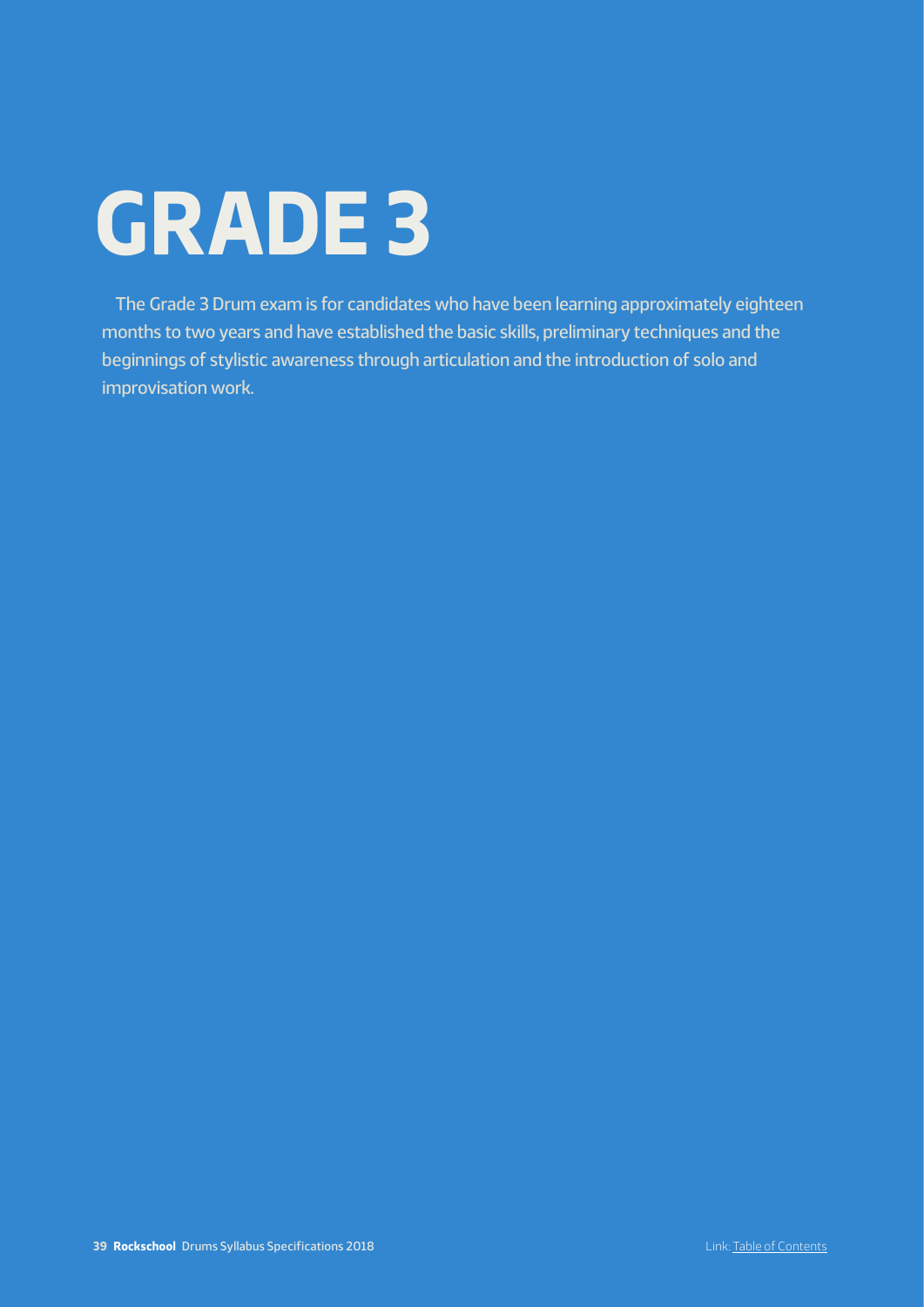# **GRADE EXAM**

#### **PREPARED WORK:**

Candidates perform 3 pieces that last a maximum of 2 minutes and demonstrate a selection of Technical Exercises.

#### **UNPREPARED WORK:**

Candidates are required to play either a 4 bar sight reading test or a 4 bar Improvisation and Interpretation test. There are also two ear tests that develop fill playback and groove recall and the final part of the exam is a set of 5 questions based on the candidate's choice of piece. These are designed to explore theory and instrument knowledge.

## **EXAM STRUCTURE**

The Grade 2 exam lasts 23 minutes and will be taken in the following structure.

- **1.** Pieces or Technical Exercises: The candidate chooses to play either their pieces or their technical exercises first
- **2.** Technical Exercises or Pieces: The candidate will perform the element not chosen above
- **3.** Sight Reading or Improvisation and Interpretation: The candidate is given a simple and previously unseen test to practice and play
- **4.** Ear Tests: The candidate responds to two simple tests Fill playback & recognition and Groove recall
- **5.** General Musicianship Questions: The candidate answers 5 questions related to a piece of their choice

### **PIECES**

At Grade 3 the pieces last up to a maximum of 2 minutes. The length of piece is designed so the candidate can remain focused and concentrate on the requirements of notation accuracy, basic technical control, articulation, sound and sync.

#### **SETTING THE LEVEL OF THE BACKING TRACK**

*Before playing the first piece all the way through, the examiner will make sure the volume of the backing track is correct for the candidate by asking them to play along to the backing track for the first few bars. Once the correct level has been agreed, the examiner will begin again and conduct all three pieces. Note that this is only done for the first piece.* 

### **TECHNICAL WORK**

At Grade 3 there are six groups of technical work. The examiner will ask a selection from each group and before you start the section you will be asked whether you would like to play the exercises along with the click or hear a single bar of click before you commence the test. Groups A–E should be played at  $q = 75$ bpm

#### **GROUP A: SINGLE STROKES**

 $\blacksquare$  In eighth, eighth-note triplets and 16th notes

#### **GROUP B: DOUBLE STROKES**

 $\blacksquare$  In eighth and 16th notes using snare and toms

#### **GROUP C: PARADIDDLES**

 $\blacksquare$  Single paradiddles in 16th notes using the whole kit

#### **GROUP D: FLAMS & DRAGS**

 $\blacksquare$  In quarter notes

#### **GROUP E: TRIPLETS**

 $\blacksquare$  In eighth notes with accents on snare and toms

#### **GROUP F: FILL**

#### **Tempo:** 80 bpm

In the exam you will be asked to play the Fill exercise from the Grade 3 book to a backing track. The groove is shown in bars 1–3 and the examiner will choose one fill from a set of four to be played in bar 4.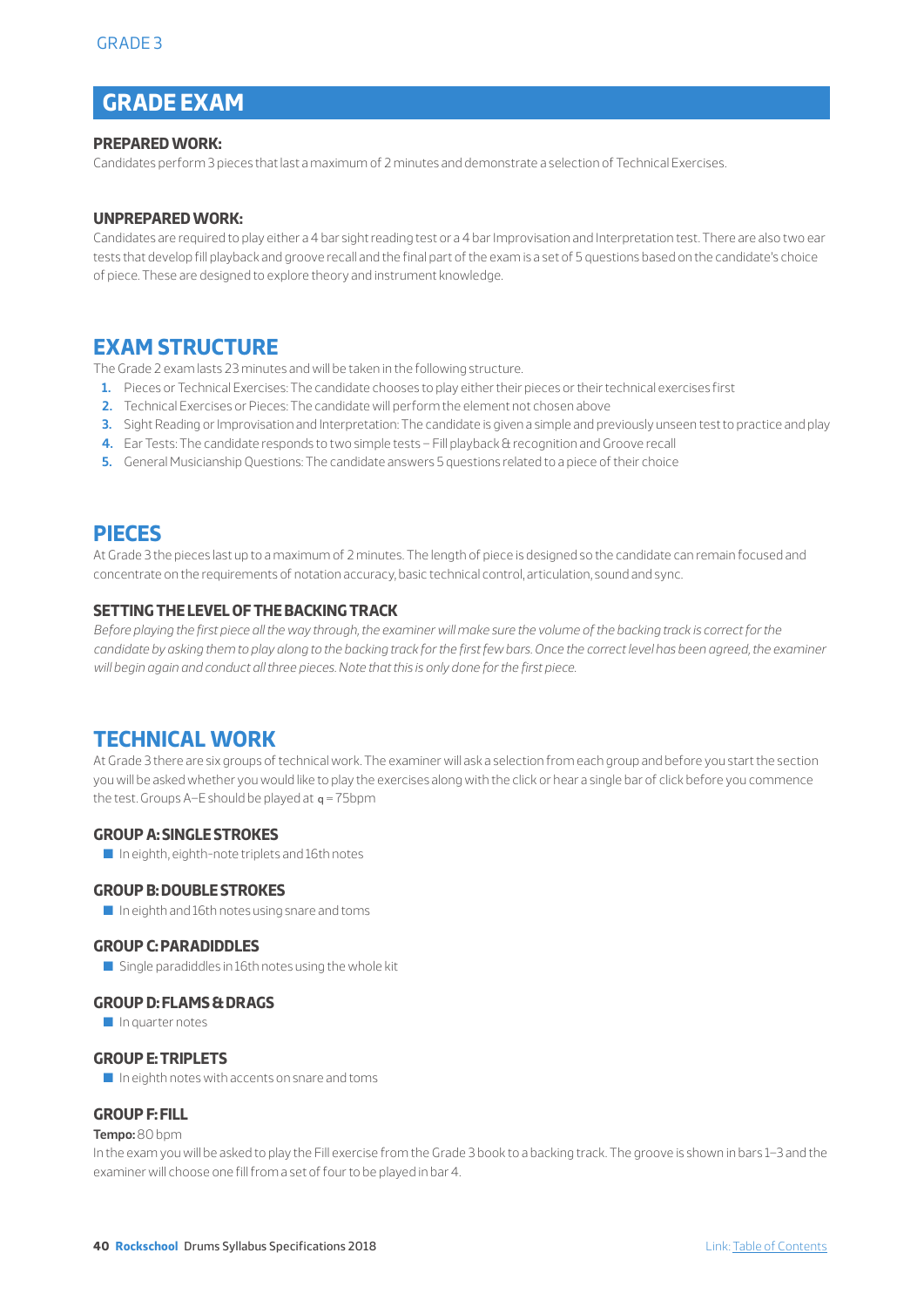## **UNSEEN TESTS**

#### SIGHT READING OR IMPROVISATION & INTERPRETATION

At Grade 3 you will be offered a choice between Sight Reading or Improvisation & Interpretation. This is a previously unseen test. An example is shown in the Grade 3 book.

#### **SIGHT READING**

#### **Tempo:** 70–80 bpm

At Grade 3 you will be offered a Sight Reading test that is in the form of a four bar rhythm played on the snare drum and is made up of quarter, eighth and 16th notes and quarter and eighth note rests. The examiner will allow 90 seconds preparation and practice time and will offer the option of practising with or without a metronome. The candidate will then perform the test for the examination.

#### **IMPROVISATION & INTERPRETATION**

#### **Tempo:** 80–100 bpm

At Grade 3 the test is four bars long and the candidate will have 30 seconds preparation time. The test is in the form of a notated one bar groove that should be developed and a one bar fill. The examiner will offer the metronome as a guide throughout this time. The candidate will then have a complete practice run through with the backing track and then on the repeat, the test will be examined.

#### **EAR TESTS**

There are two tests which are Fill Playback & Recognition and Groove recall.

#### **FILL PLAYBACK & RECOGNITION**

#### **Tempo:** 70 bpm

The examiner will play you a one bar fill played on the snare drum with a metronome backing. You will hear the test twice. The test is made up of quarter, eighth, eighth note triplets and 16th notes and quarter note rests. Each time the test is played it is preceded by a one bar count-in. There will be a short gap for you to practise. Next you will hear a vocal count-in and you will then play the fill back with the metronome backing. The candidate will then be required to identify the test from two printed examples.

#### **GROOVE RECALL**

#### **Tempo:** 80 bpm

The examiner will play you a two bar groove that is repeated played on the crash, hi hat (open and closed), snare and bass drum with a metronome backing. You will hear the test twice. Each time the test is played it is preceded by a one bar count-in. There will be a short gap for you to practise. Next you will hear a vocal count-in and you will then play the groove back with the metronome backing.

## **GENERAL MUSICIANSHIP QUESTIONS**

In this part of the exam you will be asked five questions. Four of these questions will be about general music knowledge and the fifth question will be asked about your instrument.

#### **MUSIC KNOWLEDGE**

In Grade 3 you will be asked to identify:

- $\blacksquare$  Drum voices on the stave
- $\blacksquare$  The meaning of the time signature marking
- Quarter, dotted eighth note, eighth note, triplet eighth notes and 16th note values
- $\blacksquare$  Rest values
- $\blacksquare$  Repeat markings including first and second time bars

#### **INSTRUMENT KNOWLEDGE**

In Grade 3 you will be asked to identify:

- Q The following parts of the drum kit bass drum, snare, high tom, medium tom, floor tom, hi-hat, ride cymbal and crash cymbal
- $\blacksquare$  The following parts of the drumstick tip, neck, shaft and butt
- $\blacksquare$  Two main drum kit makes
- $\blacksquare$  Two main cymbal makes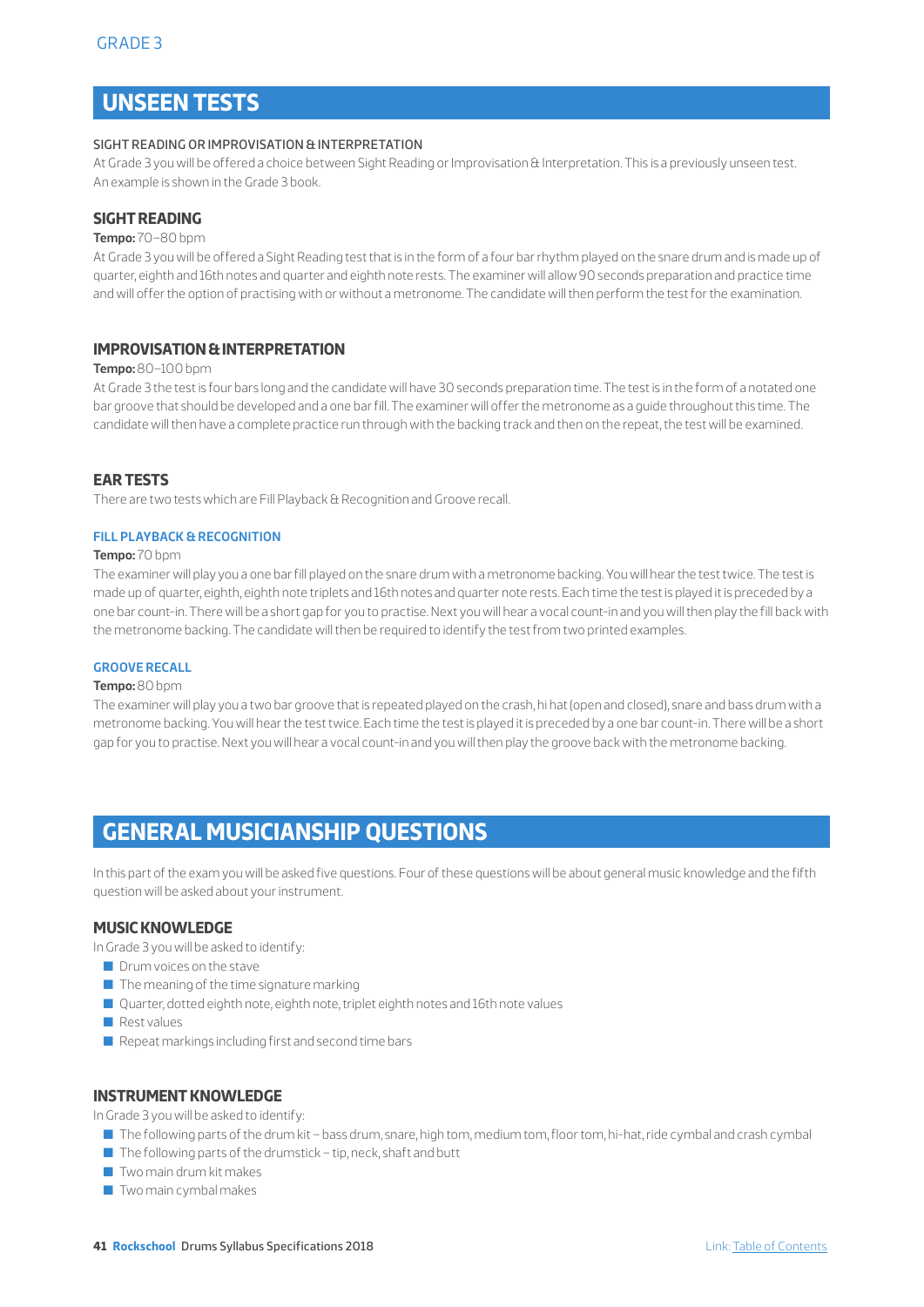# **PERFORMANCE CERTIFICATE**

## **EXAM STRUCTURE**

The candidate chooses to play 5 pieces lasting a maximum of 2 minutes each. There are no other elements in the Performance Certificate examination.

# **FREE CHOICE PIECES**

There is an option of playing free choice pieces in the examination.

- Grade Exam: 2 free choice pieces
- **Performance Certificate:** 3 free choice pieces

Candidates also have the option of playing material from the Rockschool Classics (formerly Hot Rock) book – Drums Grade 3.

Criteria for own free choice pieces can be found by visiting the website: www.rslawards.com

If there is any doubt or questions about the appropriateness of the chosen piece, you can email it to info@rslawards.com and a member of the Rockschool team will advise you.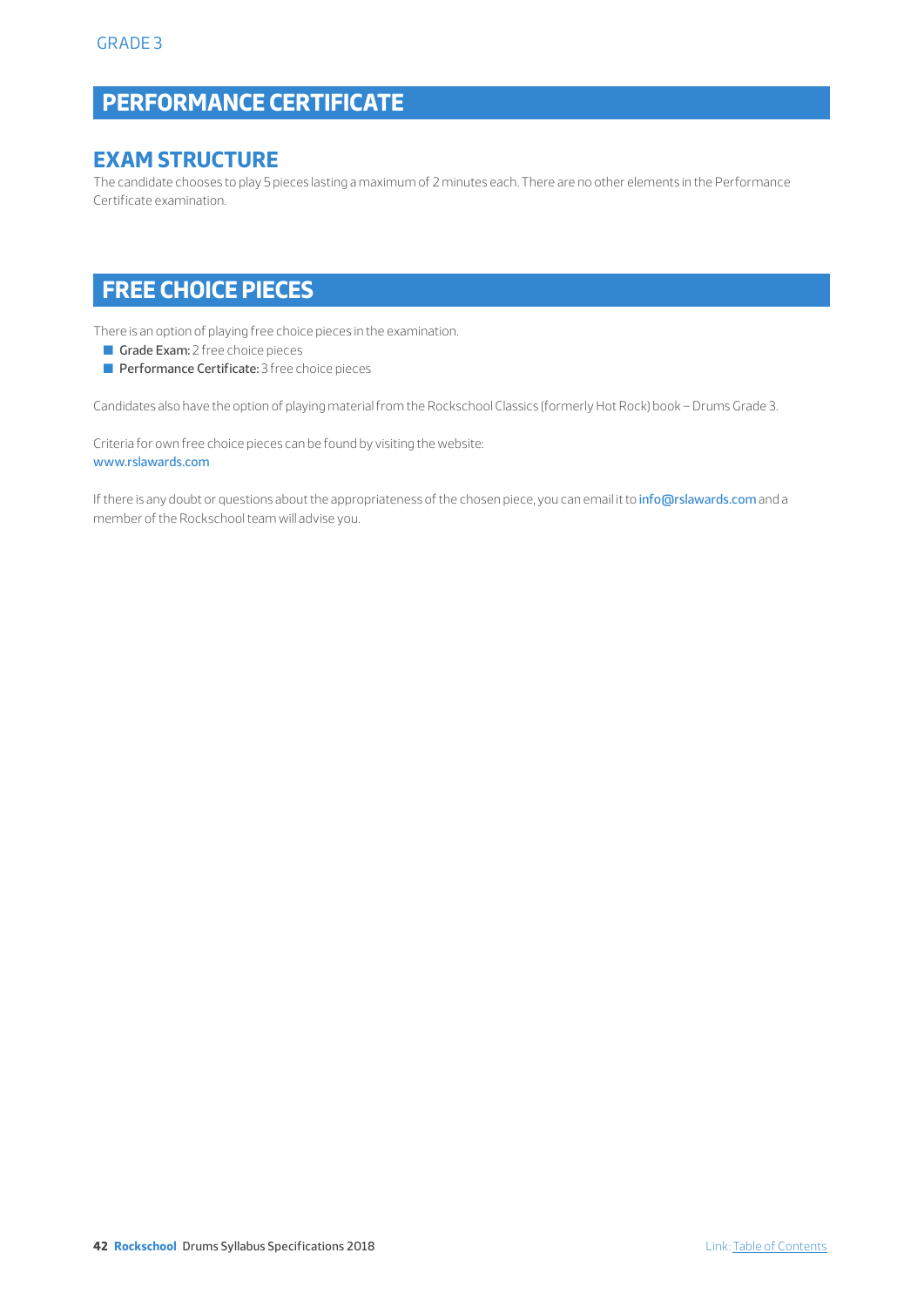# **GRADE 4**

The Grade 4 Drum exam is for candidates who have been learning approximately two – two and half years and have mastered the basic skills, preliminary techniques and have acquired the beginnings of stylistic awareness. Grade 4 develops further stylistic conviction and understanding through developed solo and improvisation work and use of varied sounds.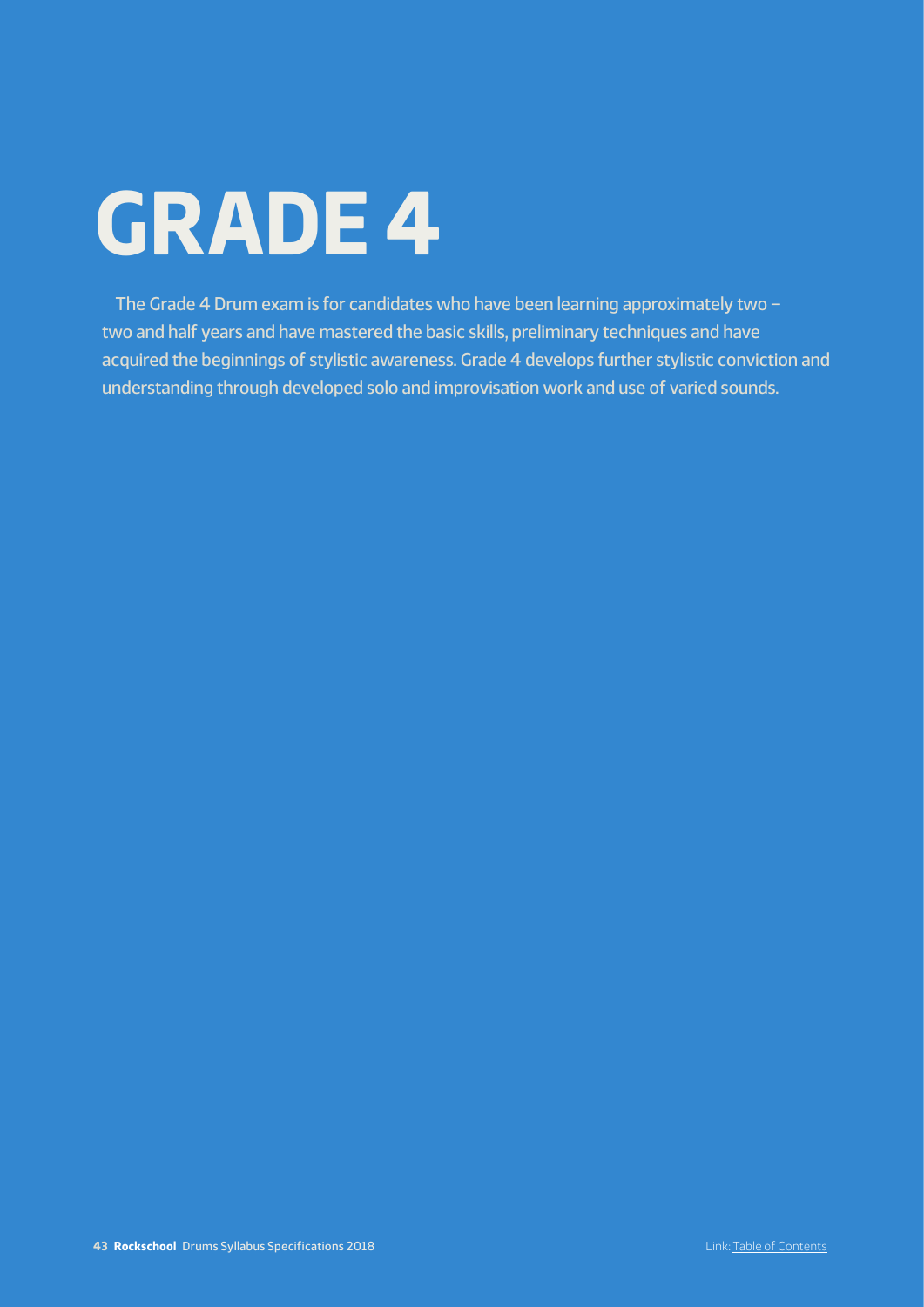## **GRADE EXAM**

#### **PREPARED WORK:**

Candidates perform 3 pieces that last a maximum of 2 minutes 15 seconds and demonstrate a selection of Technical Exercises.

#### **UNPREPARED WORK:**

Candidates are required to play either an 8-bar sight reading test or an 8 bar Improvisation and Interpretation test. There are also two ear tests that develop fill playback and groove recall and the final part of the exam is a set of 5 questions based on the candidate's choice of piece. These are designed to explore theory and instrument knowledge.

## **EXAM STRUCTURE**

The Grade 4 exam lasts 25 minutes and will be taken in the following structure:

- **1.** Pieces or Technical Exercises. The candidate chooses to play either their pieces or their technical exercises first
- **2.** Technical Exercises or Pieces. The candidate will perform the element not chosen above
- **3.** Sight Reading or Improvisation and Interpretation. The candidate is given a previously unseen test to practice and play
- **4.** Ear Tests. The candidate responds to two tests. Fill playback & recognition and Groove recall
- **5.** General Musicianship Questions. The candidate answers 5 questions related to a piece of their choice

## **PIECES**

At Grade 4 the pieces last up to a maximum of 2 minutes 15 seconds. The pieces are over two pages and are designed so the candidate can retain focus and concentration. Emphasis is on notation accuracy, stylistic sound and articulation, technical control including execution of instrumental techniques, developing solo and improvisation elements and sync.

#### **SETTING THE LEVEL OF THE BACKING TRACK**

Before playing the first piece all the way through, the examiner will make sure the volume of the backing track is correct for the candidate by asking the candidate to play along to the backing track for the first few bars. Once the correct level has been agreed, the examiner will begin again and conduct all three pieces. Note that this is only done for the first piece.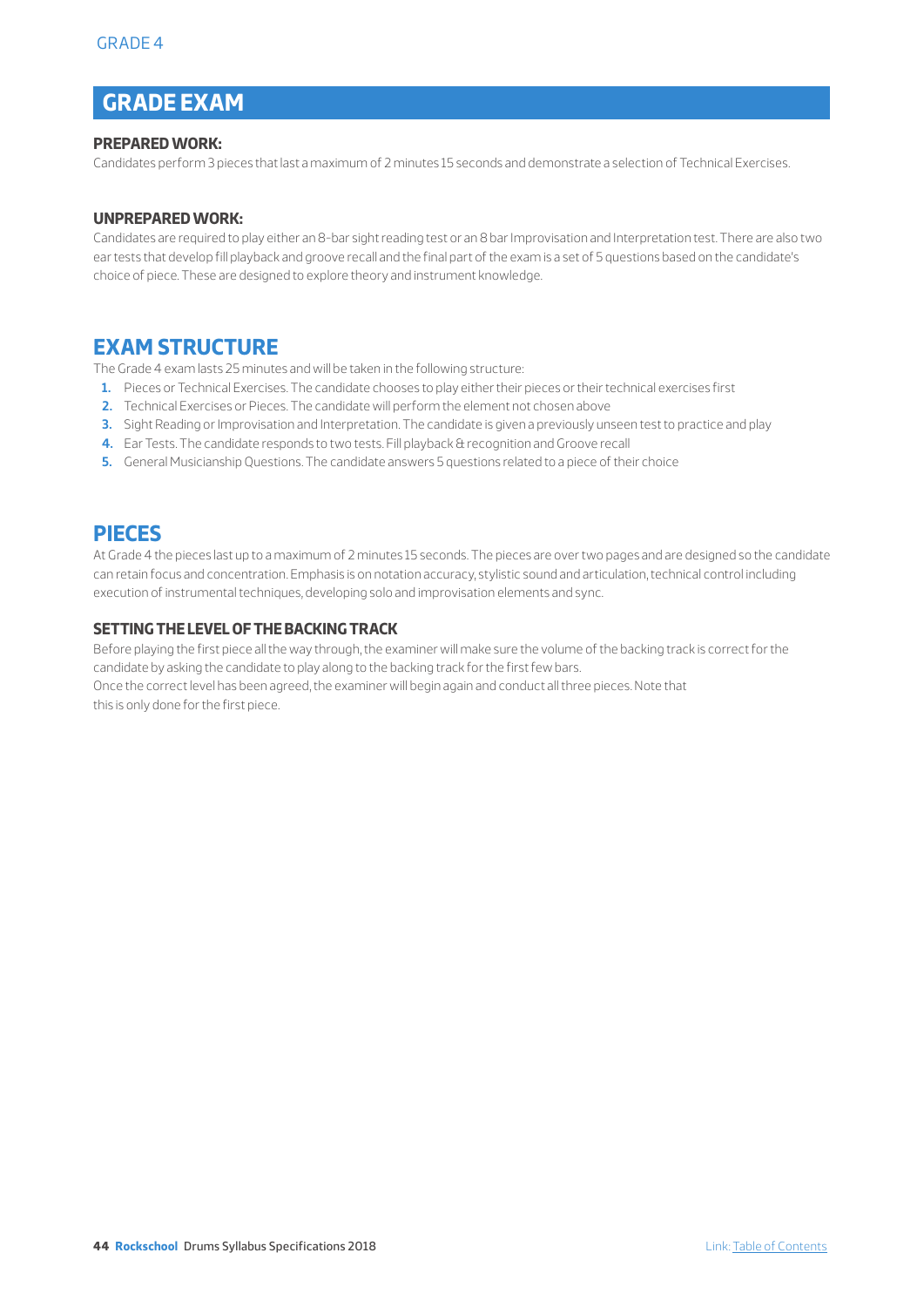## **TECHNICAL WORK**

At Grade 4 level there are five groups of technical work. The examiner will ask a selection from each group. All technical exercises are to be played to a click. Groups  $A-D$  should be played at  $q = 75$ .

#### **GROUP A: SINGLE AND DOUBLE STROKES**

■ Eighth, eighth note triplets and 16th notes. To be played first time with singles and with doubles on the repeat.

#### **GROUP B: PARADIDDLES**

- **Q** Single paradiddle in 16th notes using the whole kit
- $\blacksquare$  Triple paradiddle in 16th notes using the whole kit

#### **GROUP C: FLAMS AND RUFFS**

 $\blacksquare$  Flam tap and ruffs in quarter notes

#### **GROUP D: HANDS AND FEET PATTERNS**

**D** Four patterns

#### **GROUP E: FILL**

#### **Tempo:** 80 bpm

In the exam you will be asked to play the Fill exercise from the Grade 4 book to a backing track. The groove is shown in bars 1–3 and the examiner will choose one fill from a set of four to be played in bar 4. The candidate is to play the repeat.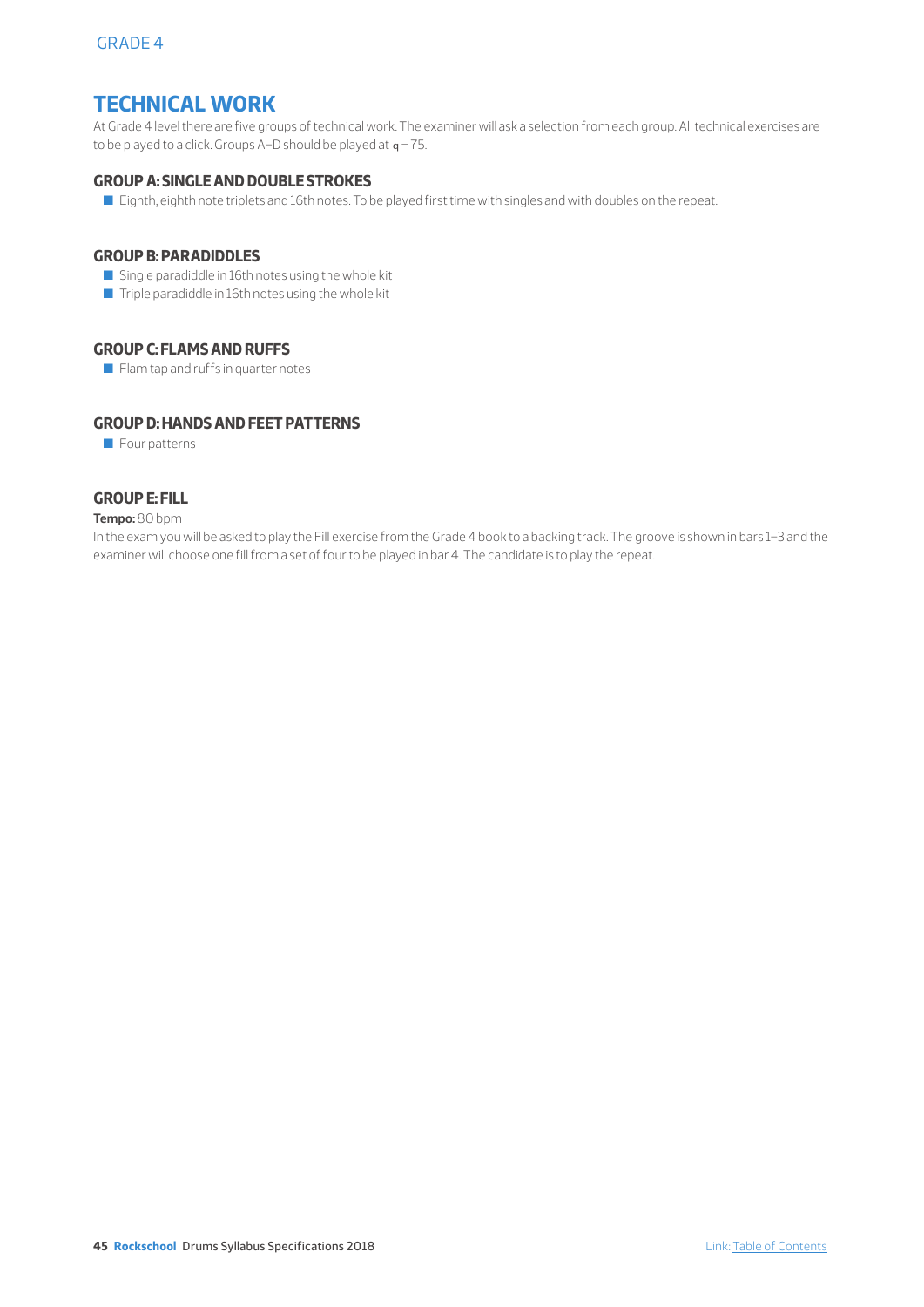## **UNSEEN TESTS**

#### **SIGHT READING OR IMPROVISATION & INTERPRETATION**

At Grade 4 you will be offered a choice between Sight Reading or Improvisation & Interpretation. This is a previously unseen test and an example is shown in the Grade 4 book.

#### **SIGHT READING**

#### **Tempo:** 80–90 bpm

At Grade 4 there is an element of improvisation. This is in the form of a two bar development. At Grade 4 the notation consists of quarter, dotted quarter, eighth, dotted eighth and 16th notes and quarter note and eighth note rests in 4/4. The test is 8 bars long and is on the whole kit. The examiner will allow 90 seconds preparation and practice time and will offer the option of practising with or without a metronome. The candidate will then perform the test for the examination.

#### **IMPROVISATION & INTERPRETATION**

#### **Tempo:** 80–120 bpm

In Grade 4, the improvisation and interpretation test contains a small amount of sight reading. This consists of a two bar groove at the beginning of the test. You will be asked to play the notation as indicated and complete the test developing the groove and ending with a two bar drum solo. This is played to a backing track of eight bars.

#### **EAR TESTS**

There are two tests: Fill Playback & Recognition and Groove Recall.

#### **Fill Playback & Recognition**

#### **Tempo:** 70 bpm

The examiner will play you a one bar fill played on the snare drum with a metronome backing. You will hear the test twice. The test is made up of quarter, eighth, eighth note triplets and dotted eighth and 16th notes. Each time the test is played it is preceded by a one bar count-in. There will be a short gap for you to practise. Next you will hear a vocal count-in and you will then play the fill back with the metronome backing. The candidate will then be required to identify the test from three printed examples.

#### **Groove Recall**

#### **Tempo:** 80–120 bpm

The examiner will play you a two bar groove that is repeated played on the crash, hi hat (open and closed), ride, bell of ride, snare and bass drum with a metronome backing. You will hear the test twice. Each time the test is played it is preceded by a one bar count-in. There will be a short gap for you to practise. Next you will hear a vocal count-in and you will then play the groove back with the metronome backing. You will then be required to identify the style of the groove from asset of three listed by the examiner.

## **GENERAL MUSICIANSHIP QUESTIONS**

For this section of the exam the candidate chooses the piece to answer 5 questions on. The examiner will ask you four music knowledge questions and one instrument knowledge question.

#### **MUSIC KNOWLEDGE**

In Grade 4 you will be asked to identify/explain:

- $\Box$  Drum voices on the stave
- $\blacksquare$  The meaning of the time signature marking
- $\blacksquare$  The meaning of bpm markings
- $\blacksquare$  Repeat marks, first and second time bars, DC, DS al Coda, and al fine markings
- $\blacksquare$  All note values in the chosen piece
- **E** Equivalent rests
- $\Box$  One type of rudiment that can be used stylistically in the solo or development section of the piece
- $\blacksquare$  Use of drum voices, rhythms and techniques in drum solo sections

#### **INSTRUMENT KNOWLEDGE**

In Grade 4 you will be asked to identify:

- $\blacksquare$  Any part of the drumkit and drumstick
- $\blacksquare$  How to tune the drum kit
- $\blacksquare$  Cross stick, choke cymbal, bell of ride and accent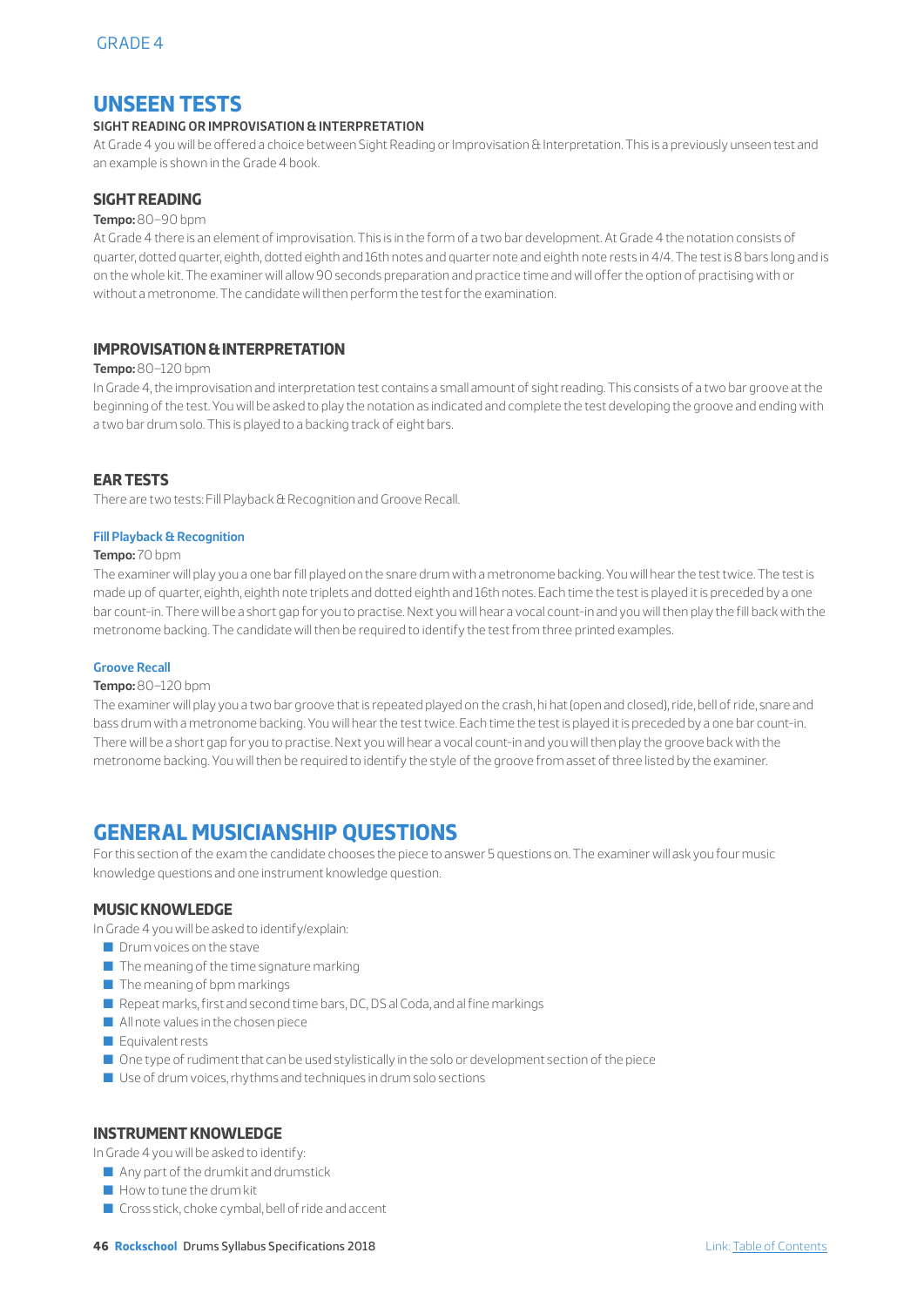# **PERFORMANCE CERTIFICATE**

The candidate chooses to play 5 pieces lasting a maximum of 2 minutes 15 seconds each. There are no other elements in the Performance Certificate examination.

# **FREE CHOICE PIECES**

There is an option of playing free choice pieces in the examination.

- Grade Exam: 2 free choice pieces
- **Performance Certificate:** 3 free choice pieces

Candidates also have the option of playing material from the Rockschool Classics (formerly Hot Rock) book – Drums Grade 4.

Criteria for own free choice pieces can be found by visiting the website: www.rslawards.com

If there is any doubt or questions about the appropriateness of the chosen piece, you can email it to info@rslawards.com and a member of the Rockschool team will advise you.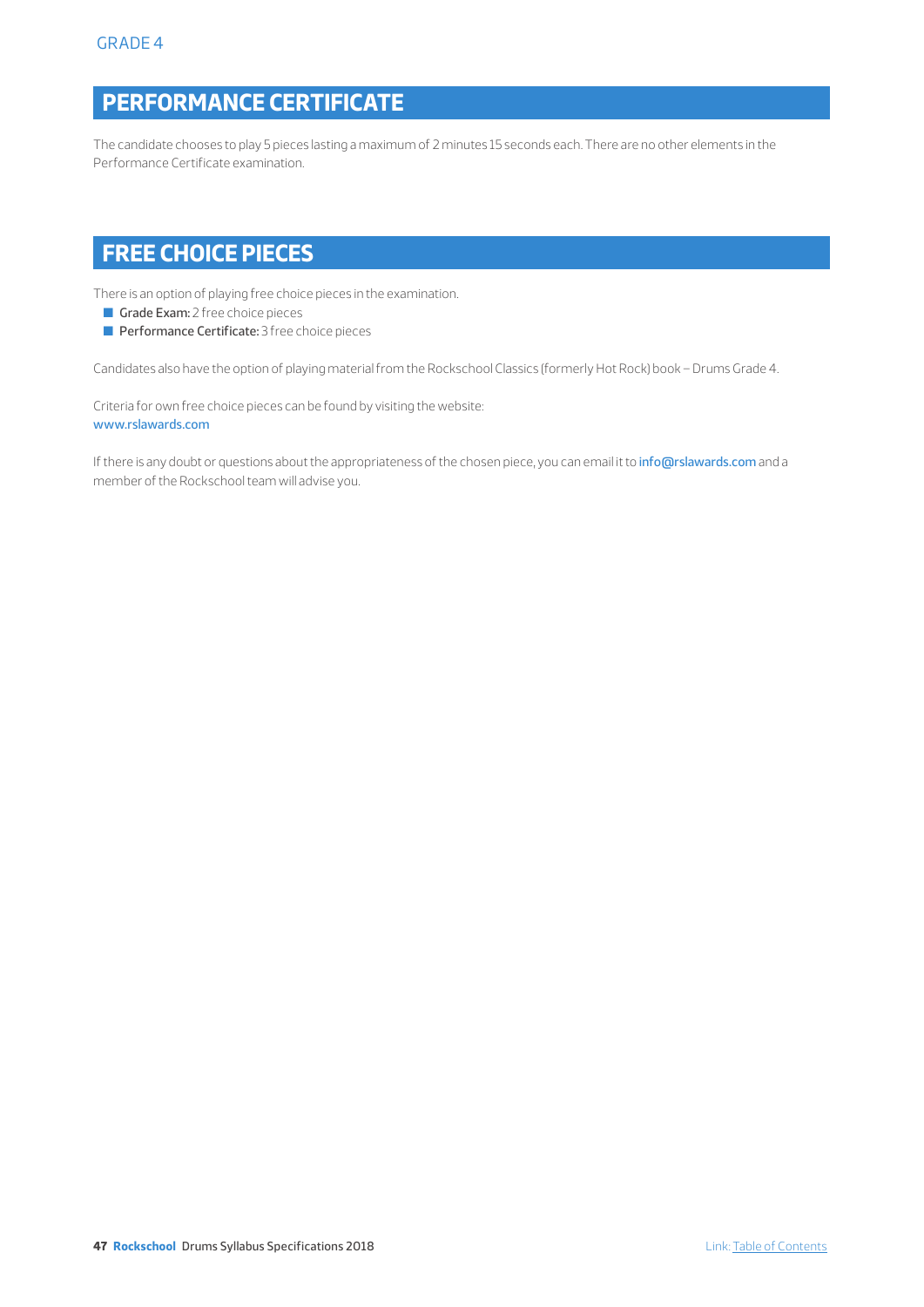# **GRADE 5**

The Grade 5 Drum exam is for candidates who have acquired the intermediate skills and techniques and have developed an increasing sense of stylistic conviction. This is demonstrated through instrumental techniques, increasing rhythmic complexity and convincing solo and improvisation work.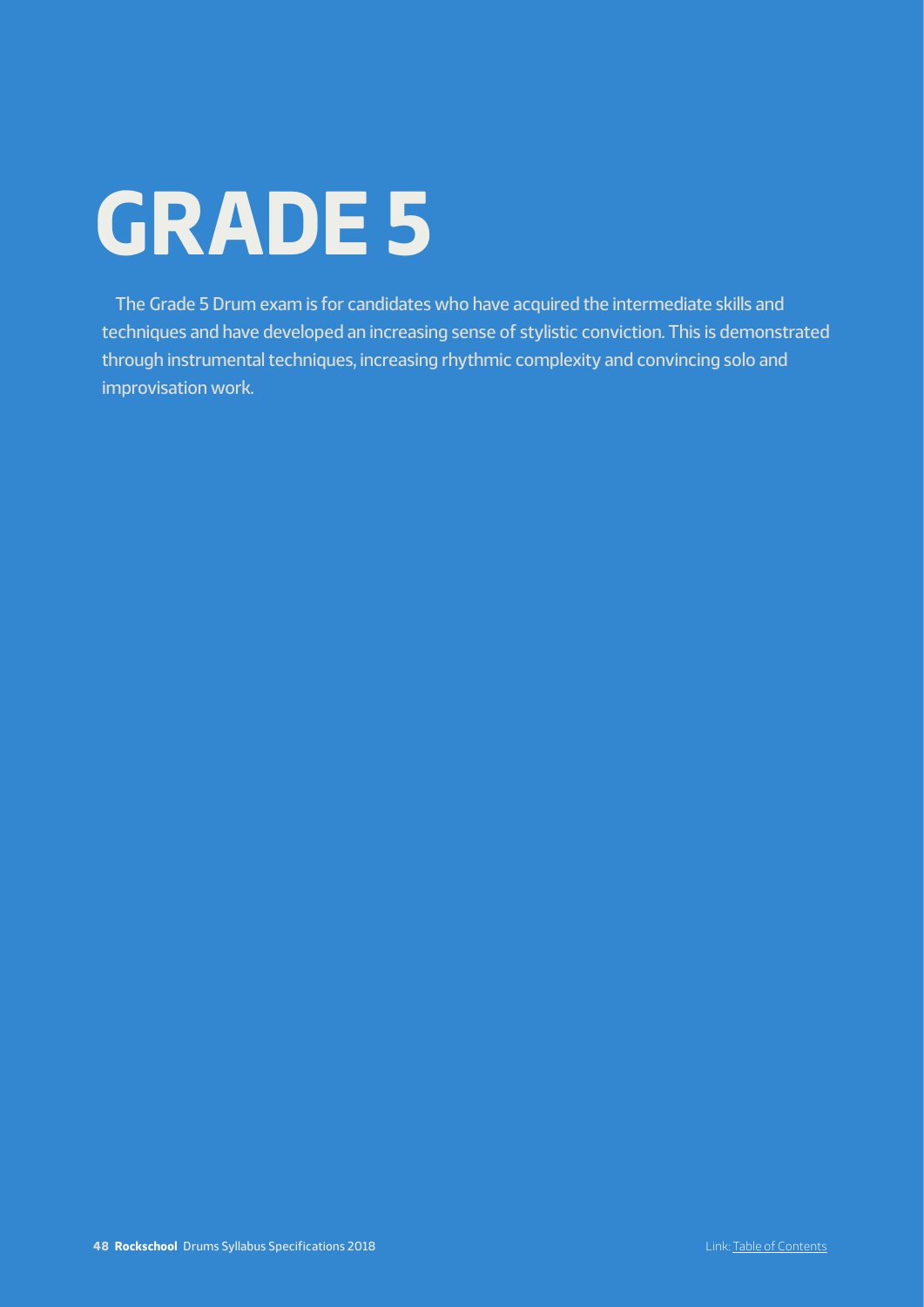# **GRADE EXAM**

#### **PREPARED WORK:**

Candidates perform 3 pieces that last a maximum of 2 minutes 30 seconds and demonstrate a selection of Technical Exercises.

#### **UNPREPARED WORK:**

Candidates are required to play either an 8 bar sight reading test or an 8 bar Improvisation and Interpretation test. There are also two ear tests that continue to develop fill playback and groove recall. The final part of the exam is a set of 5 questions based on the candidate's choice of piece. These explore theory and instrument knowledge.

## **EXAM STRUCTURE**

The Grade 5 exam lasts 25 minutes and will be taken in the following structure.

- **1.** Pieces or Technical Exercises: The candidate chooses to play either their pieces or their technical exercises first.
- **2.** Technical Exercises or Pieces: The candidate will perform the element not chosen above.
- **3.** Sight Reading or Improvisation & Interpretation: The candidate is given a previously unseen test to practice and play.
- **4.** Ear Tests: The candidate responds to two tests Fill playback & recognition and Groove recall.
- **5.** General Musicianship Questions: The candidate answers 5 questions related to a piece of their choice.

## **PIECES**

At Grade 5 the pieces last up to a maximum of 2 minutes 30 seconds. Emphasis is on notation accuracy, execution of stylistic techniques, technical control, developing solo and improvisation elements and communication of the music.

#### **SETTING THE LEVEL OF THE BACKING TRACK**

*Before playing the first piece all the way through, the examiner will make sure the volume of the backing track is correct for the candidate by asking them to play along to the backing track for the first few bars. Once the correct level has been agreed, the examiner will begin again and conduct all three pieces. Note that this is only done for the first piece.*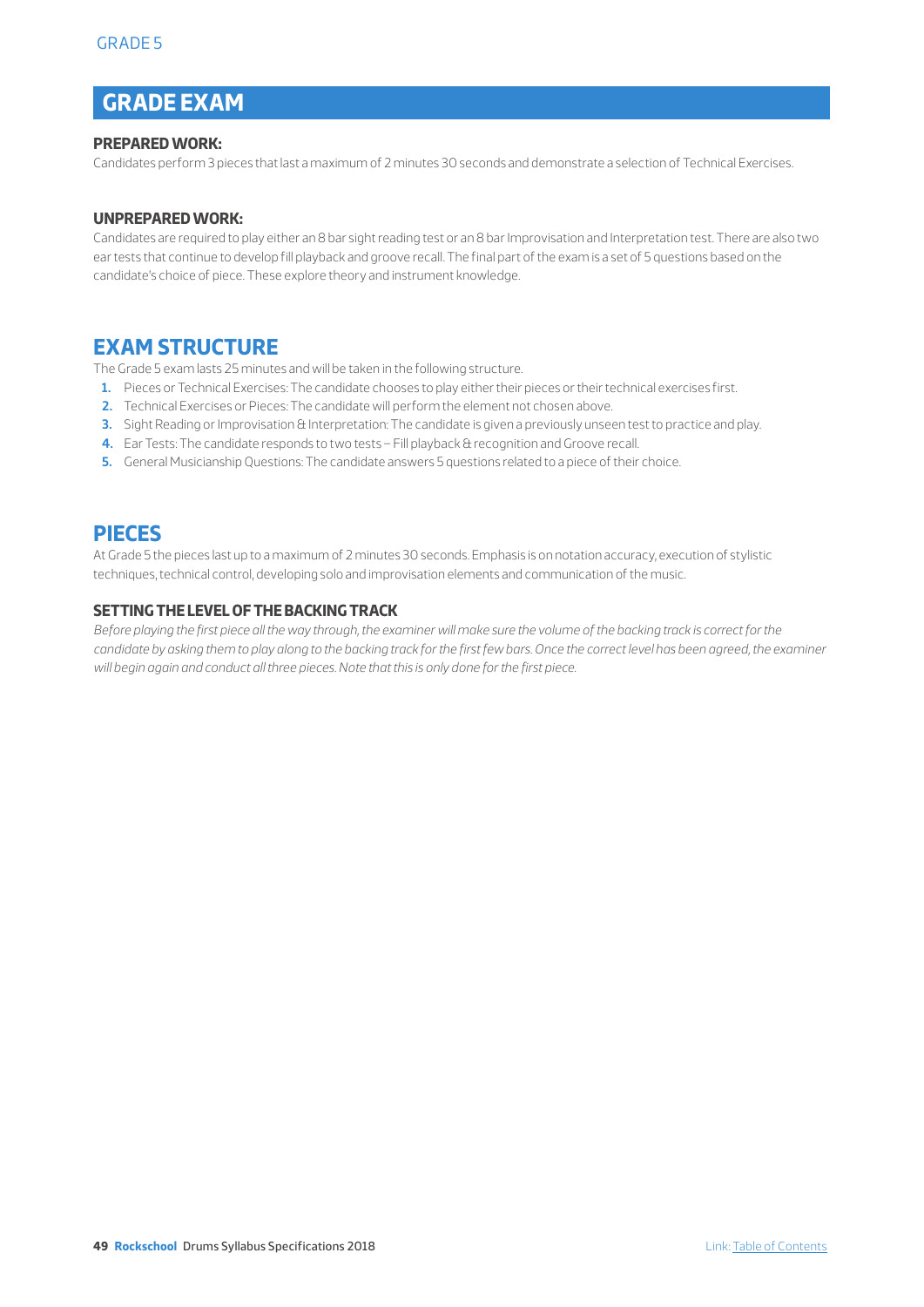## **TECHNICAL WORK**

At Grade 5 level there are six groups of technical work. The examiner will ask a selection from each group. All technical exercises are to be played to a click.

#### **GROUP A: SINGLE AND DOUBLE STROKES**

**Tempo:** 80 bpm

■ Eighth, eighth note triplets and 16th notes. To be played first time with singles and with doubles on the repeat

#### **GROUP B: PARADIDDLES**

**Tempo:** 80 bpm

- Single paradiddle in 16th notes using the whole kit (bass drum follows the right hand)
- $\blacksquare$  Triple Paradiddle 16th notes using the whole kit (bass drum follows the right hand)

#### **GROUP C: FLAMS AND RUFFS**

**Tempo:** 80 bpm

**D** Flam accent and single drag tap

#### **GROUP D: ROLLS**

**Tempo:** 75 bpm

 $\blacksquare$  Five stroke roll phrase

#### **GROUP E: HANDS AND FEET PATTERNS**

**Tempo:** 90 bpm

 $\blacksquare$  Four patterns

#### **GROUP F: FILL**

#### **Tempo:** 90 bpm

In the exam you will be asked to play the Fill exercise from the Grade 5 book to a backing track. The groove is shown in bars 1–3 and the examiner will choose one fill from a set of four to be played in bar 4. The candidate is to perform the repeat.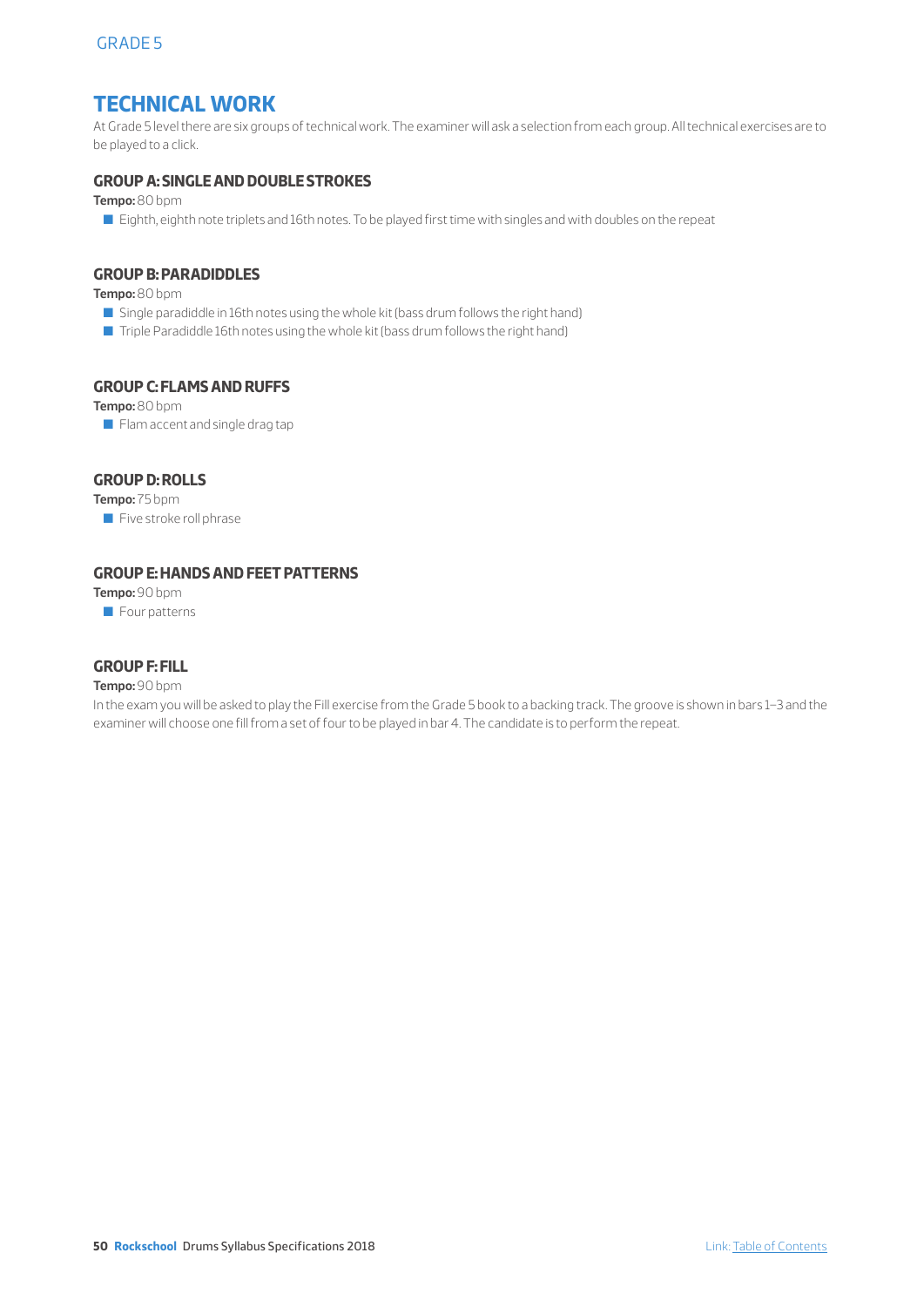## **UNSEEN TESTS**

#### **SIGHT READING OR IMPROVISATION & INTERPRETATION**

At Grade 5 you will be offered the choice between Sight Reading or Improvisation & Interpretation. This is a previously unseen test. An example is shown in the Grade 5 book.

#### **SIGHT READING**

#### **Tempo:** 80–120 bpm

At Grade 5 there is an element of improvisation. This is in the form of a two bar development. At Grade 5 the notation consists of quarter, dotted quarter, eighth, dotted eighth and sixteenth notes and quarter note and eighth note rests in 4/4. The test is 8 bars long and is on the whole kit. The examiner will allow 90 seconds preparation and practice time and will offer the option of practising with or without a metronome. The candidate will then perform the test for the examination.

#### **IMPROVISATION & INTERPRETATION**

#### **Tempo:** 80–120 bpm

In Grade 5, the improvisation and interpretation test contains a small amount of sight reading. This consists of a two bar groove at the beginning of the test. You will be asked to play the notation as indicated and complete the test developing the groove and ending with a two bar drum solo. This is played to a backing track of eight bars.

#### **EAR TESTS**

There are two tests: Fill Playback & Recognition and Groove Recall

#### **Fill Playback & Recognition**

#### **Tempo:** 70 bpm

The examiner will play you a one bar fill played on the snare drum with a metronome backing. You will hear the test twice. The test is made up of quarter, eighth, eighth note triplets, dotted eighth and 16th notes. Each time the test is played it is preceded by a one bar count-in. There will be a short gap for you to practise. Next you will hear a vocal count-in and you will then play the fill back with the metronome backing. The candidate will then be required to identify the test from three printed examples.

#### **Groove Recall**

#### **Tempo:** 80–120 bpm

The examiner will play you a two bar groove that is repeated played on the crash, hi hat (open and closed), ride, bell of ride, cross stick, snare and bass drum with a metronome backing. You will hear the test twice. Each time the test is played it is preceded by a one bar count-in. There will be a short gap for you to practise. Next you will hear a vocal count-in and you will then play the groove back with the metronome backing. You will then be required to identify the style of the groove from a set of three listed by the examiner.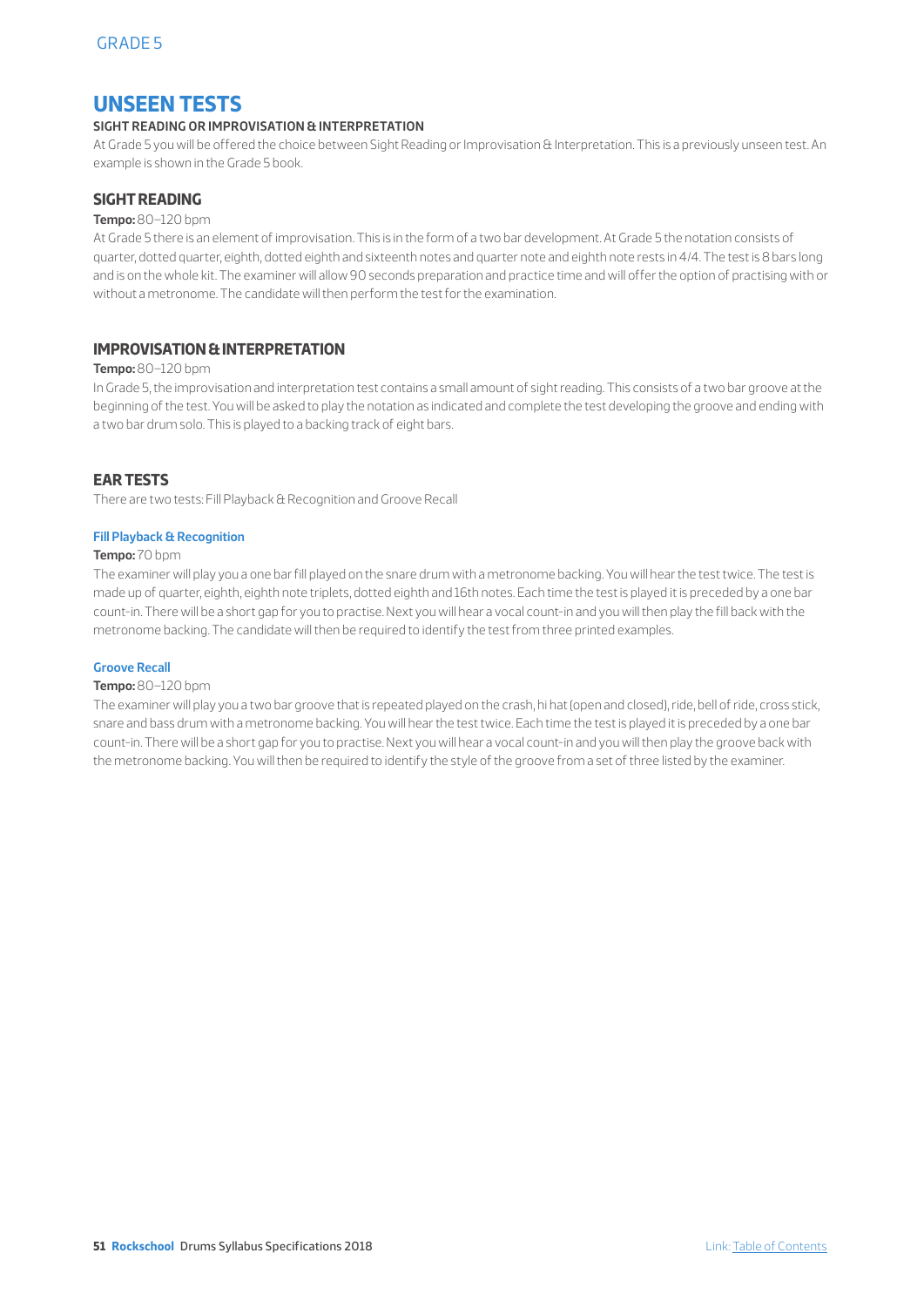## **GENERAL MUSICIANSHIP QUESTIONS**

In this part of the exam you will be asked five questions. Four of these questions will be about general music knowledge and the fifth question will be asked about your instrument.

#### **MUSIC KNOWLEDGE**

In Grade 5 you will be asked to identify/explain:

- $\blacksquare$  Drum voices on the stave
- $\blacksquare$  The meaning of the time signature marking
- $\blacksquare$  The meaning of bpm markings
- Repeat marks, first and second time bars, D.C., D.S., al Coda and al fine markings
- $\blacksquare$  Stylistic drum notation
- $\blacksquare$  All note values used in the chosen piece
- **E** Equivalent rests
- $\blacksquare$  One type of rudiment that can be used stylistically in the solo or development section of the piece
- $\blacksquare$  Use of drum voices, rhythms and techniques in drum solo sections

#### **INSTRUMENT KNOWLEDGE**

In Grade 5 you will be asked to identify:

- $\blacksquare$  Any part of the drum kit and drumstick
- $\blacksquare$  How to tune the drum kit
- $\blacksquare$  Cross stick, choke cymbal, bell of ride and accent

## **PERFORMANCE CERTIFICATE**

## **EXAM STRUCTURE**

The candidate chooses to play 5 pieces lasting a maximum of 2 minutes 30 seconds each. There are no other elements in the Performance Certificate examination.

## **FREE CHOICE PIECES**

There is an option of playing free choice pieces in the examination.

- Grade Exam:  $2$  free choice pieces
- **Performance Certificate:** 3 free choice pieces

Candidates also have the option of playing material from the Rockschool Classics (formerly Hot Rock) book – Drums Grade 5.

Criteria for own free choice pieces can be found by visiting the website: www.rslawards.com

If there is any doubt or questions about the appropriateness of the chosen piece, you can email it to info@rslawards.com and a member of the Rockschool team will advise you.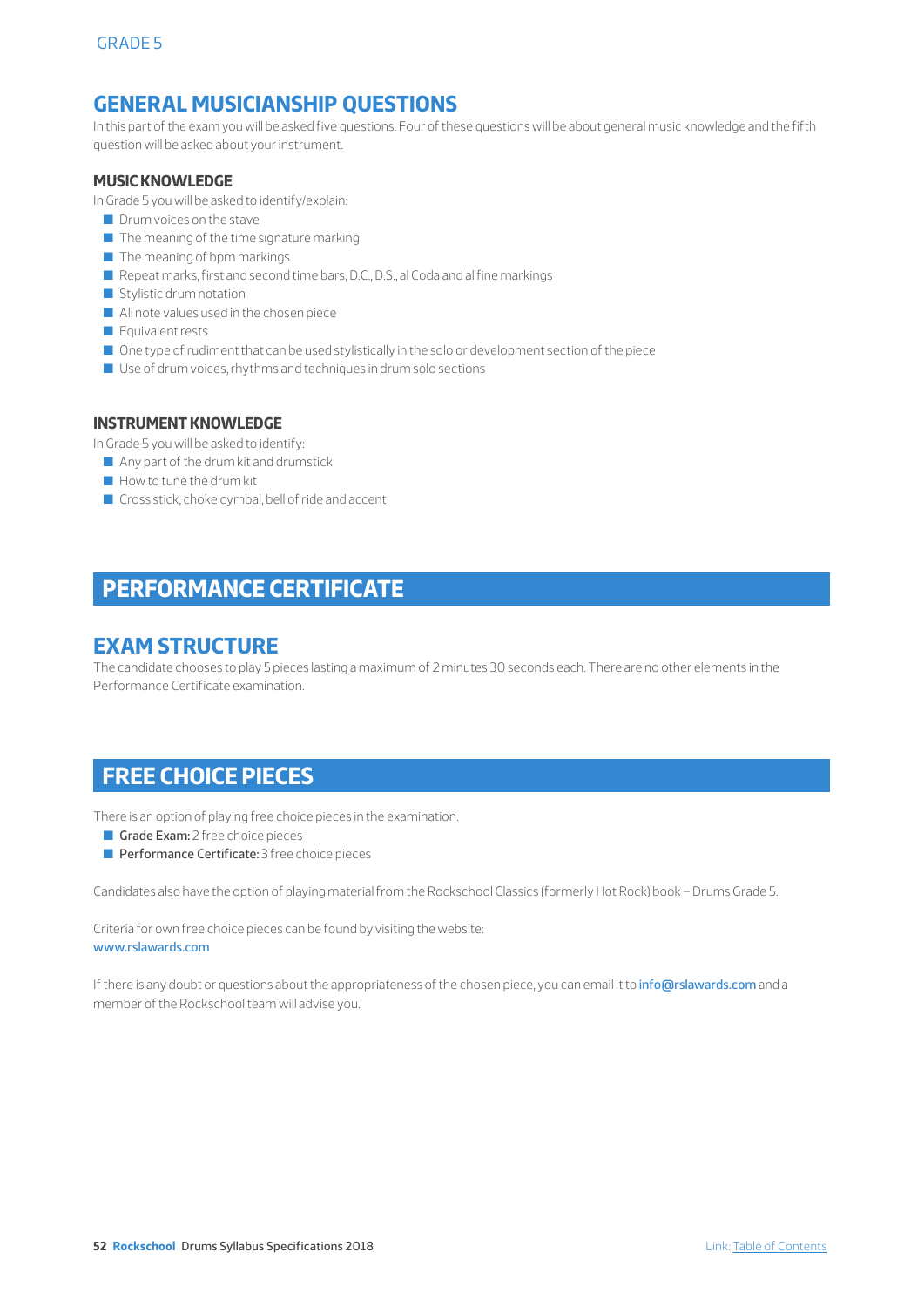# **GRADE 6**

The Grade 6 Drum exam is for candidates who have begun to develop advanced technical control and a competent grasp of stylistic techniques. At Grade 6 this is shown through mature stylistic conviction, execution of rhythmic complexity, creative and stylistic solo and improvisation work as well as a secure sense of communication and performance.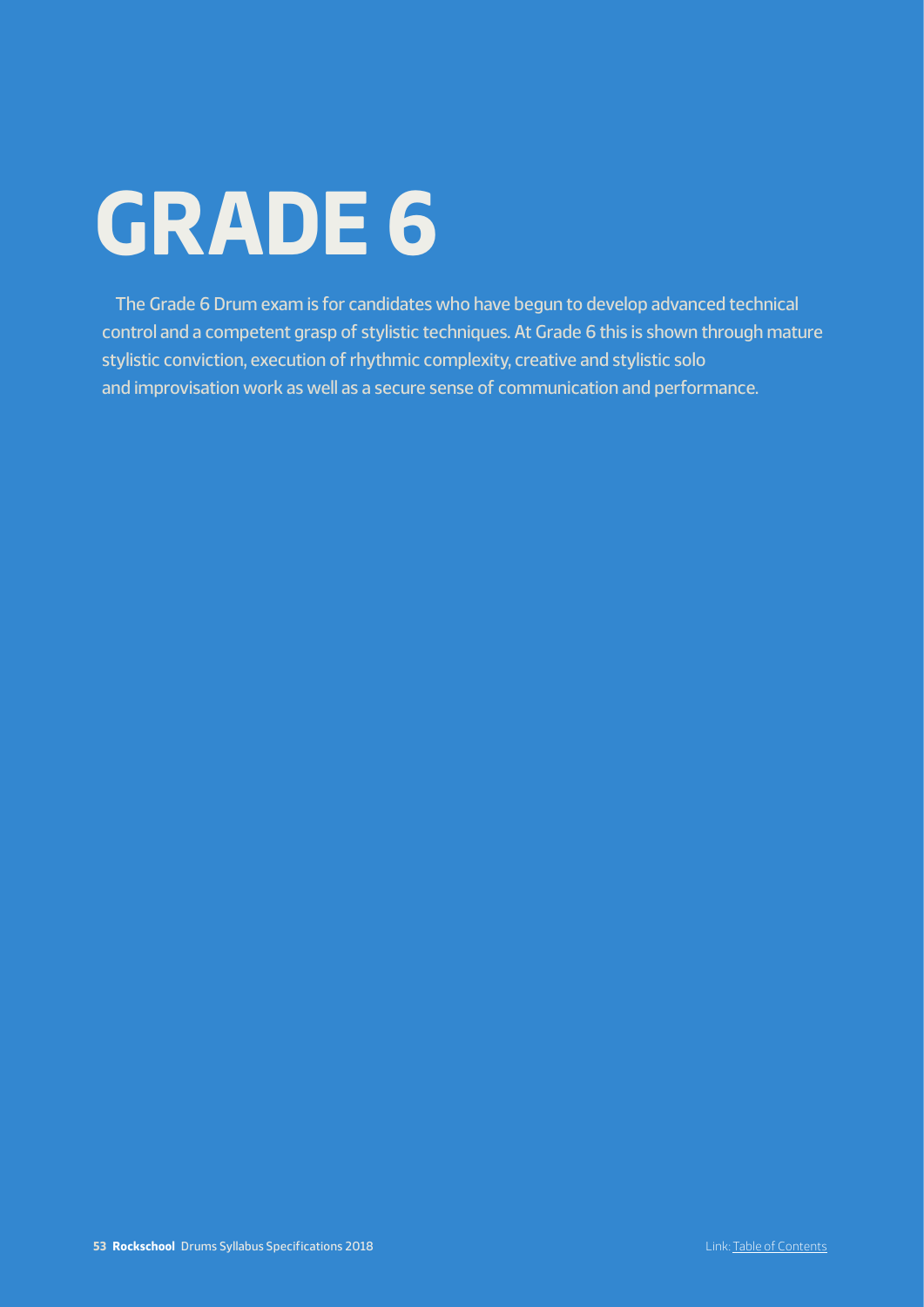# **GRADE EXAM**

#### **PREPARED WORK:**

Candidates perform 3 pieces that last a maximum of 2 minutes 45 seconds and demonstrate a selection of Technical Exercises.

#### **UNPREPARED WORK:**

Candidates are required to play a 12 bar Quick Study Piece. There are also two ear tests that develop fill playback and groove recognition and the final part of the exam is a set of 5 questions based on the candidate's choice of piece. These explore and demonstrate theory and instrument knowledge.

## **EXAM STRUCTURE**

The Grade 6 exam lasts 30 minutes and will be taken in the following structure:

- **1.** Pieces or Technical Exercises: The candidate chooses to play either their pieces or their technical exercises first.
- **2.** Technical Exercises or Pieces: The candidate will perform the element not chosen above.
- **3.** Quick Study Piece: The candidate is given a previously unseen test to practice and play.
- **4.** Ear Tests: The candidate responds to two tests. Fill playback & recognition and Groove recall.
- **5.** General Musicianship Questions: The candidate answers 5 questions related to a piece of their choice.

## **PIECES**

At Grade 6 the pieces last up to a maximum of 2 minutes 45 seconds. Emphasis is on notation accuracy, confident execution of stylistic techniques, secure technical control, maturing solo and improvisation elements and a clear sense of ownership and communication of the music.

#### **SETTING THE LEVEL OF THE BACKING TRACK**

*Before playing the first piece all the way through, the examiner will make sure the volume of the backing track is correct for the*  candidate by asking them to play along to the backing track for the first few bars. Once the correct level has been agreed, the examiner *will begin again and conduct all three pieces. Note that this is only done for the first piece.*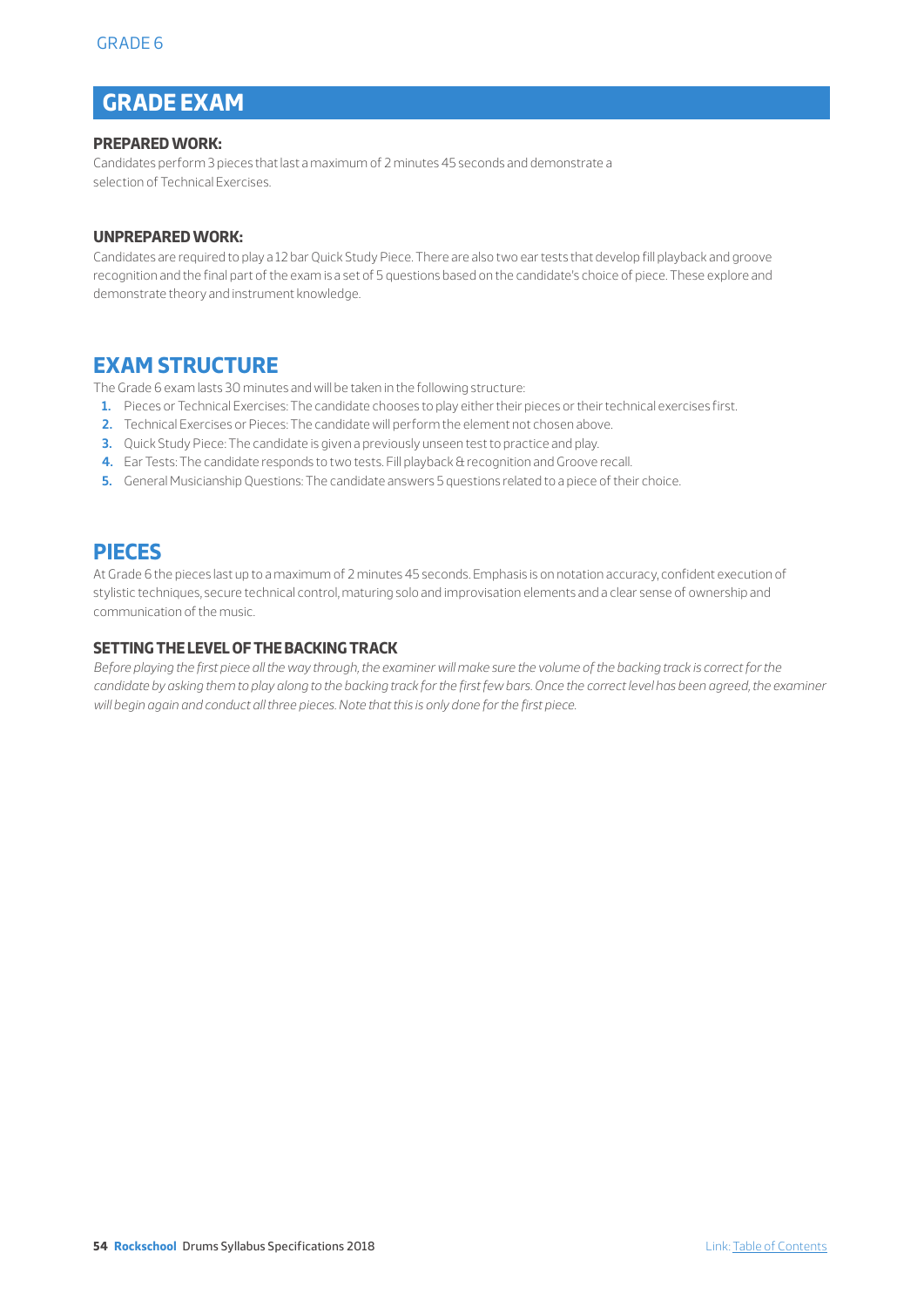## **TECHNICAL WORK**

At Grade 6 level there are five groups of technical work. The examiner will ask a selection from each group. All technical exercises are to be played to a click. Groups A–D should be played at  $q = 80$ .

#### **GROUP A: SINGLE AND DOUBLE STROKES**

Q Single and double strokes in triplet eighth notes, 16th notes and 16th note sextuplets played alternately as a continuous exercise. To be played first time with singles and with doubles on the repeat.

#### **GROUP B: PARADIDDLES**

■ Flam paradiddle in 16th notes and paradiddle-diddle in sextuplets

#### **GROUP C: RATAMACUES**

 $\blacksquare$  Single ratamacue

#### **GROUP D: ROLLS**

- $\blacksquare$  Five stroke roll phrase with accents on toms.
- $\blacksquare$  Nine stoke roll phrase.

#### **GROUP E: STYLISTIC STUDIES**

You will prepare a technical study from one group of styles from the list below. Your choice of style will determine the style of the Quick Study Piece. Each study concentrates on two stylistic techniques.

- Rock/Metal: half open hi-hat, busy 16th-note bass drum pattern
- **D** Funk: snare drum ghost notes, quick open/closed hi-hats
- **Q** Jazz/Latin/Blues: polyrhythm, advanced co-ordination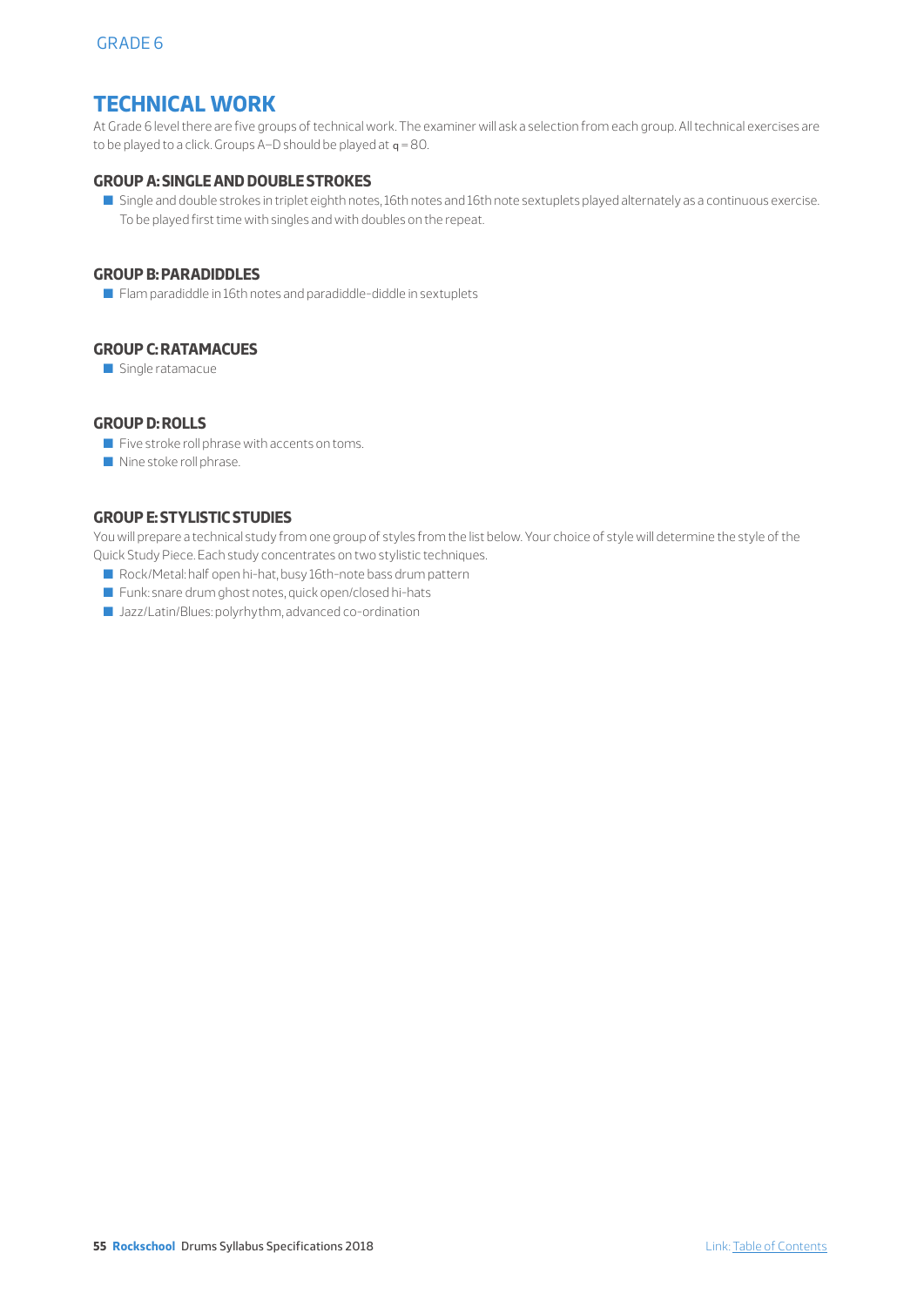## **UNSEEN TESTS**

#### **QUICK STUDY PIECE**

At Grade 6 you will be asked to prepare and play a short Quick Study Piece. The style of your QSP is determined by the stylistic study you selected in the technical exercise section. You will be shown the test and played the track with the notated parts played. Any bars that require improvisation will not be demonstrated. You will then have three minutes to study the test. The backing track will be played twice more. You are allowed to practise during the first run through of the backing track, with the notated parts now absent, before playing it to the examiner on the second playing of the backing track. The QSP is in the form of a lead sheet and it is up to you to create your own interpretation of the music in the parts marked for improvisation.

#### **EAR TESTS**

There are two tests: Fill Playback & Recognition and Groove Recall.

#### **Fill Playback And Recognition**

#### **Tempo:** 70 bpm

The examiner will play you a one bar fill played on the snare drum with a metronome backing. You will hear the test twice. The test will be made up of all values and combinations from quarter note to 16th note sextuplet and quarter and eighth note rests. Each time the test is played it is preceded by a one bar count-in. There will be a short gap for you to practise. Next you will hear a vocal count-in and you will then play the fill back with the metronome backing. The candidate will then be required to identify the test from three printed examples.

#### **Groove Recall**

#### **Tempo:** 80–140 bpm

The examiner will play you a two bar groove that is repeated played on the whole kit with a metronome backing. You will hear the test twice. Each time the test is played it is preceded by a one bar count-in. There will be a short gap for you to practise. Next you will hear a vocal count-in and you will then play the groove back with the metronome backing. You will then be required to identify the style of the groove from a set of four listed by the examiner.

## **GENERAL MUSICIANSHIP QUESTIONS**

In this part of the exam you will be asked five questions. Four of these questions will be about general music knowledge and the fifth question will be asked about your instrument.

#### **MUSIC KNOWLEDGE**

In Grade 6 you will be asked to explain:

- $\blacksquare$  Any notation used in the chosen piece
- $\blacksquare$  Any dynamic marking found in the piece
- $\blacksquare$  What makes the drum groove stylistically appropriate
- Use of drum voices, rhythms and techniques in drum solo sections

#### **INSTRUMENT KNOWLEDGE**

The examiner will also ask you one question regarding your instrument.

In Grade 6 you will be asked to explain and demonstrate:

- $\Box$  Care and maintenance of drums
- $\blacksquare$  How to tune the drum kit according to the style of one of the pieces played
- Q How to convincingly produce: cross stick, choke cymbal, bell of ride, rim-shots, ghost notes, half open hi-hat, accents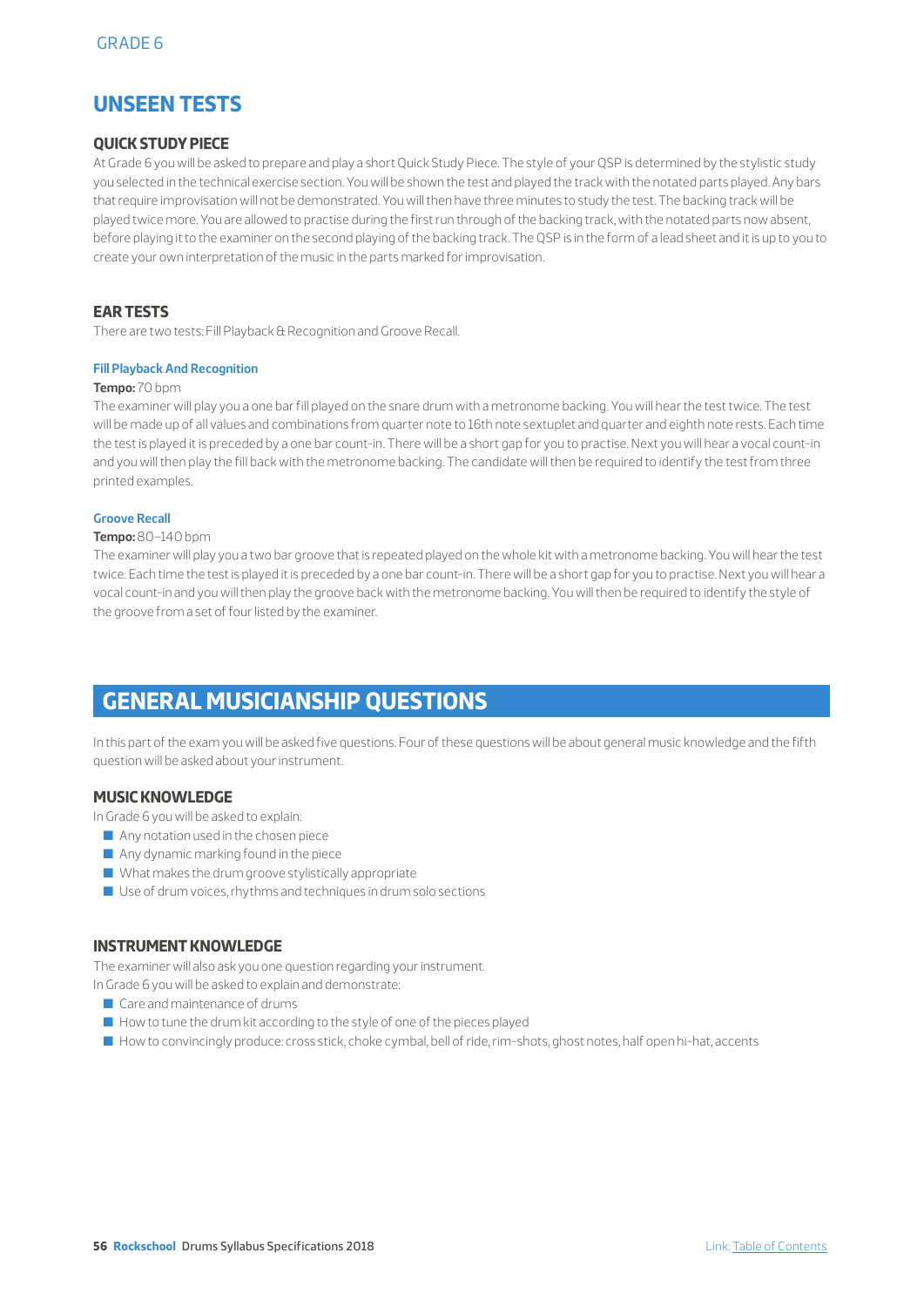# **PERFORMANCE CERTIFICATE**

The candidate chooses to play 5 pieces lasting a maximum of 2 minutes 45 seconds each. There are no other elements in the Performance Certificate examination.

# **FREE CHOICE PIECES**

There is an option of playing free choice pieces in the examination.

- Grade Exam: 2 free choice pieces
- **Performance Certificate:** 3 free choice pieces

Candidates also have the option of playing material from the Grade 6 pieces in the Rockschool Classics compendium.

Criteria for own free choice pieces can be found by visiting the website: www.rslawards.com

If there is any doubt or questions about the appropriateness of the chosen piece, you can email it to info@rslawards.com and a member of the Rockschool team will advise you.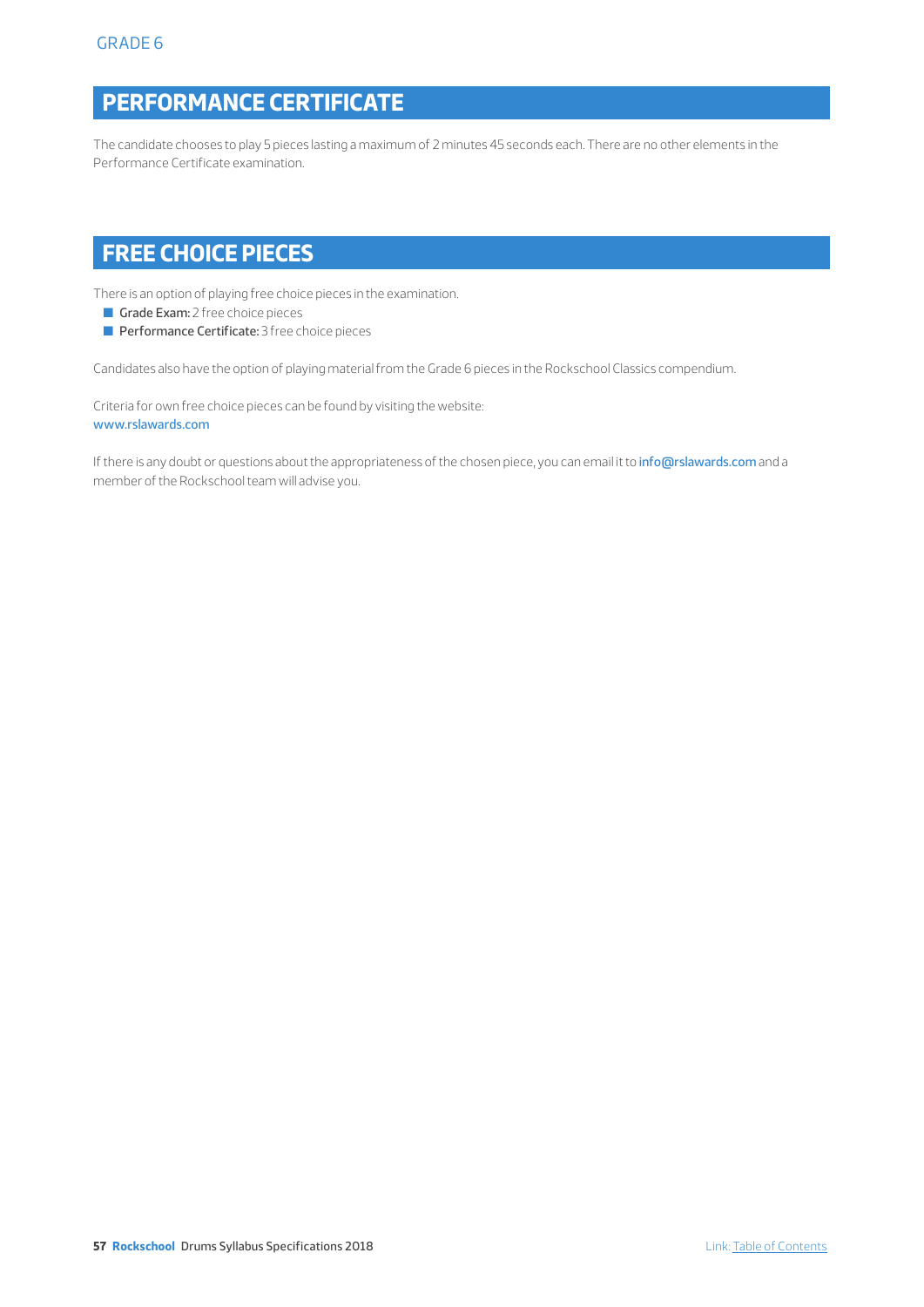# **GRADE 7**

The Grade 7 Drum exam is for candidates who have a developed and advanced technical control and a thorough grasp of extended stylistic techniques. At Grade 7 this is shown through mature stylistic conviction, execution of rhythmic complexity, mature and creative stylistic solo and improvisation work as well as a commanding sense of communication and performance.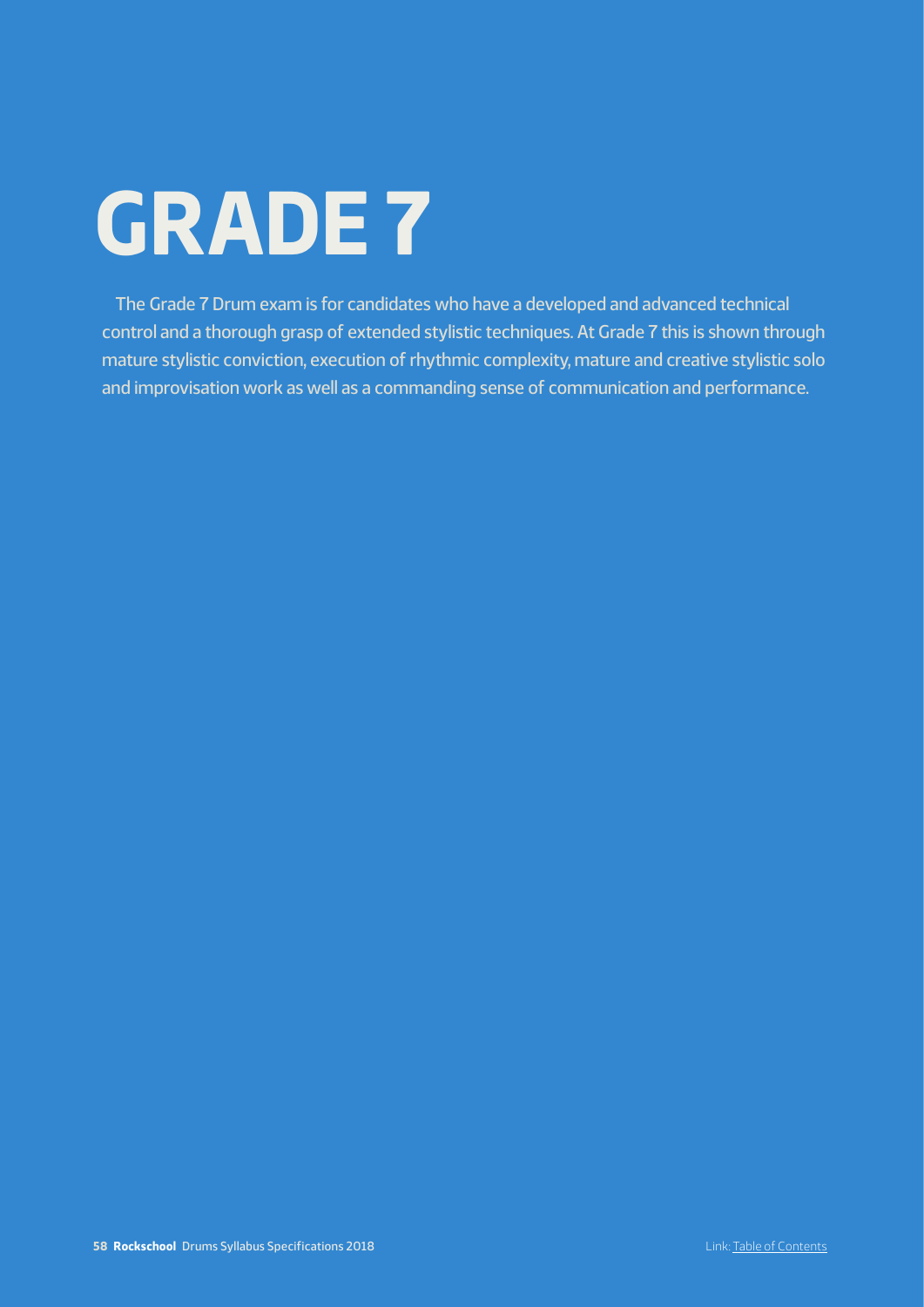# **GRADE EXAM**

#### **PREPARED WORK:**

Candidates perform 3 pieces that last a maximum of 3 minutes 10 seconds and demonstrate a selection of Technical Exercises.

#### **UNPREPARED WORK:**

Candidates are required to play a 12 bar Quick Study Piece. There are also two ear tests that develop fill playback & recognition and groove recall. The final part of the exam is a set of 5 questions based on the candidate's choice of piece. These explore and demonstrate theory and instrument knowledge.

## **EXAM STRUCTURE**

The Grade 7 exam lasts 30 minutes and will be taken in the following structure:

- **1.** Pieces or Technical Exercises: The candidate chooses to play either their pieces or their technical exercises first
- **2.** Technical Exercises or Pieces: The candidate will perform the element not chosen above
- **3.** Quick Study Piece: The candidate is given a previously unseen test to practice and play
- **4.** Ear Tests: The candidate responds to two tests. Fill Playback & Recognition and Groove Recall.
- **5.** General Musicianship Questions: The candidate answers 5 questions related to a piece of their choice

## **PIECES**

At Grade 7 the pieces last up to a maximum of 3 minutes 10 seconds. Emphasis is on notation accuracy, commanding execution of stylistic techniques and technical control, mature and creative solo and improvisation elements and a clear sense of ownership and communication of the music through performance.

#### **SETTING THE LEVEL OF THE BACKING TRACK**

*Before playing the first piece all the way through, the examiner will make sure the volume of the backing track is correct for the candidate by asking them to play along to the backing track for the first few bars. Once the correct level has been agreed, the examiner will begin again and conduct all three pieces. Note that this is only done for the first piece.*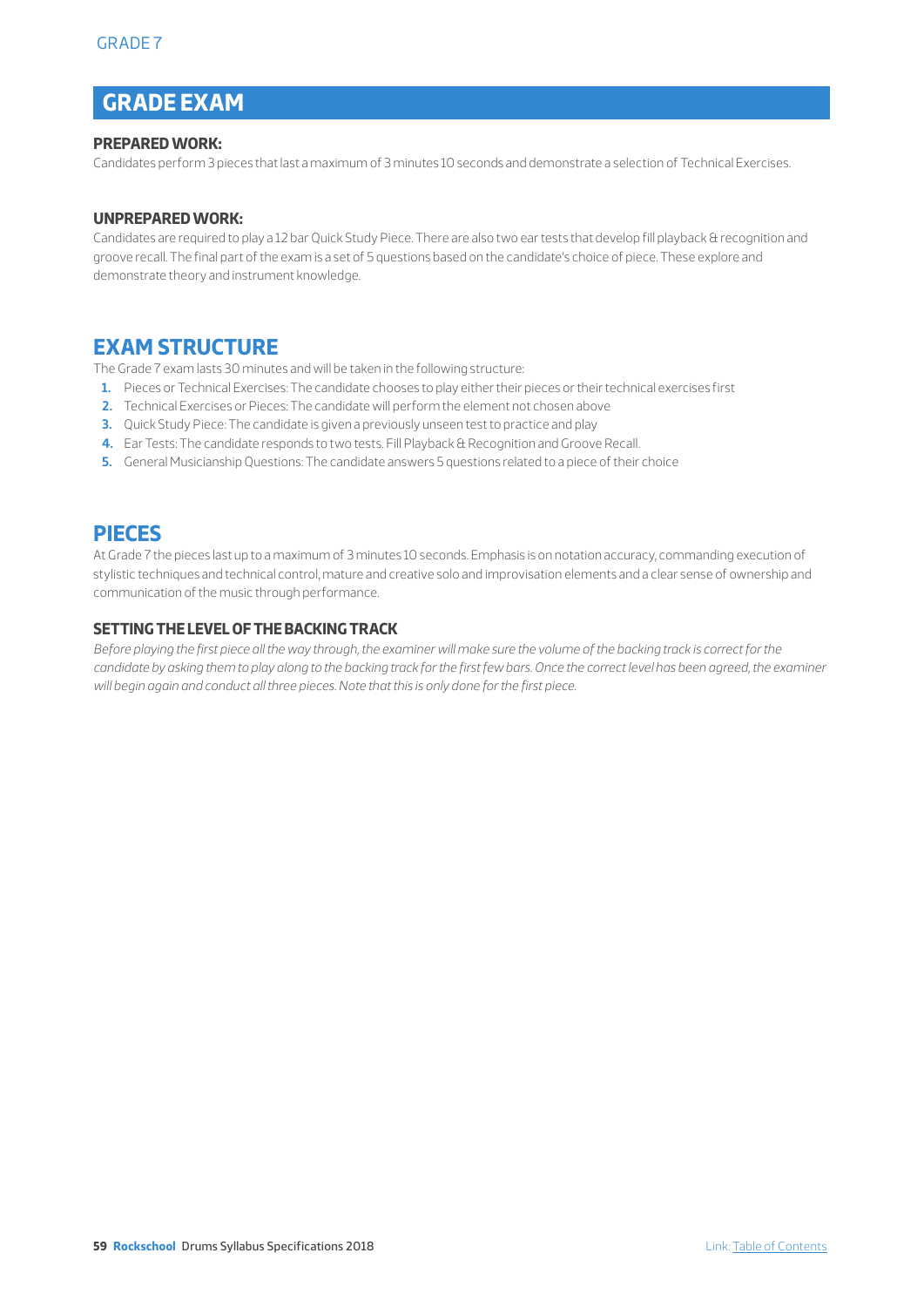## **TECHNICAL WORK**

At Grade 7 level there are six groups of technical work. The examiner will ask a selection from each group. All technical exercises are to be played to a click.

#### **GROUP A: SINGLE AND DOUBLE STROKES**

**Tempo:** 65 bpm

■ Single strokes in quarter notes, eighth notes, eighth-note triplets, 16th notes, quintuplet 16th notes, sextuplet 16th notes, septuplet 16th notes and 32nd notes.

#### **GROUP B: PARADIDDLES**

**Tempo:** 80 bpm

■ Flam paradiddle in 16th notes and paradiddle-diddle in sextuplets with accents on toms.

#### **GROUP C: FLAMS**

**Tempo:** 80 bpm

 $\blacksquare$  Pataflafla

#### **GROUP D: RATAMACUES**

**Tempo:** 80 bpm

 $\blacksquare$  Single and double ratamacue

#### **GROUP E: ROLLS**

**Tempo:** 85 bpm

 $\blacksquare$  Seven stroke roll phrase. Nine stoke roll phrase with accents on toms

#### **GROUP F: STYLISTIC STUDIES**

You will prepare a technical study from one group of styles from the list below. Your choice of style will determine the style of the Quick Study Piece.

- Rock/Metal: bell of ride 7/8 pattern, five stroke roll
- **D** Funk: linear funk, nine stroke roll
- **Q** Jazz/Latin/Blues: bell of ride 6/8 pattern, splashed hi-hats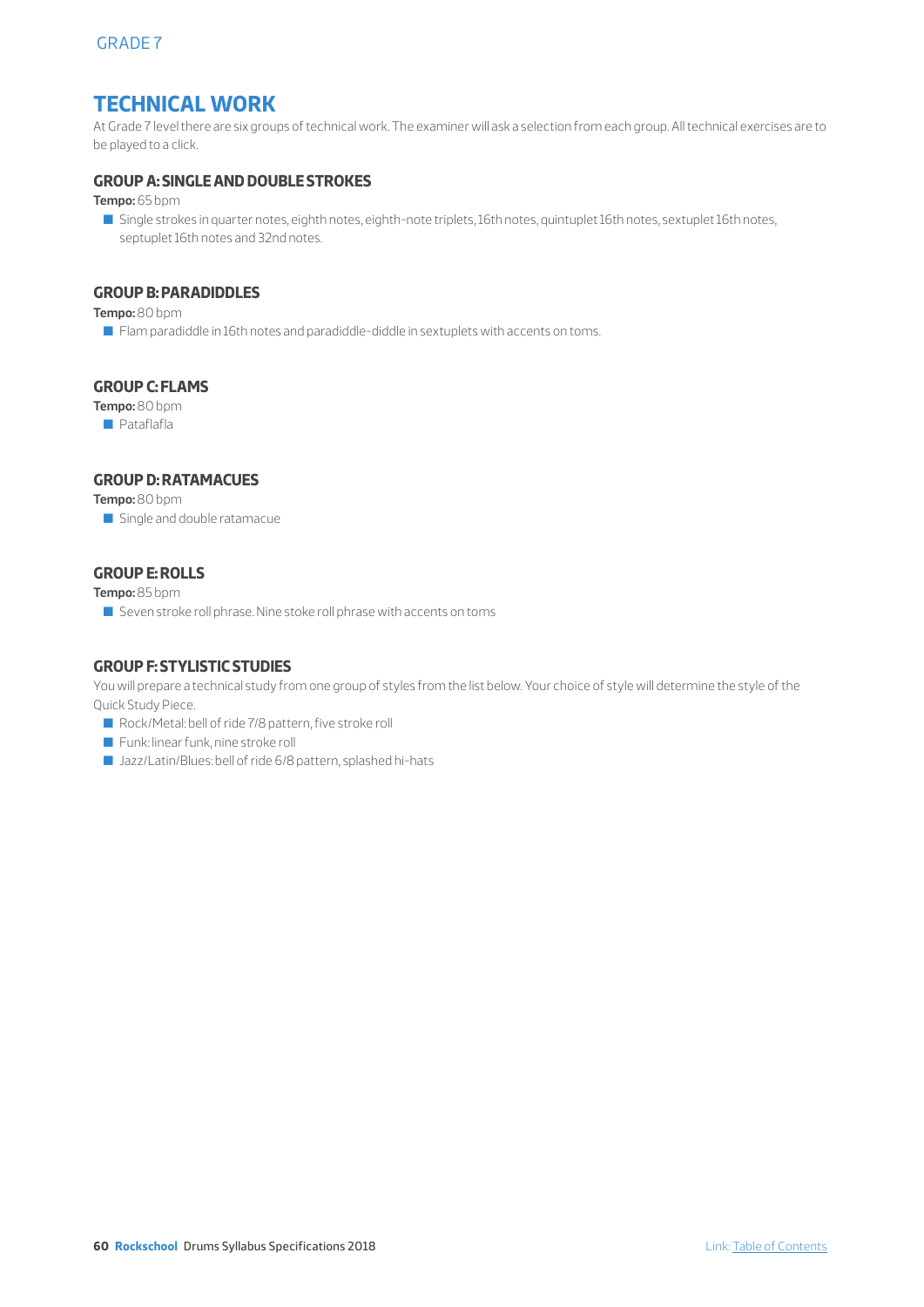## **UNSEEN TESTS**

#### **QUICK STUDY PIECE**

At Grade 7 you will be asked to prepare and play a Quick Study Piece. The style of your QSP is determined by the stylistic study you selected in the technical exercise section. You will be shown the test and played the track with the notated parts played. Any bars that require improvisation will not be demonstrated. You will then have three minutes to study the test. The backing track will be played twice more. You are allowed to practise during the first run through of the backing track, with the notated parts now absent, before playing it to the examiner on the second playing of the backing track. The QSP is in the form of a lead sheet and it is up to you to create your own interpretation of the music in the parts marked for improvisation.

#### **EAR TESTS**

There are two tests: Fill Playback & Recognition and Groove Recall

#### **Fill Playback & Recognition**

#### **Tempo:** 70 bpm

The examiner will play you a one bar fill played on the snare drum with a metronome backing. You will hear the test twice. The test will be made up of all values and combinations from quarter note to 16th note sextuplet and quarter, eighth and 16th note rests. Each time the test is played it is preceded by a one bar count-in. There will be a short gap for you to practise. Next you will hear a vocal count-in and you will then play the fill back with the metronome backing. The candidate will then be required to identify the test from three printed examples.

#### **Groove Recall**

#### **Tempo:** 80–140 bpm

The examiner will play you a two bar groove that is repeated played on the whole kit with a metronome backing. You will hear the test twice. Each time the test is played it is preceded by a one bar count-in. There will be a short gap for you to practise. Next you will hear a vocal count-in and you will then play the groove back with the metronome backing. You will then be required to identify the style of the groove from a set of four listed by the examiner.

## **GENERAL MUSICIANSHIP QUESTIONS**

In this part of the exam you will be asked five questions. Four of these questions will be about general music knowledge and the fifth question will be asked about your instrument.

#### **MUSIC KNOWLEDGE**

In Grade 7 you will be asked to explain:

- $\blacksquare$  Any notation used in the chosen piece
- $\blacksquare$  Any dynamic marking found in the piece
- $\blacksquare$  What makes the drum groove stylistically appropriate
- $\blacksquare$  Use of drum voices, rhythms and techniques in drum solo sections

#### **INSTRUMENT KNOWLEDGE**

The examiner will also ask you one question regarding your instrument. In Grade 7 you will be asked to explain and demonstrate:

- $\Box$  Care and maintenance of drums
- $\blacksquare$  How to tune the drum kit according to the style of one of the pieces played
- Q How to convincingly produce: cross stick, choke cymbal, bell of ride, rim-shots, ghost notes, half open hi-hat, accents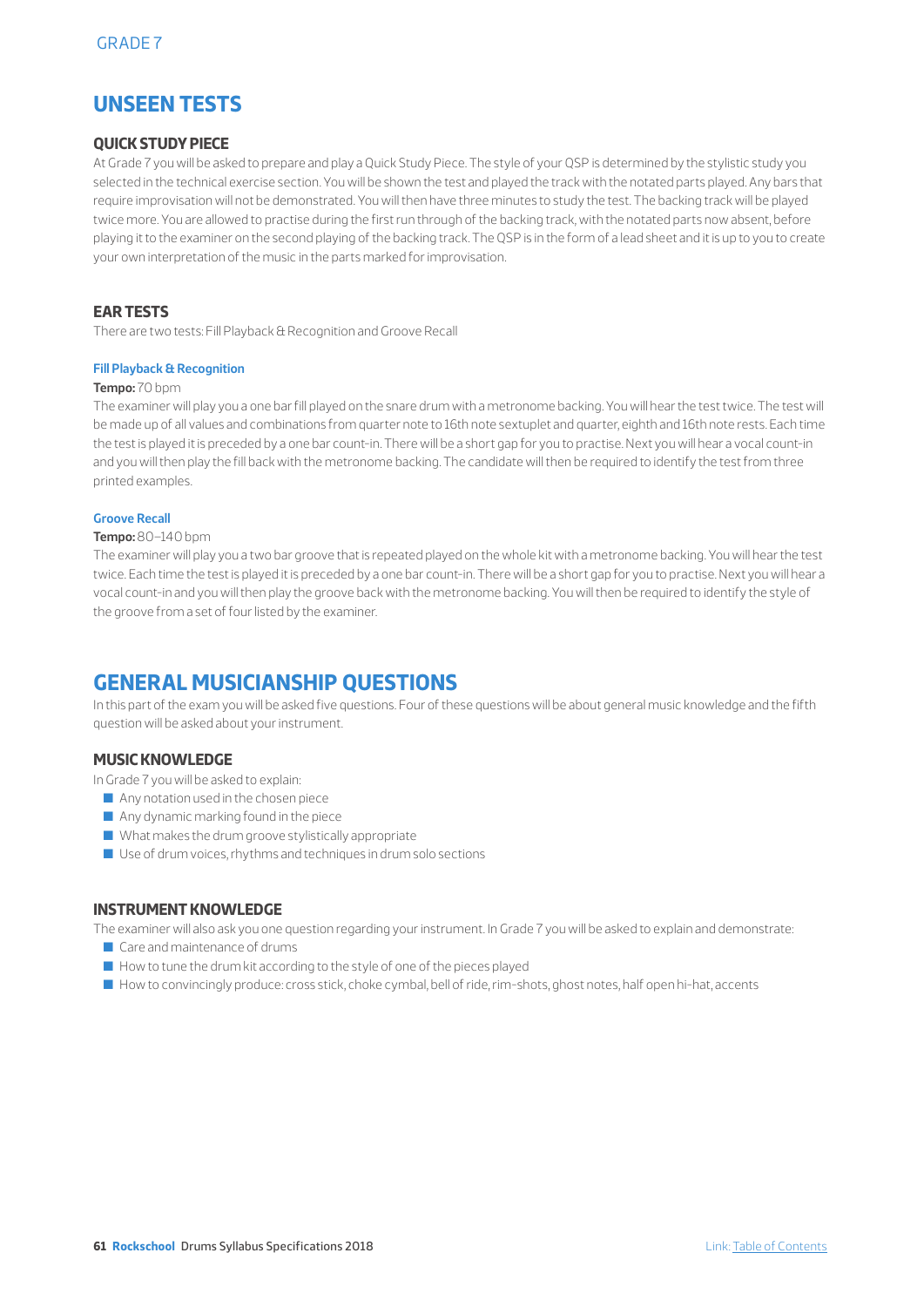# **PERFORMANCE CERTIFICATE**

The candidate chooses to play 5 pieces lasting a maximum of 3 minutes 10 seconds each. There are no other elements in the Performance Certificate examination.

# **FREE CHOICE PIECES**

There is an option of playing free choice pieces in the examination.

- Grade Exam: 2 free choice pieces
- **Performance Certificate:** 3 free choice pieces

Candidates also have the option of playing material from the Grade 7 pieces in the Rockschool Classics compendium.

Criteria for own free choice pieces can be found by visiting the website: www.rslawards.com

If there is any doubt or questions about the appropriateness of the chosen piece, you can email it to info@rslawards.com and a member of the Rockschool team will advise you.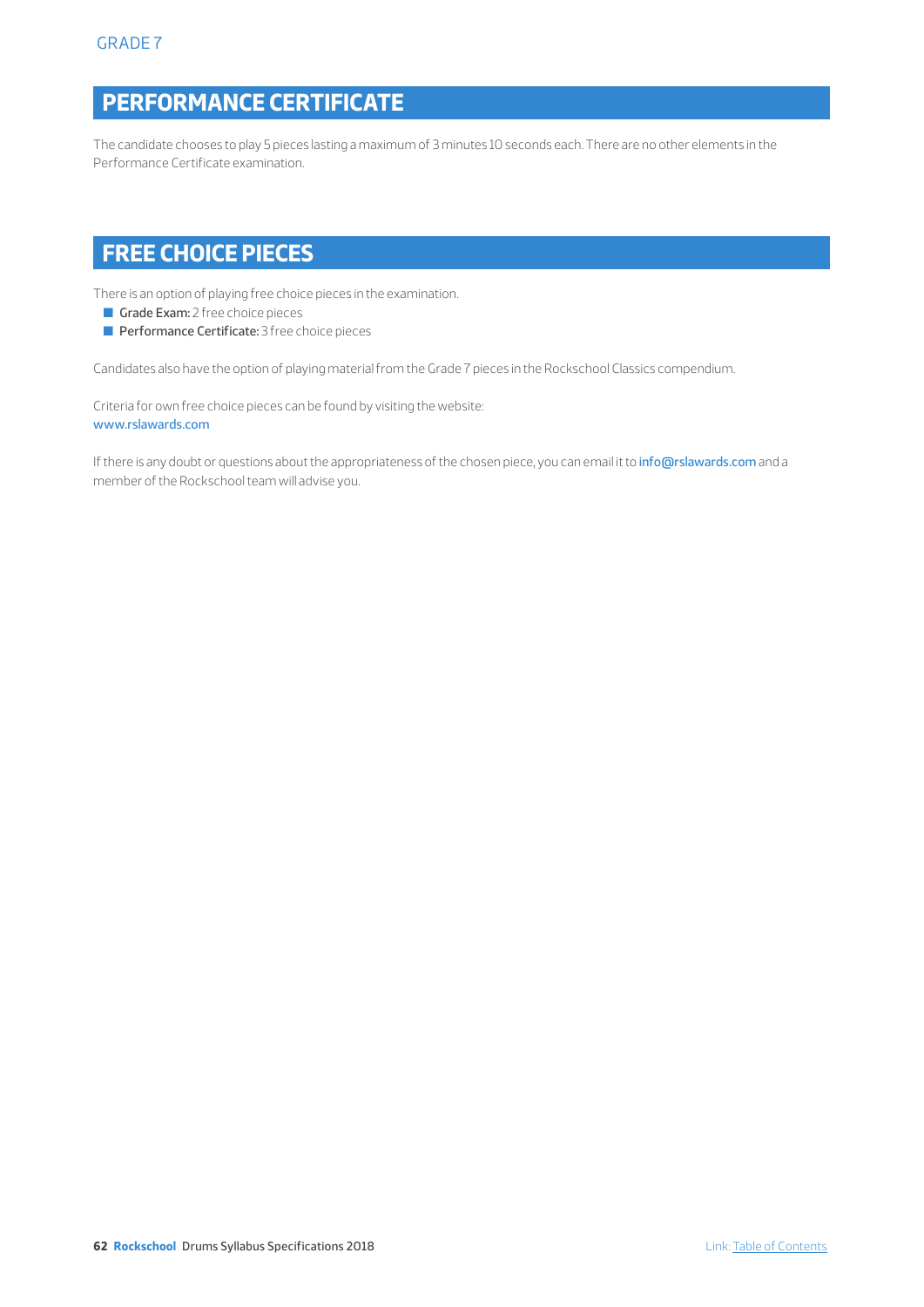# **GRADE 8**

The Grade 8 Drum exam is for candidates who have mastered advanced technical control and have a thorough grasp of extended stylistic techniques. At Grade 8 this is shown through mature stylistic conviction, consummate execution of rhythmic complexity, mature and creative stylistic solo and improvisation work as well as a commanding sense of communication and performance.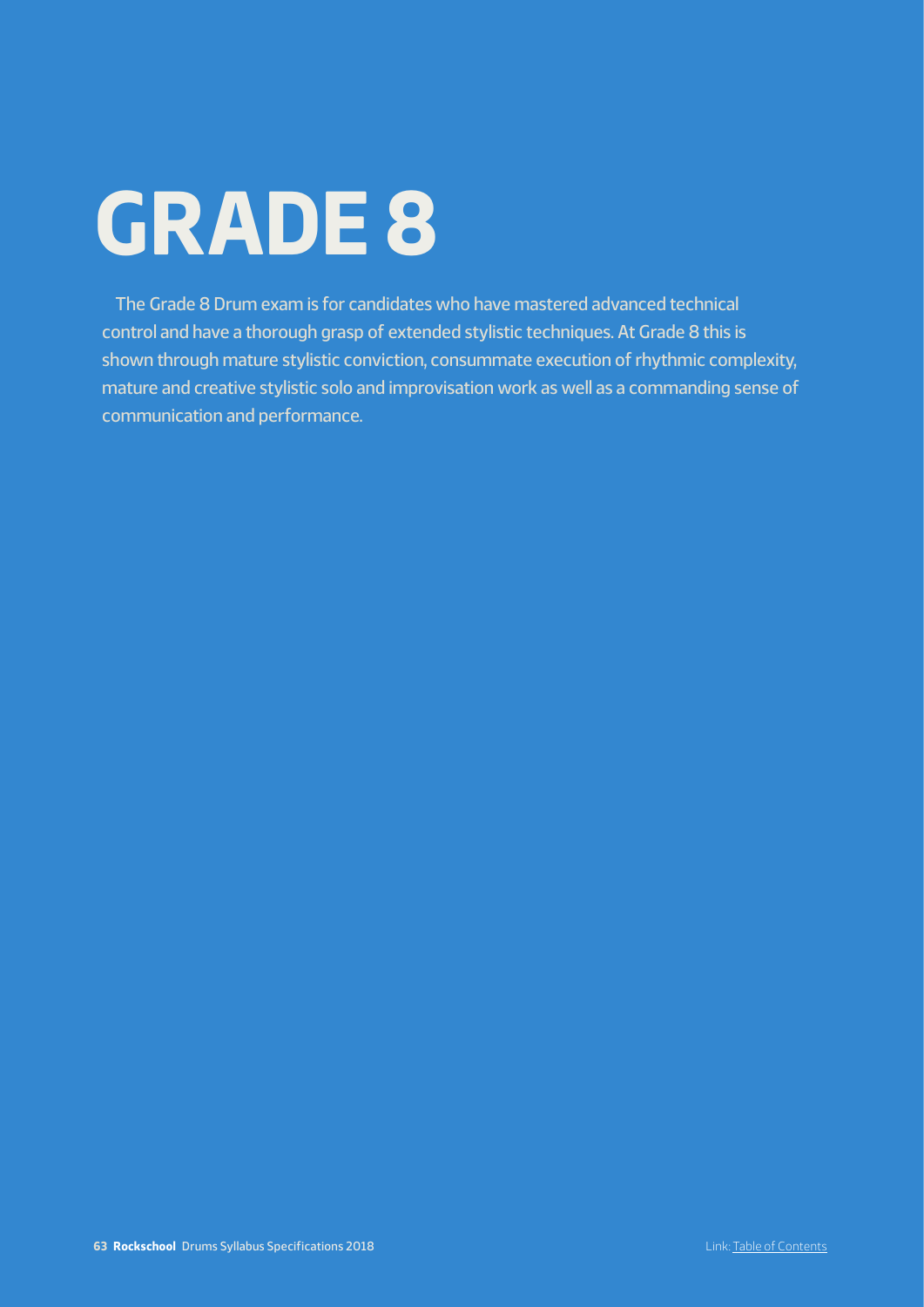# **GRADE EXAM**

#### **PREPARED WORK:**

Candidates perform 3 pieces that last a maximum of 3 minutes 45 seconds and demonstrate a selection of Technical Exercises.

#### **UNPREPARED WORK:**

Candidates are required to play a 12 bar Quick Study Piece. There are also two ear tests that continue to develop fill playback & recognition and groove recall, and the final part of the exam is a set of 5 questions based on the candidate's choice of piece. These explore and demonstrate theory and instrument knowledge.

## **EXAM STRUCTURE**

The Grade 8 exam lasts 30 minutes and will be taken in the following structure:

#### **PIECES OR TECHNICAL EXERCISES:**

The candidate chooses to play either their pieces or their technical exercises first

- **1.** Pieces or Technical Exercises: The candidate chooses to play either their pieces or their technical exercises first
- **2.** Technical Exercises or Pieces: The candidate will perform the element not chosen above
- **3.** Quick Study Piece: The candidate is given a previously unseen test to practice and play
- **4.** Ear Tests: The candidate responds to two tests. Fill Playback & Recognition and Groove Recall
- **5.** General Musicianship Question: The candidate answers 5 questions related to a piece of their choice

## **PIECES**

At Grade 8 the pieces last up to a maximum of 3 minutes 45 seconds. Emphasis is on complex notation accuracy, commanding execution of stylistic techniques and technical control, mature and creative solo and improvisation elements and a clear sense of ownership and communication of the music through performance.

#### **SETTING THE LEVEL OF THE BACKING TRACK**

*Before playing the first piece all the way through, the examiner will make sure the volume of the backing track is correct for the*  candidate by asking them to play along to the backing track for the first few bars. Once the correct level has been agreed, the examiner *will begin again and conduct all three pieces. Note that this is only done for the first piece.*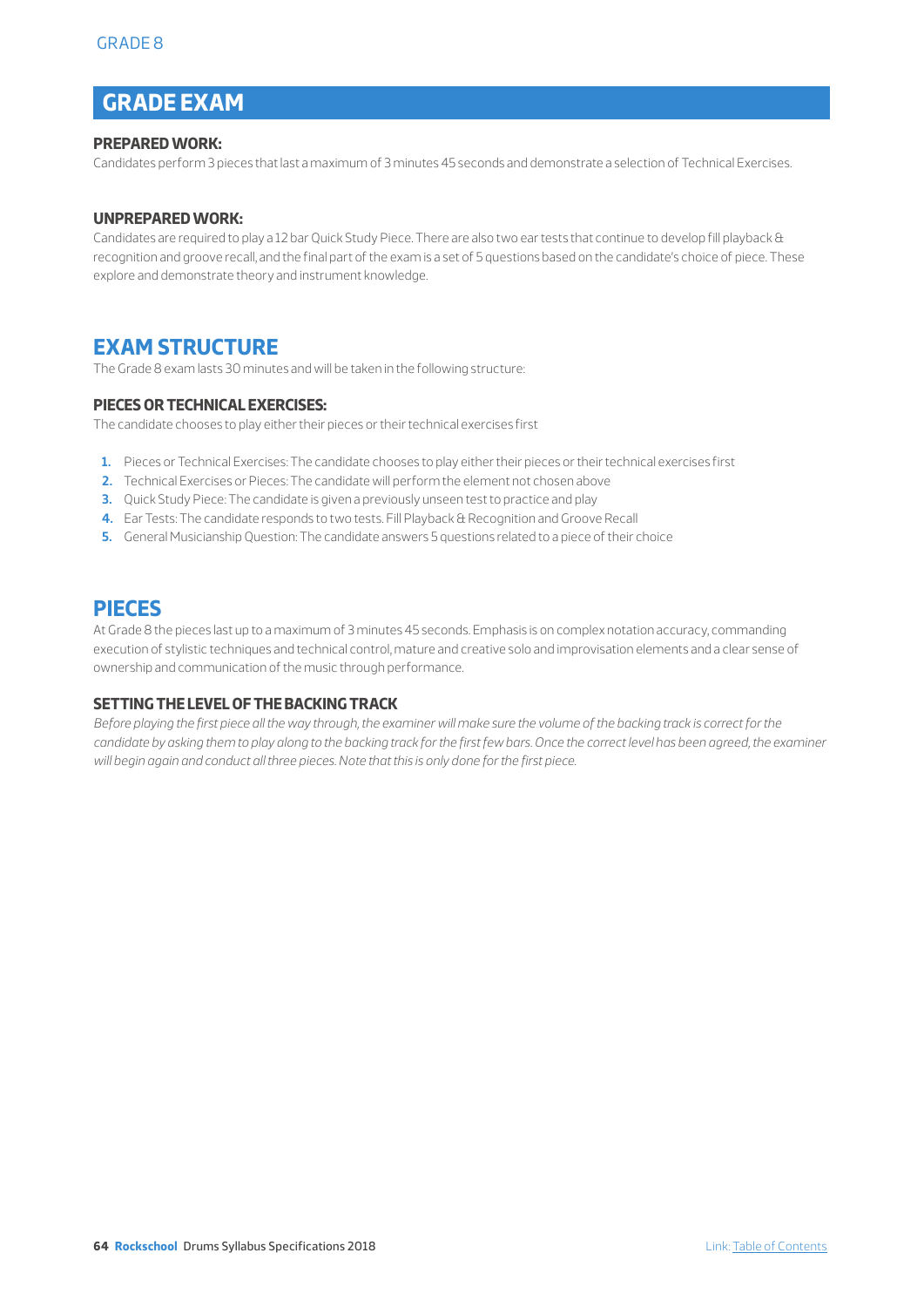## **TECHNICAL WORK**

At Grade 8 level there are six groups of technical work. The examiner will ask a selection from each group. All technical exercises are to be played to a click.

### **GROUP A: SINGLE STROKES**

**Tempo:** 65 bpm

- Single strokes in quarter notes, eighth notes,
- Eighth-note triplets, 16th notes, quintuplet 16th notes,
- Sextuplet 16th notes, septuplet 16th notes, 32nd notes,
- Nontuplet 32nd notes and double quintuplet 32nd notes

#### **GROUP B: PARADIDDLES**

**Tempo:** 90 bpm

 $\blacksquare$  Paradiddle-diddle and alternative paradiddle-diddle in sextuplets around the kit.

#### **GROUP C: TRIPLETS**

**Tempo:** 85 bpm

**G Swiss Army Triplet and Pataflafla** 

#### **GROUP D: RATAMACUES**

**Tempo:** 85 bpm

 $\blacksquare$  Triple ratamacue

#### **GROUP E: ROLLS**

**Tempo:** 90 bpm

 $\blacksquare$  Seven stroke roll phrase with accent on the toms. Combined rolls.

### **GROUP F: STYLISTIC STUDIES**

You will prepare a technical study from one group of styles from the list below. Your choice of style will determine the style of the Quick Study Piece.

- Rock/Metal: rhythmic displacement, 5/4 coordination
- Funk: linear funk with 32nd notes, stepped hi hat
- Jazz/Latin/Blues: 3–2 and 2–3 clave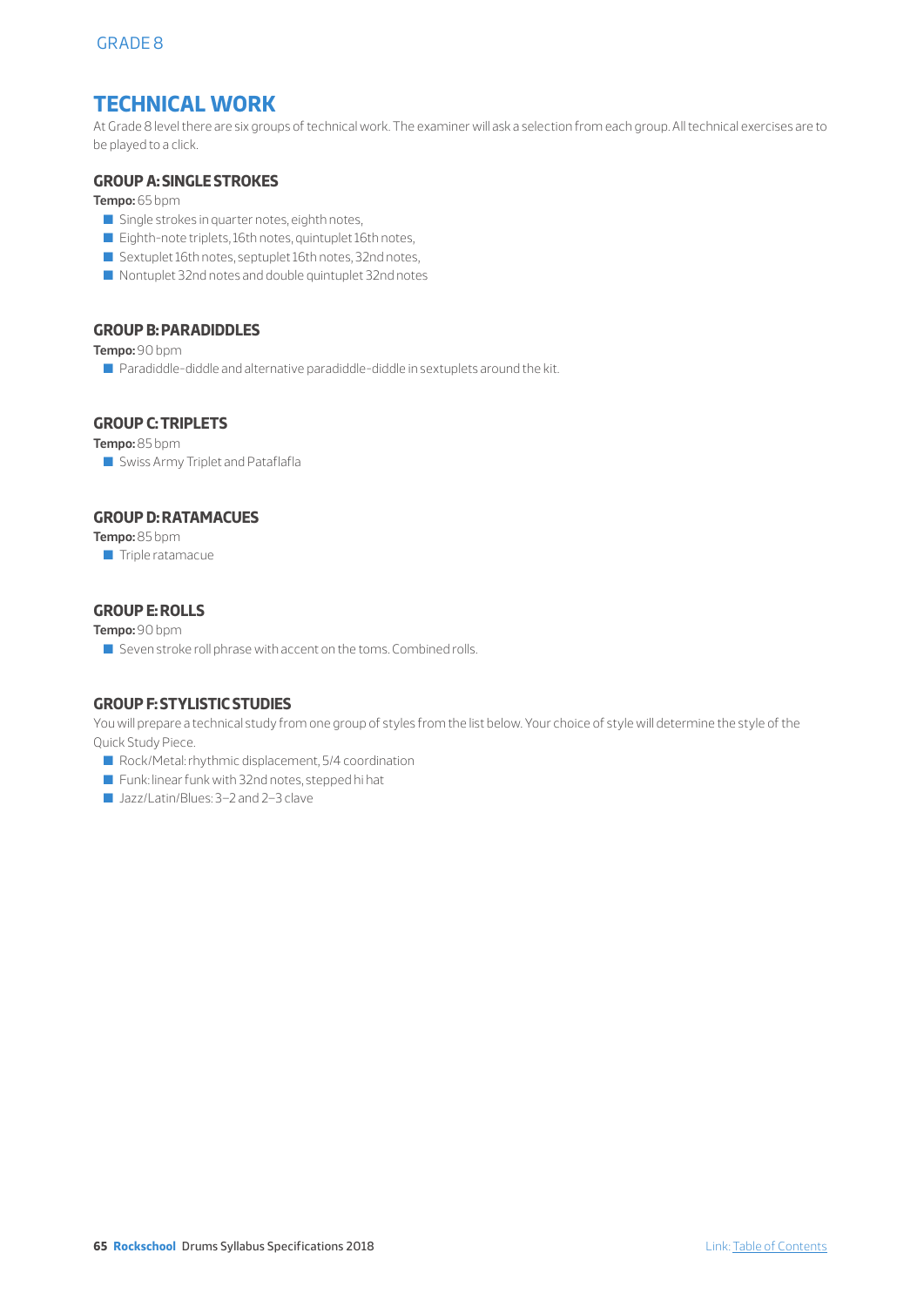## **UNSEEN TESTS**

#### **QUICK STUDY PIECE**

At Grade 8 you will be asked to prepare and play a Quick Study Piece. The style of your QSP is determined by the stylistic study you selected in the technical exercise section. You will be shown the test and played the track with the notated parts played. Any bars that require improvisation will not be demonstrated. You will then have three minutes to study the test. The backing track will be played twice more. You are allowed to practise during the first run through of the backing track, with the notated parts now absent, before playing it to the examiner on the second playing of the backing track. The QSP is in the form of a lead sheet and it is up to you to create your own interpretation of the music in the parts marked for improvisation.

#### **EAR TESTS**

There are two tests: Fill Playback & Recognition and Groove Recall

#### **Fill Playback & Recognition**

#### **Tempo:** 70 bpm

The examiner will play you a one bar fill played on the snare drum with a metronome backing. You will hear the test twice. The test will be made up of all values and combinations from quarter note to 16th note sextuplet and quarter, eighth and 16th note rests. Each time the test is played it is preceded by a one bar count-in. There will be a short gap for you to practise. Next you will hear a vocal count-in and you will then play the fill back with the metronome backing. The candidate will then be required to identify the test from three printed examples.

#### **Groove Recall**

#### **Tempo:** 80–160 bpm

The examiner will play you a two bar groove that is repeated played on the whole kit with a metronome backing. You will hear the test twice. Each time the test is played it is preceded by a one bar count-in. There will be a short gap for you to practise. Next you will hear a vocal count-in and you will then play the groove back with the metronome backing. You will then be required to identify the style of the groove from a set of four listed by the examiner.

## **GENERAL MUSICIANSHIP QUESTIONS**

In this part of the exam you will be asked five questions. Four of these questions will be about general music knowledge and the fifth question will be asked about your instrument.

#### **MUSIC KNOWLEDGE**

In Grade 8 you will be asked to explain:

- $\blacksquare$  Any notation used in the chosen piece
- $\blacksquare$  Any dynamic marking found in the piece
- $\blacksquare$  What makes the drum groove stylistically appropriate
- $\blacksquare$  Use of drum voices, rhythms and techniques in drum solo sections

#### **INSTRUMENT KNOWLEDGE**

The examiner will also ask you one question regarding your instrument. In Grade 8 you will be asked to explain and demonstrate:

- $\Box$  Care and maintenance of drums
- $\blacksquare$  How to tune the drum kit according to the style of one of the pieces played
- Q How to convincingly produce: cross stick, choke cymbal, bell of ride, rim-shots, ghost notes, half open hi-hat, accents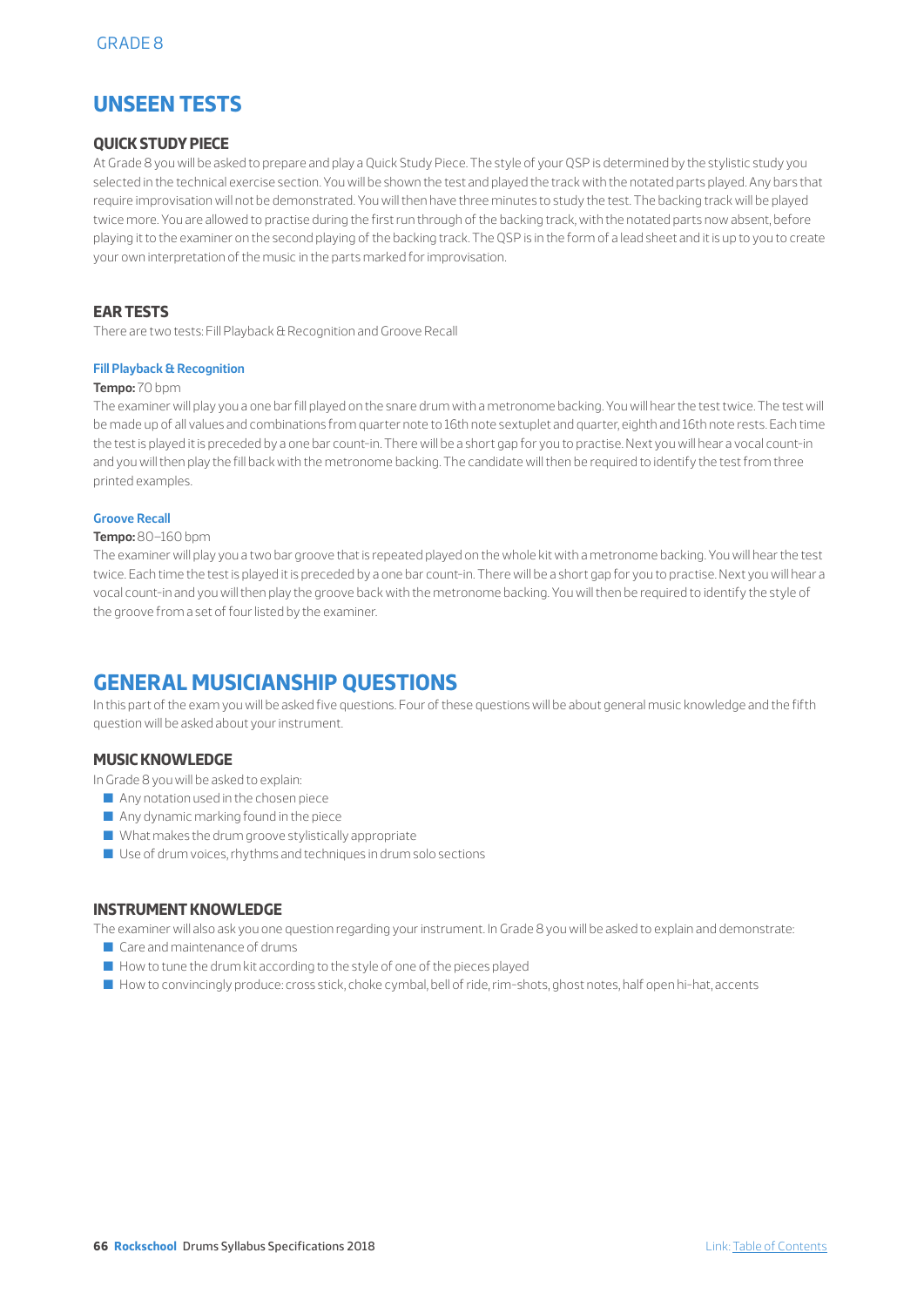# **PERFORMANCE CERTIFICATE**

The candidate chooses to play 5 pieces lasting a maximum of 3 minutes 45 seconds each. There are no other elements in the Performance Certificate examination.

# **FREE CHOICE PIECES**

There is an option of playing free choice pieces in the examination.

- Grade Exam: 2 free choice pieces
- **Performance Certificate:** 3 free choice pieces

Candidates also have the option of playing material from the Grade 8 pieces in the Rockschool Classics compendium.

Criteria for own free choice pieces can be found by visiting the website: www.rslawards.com

If there is any doubt or questions about the appropriateness of the chosen piece, you can email it to info@rslawards.com and a member of the Rockschool team will advise you.